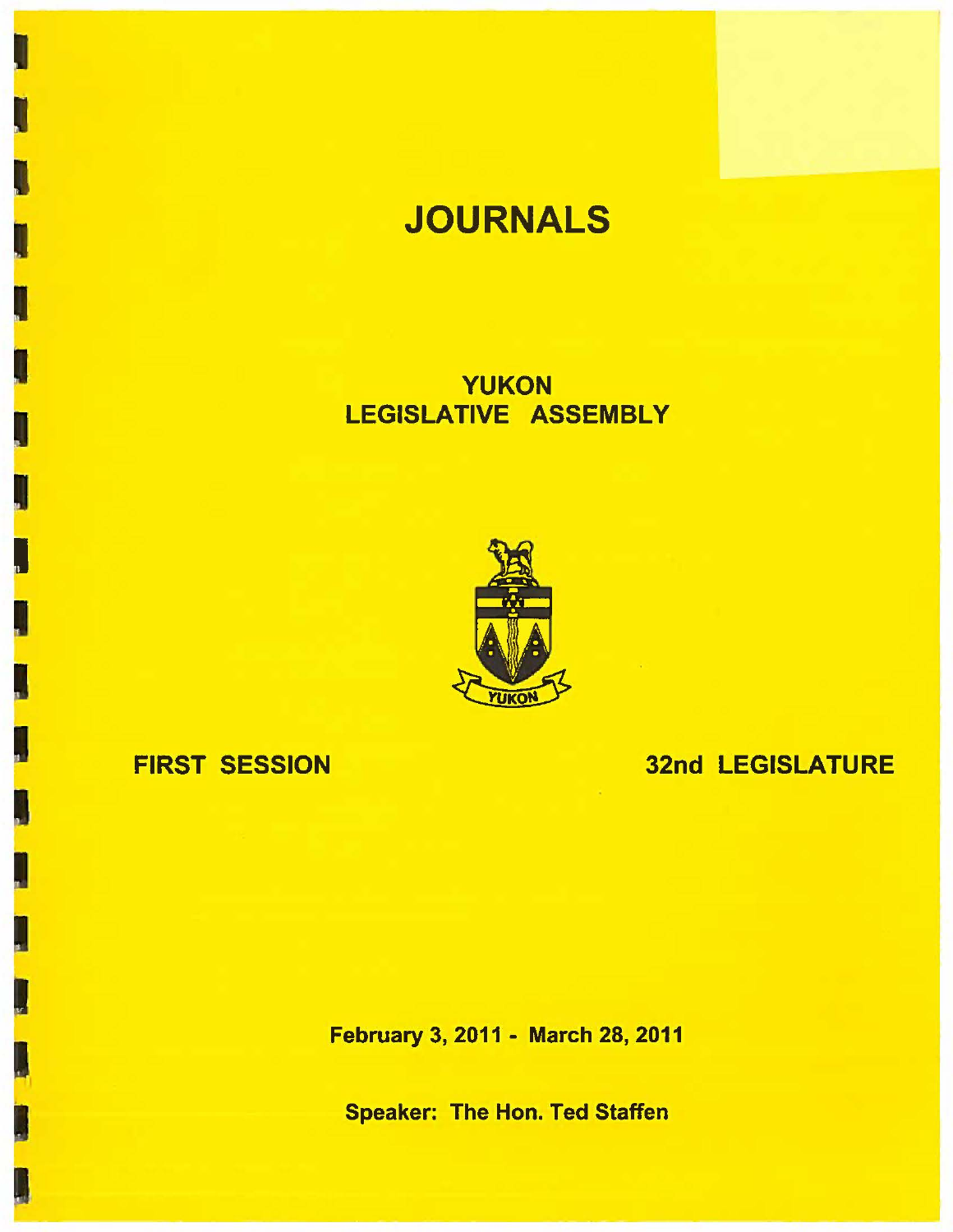## **VOTES AND PROCEEDINGS**

#### **of the**

#### **YUKON LEGISLATIVE ASSEMBLY**

#### **32nd Legislative Assembly First Session**

#### Thursday, February 3, 2011

The Speaker took the Chair at 1:00 p.m.

#### **Return to writ certifies election of Elizabeth Hanson in Whitehorse Centre**

The Speaker read a letter from the Chief Electoral Officer as follows:

"December 20, 2010

 Hon. Ted Staffen Speaker of the Legislative Assembly Yukon Legislative Assembly Whitehorse, Yukon

Dear Sir:

 The death on July 28, 2010, of Todd Hardy, Member for the Electoral District of Whitehorse Centre, caused a vacancy in the Yukon Legislative Assembly.

 A writ of election to fill this vacancy was issued on November 12, 2010, with polling day being December 13, 2010.

 I hereby advise that the returning officer for the Electoral District of Whitehorse Centre has certified in the return to the writ that Elizabeth Hanson has been elected as the member to represent that electoral district in the Legislative Assembly.

 Sincerely, Jo-Ann Waugh Chief Electoral Officer."

#### **Member for Whitehorse Centre takes seat**

 Ms. Hanson, having taken the Oath of Allegiance and the Oath of Office on December 20, 2010, was introduced and escorted to her seat by Mr. Cardiff, Member for Mount Lorne.

#### **INTRODUCTION OF PAGES**

 The Speaker informed the Assembly that Kellina Benoit, Alyssa Blanchard, Shermaine Chua, Liam Finnegan, Sruthee Govindaraj, Kevin McLachlan and Kate Power from Vanier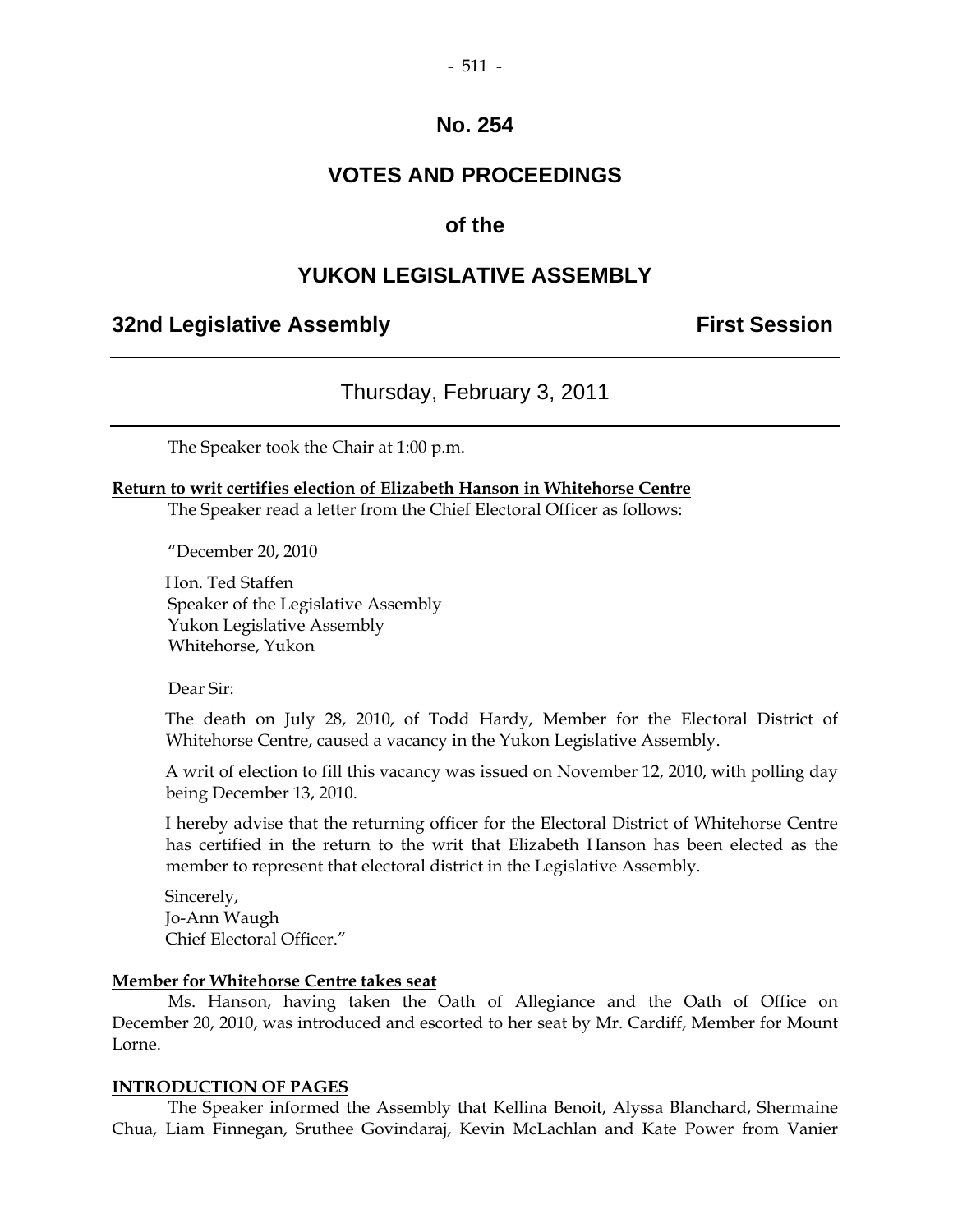Catholic Secondary School, and Katie Doerksen from Porter Creek Secondary School would be serving as Pages during the Spring Sitting. Alyssa Blanchard and Sruthee Govindaraj were introduced and welcomed to the House.

#### **SPEAKER'S STATEMENT (Re: Changes to the Order Paper – withdrawal of Motions)**

 Prior to proceeding with the Daily Routine, the Speaker made the following statement regarding changes made to the Order Paper.

 "The following motions have been removed from the Order Paper because they are outdated: Motions No. 241, 1094, 1230 and 1234, standing in the name of the Leader of the Official Opposition; Motion #835, standing in the name of the Member for Klondike; Motions No. 995, 996, 998, 1003 and 1189, standing in the name of the Member for Lake Laberge; Motions No. 1019, 1039, 1093 and 1148, standing in the name of the Member for Mount Lorne; and Motion #1100, standing in the name of the Member for Kluane.

Also, the following motions have been removed from the Order Paper, as the action requested in the motion has been fulfilled in whole or in part: Motion #671, standing in the name of the Member for Mount Lorne; and Motion #692, standing in the name of the Member for Klondike."

#### **TABLING RETURNS AND DOCUMENTS**

Hon. Mr. Staffen, Speaker

- Election of Elizabeth Hanson as Member for Whitehorse Centre, letter (dated December 20, 2010) from Jo-Ann Waugh, Chief Electoral Officer of Yukon, to the Speaker **(Sessional Paper #197)**
- Absence of Members from Sittings of the Legislative Assembly and its Committees: Report of the Clerk of the Yukon Legislative Assembly (dated February 3, 2011) **(Sessional Paper #198)**

Hon. Mr. Kenyon, Minister responsible for the Yukon Housing Corporation

- Yukon Housing Corporation Annual Report for the year ended March 31, 2010

**(Sessional Paper #199)** 

#### **INTRODUCTION OF BILLS**

- Bill #23 Third Appropriation Act, 2010-11 -Hon. Mr. Fentie
- Bill #24 First Appropriation Act, 2011-12 -Hon. Mr. Fentie
- Bill #94 Act to Amend the Judicature Act (Trade Orders) -Hon. Ms. Horne

#### **MONEY MESSAGE**

 Bill # 23, Third Appropriation Act, 2010-11, and Bill #24, First Appropriation Act, 2011- 12, were each accompanied by a money message.

#### **GOVERNMENT BILLS (Second Reading)**

The following bill was called for Second Reading:

 Bill #24 - First Appropriation Act, 2011-12 -Hon. Mr. Fentie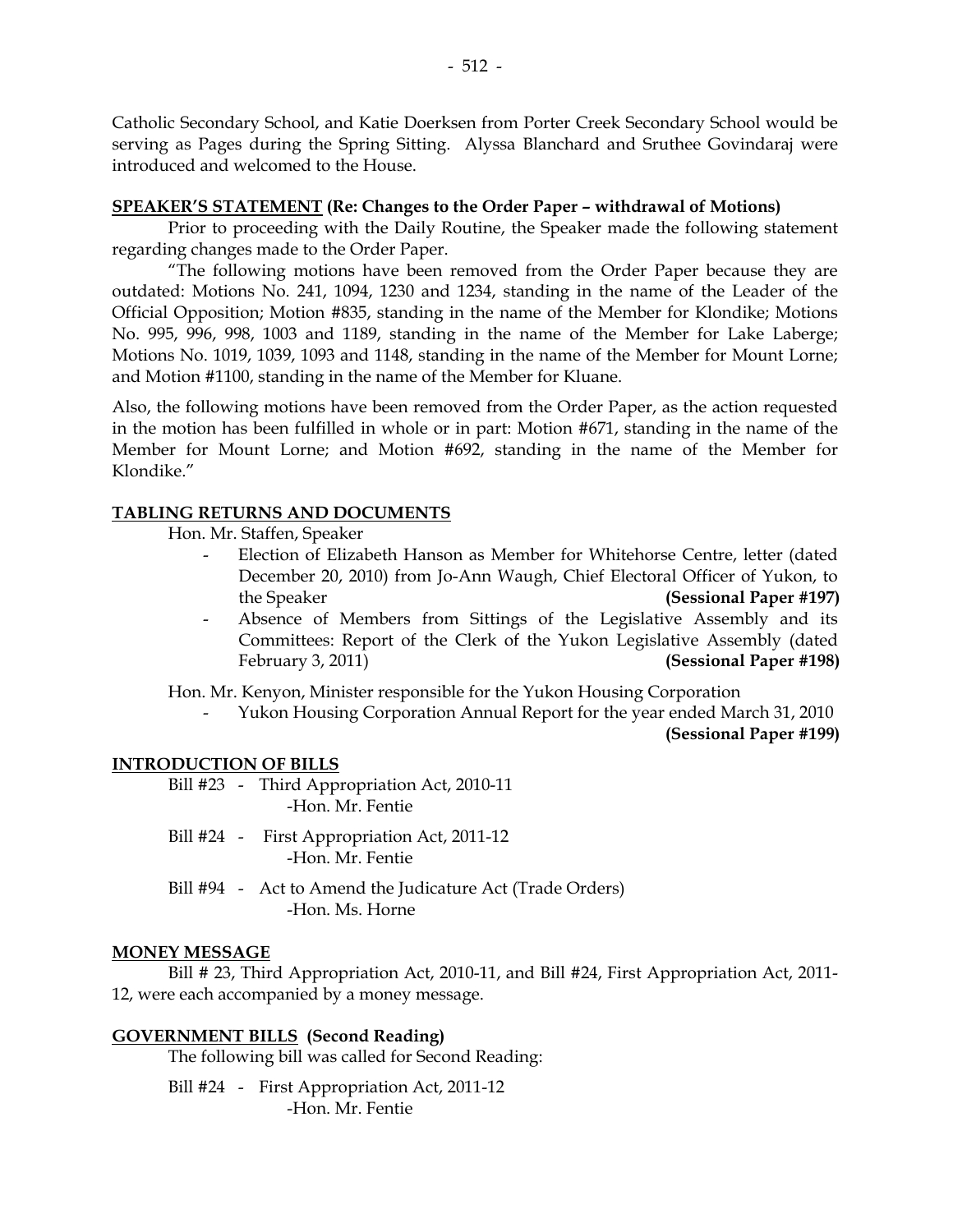Thereupon, the Hon. Mr. Fentie delivered the 2011-12 Budget Speech.

Moved by Mr. Mitchell, Leader of the Official Opposition:

"THAT debate be now adjourned."

The question being put on the motion to adjourn debate, it was agreed to.

The Assembly adjourned at 3:13 p.m. until 1:00 p.m., Monday, February 7, 2011.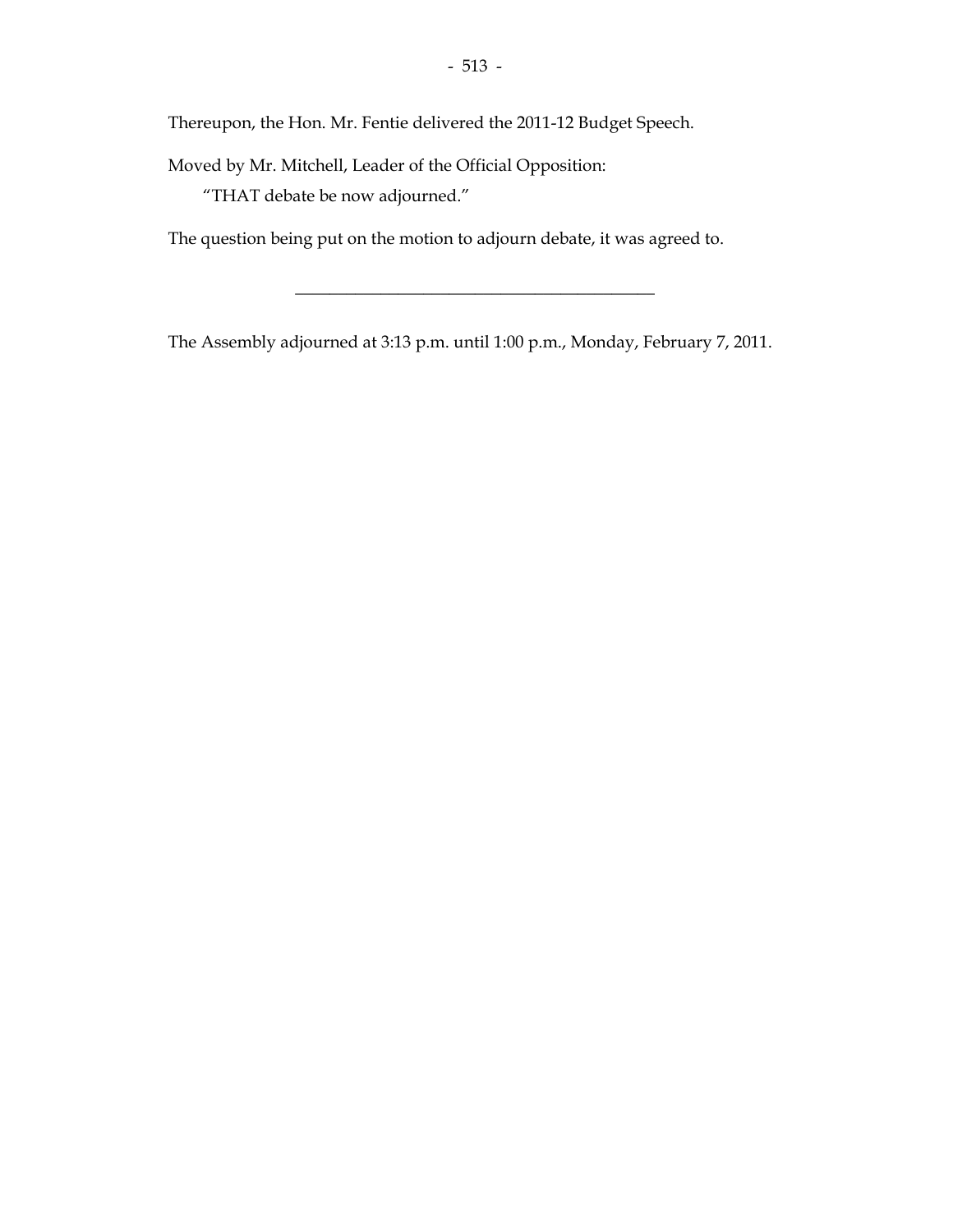## **VOTES AND PROCEEDINGS**

## **of the**

#### **YUKON LEGISLATIVE ASSEMBLY**

#### **32nd Legislative Assembly First Session**

## Monday, February 7, 2011

The Speaker took the Chair at 1:00 p.m.

#### **GOVERNMENT BILLS (Second Reading)**

The following bill was called for Second Reading:

 Bill #24 - First Appropriation Act, 2011-12 -Hon. Mr. Fentie

 The debate continuing (from February 3, 2011) on the motion for Second Reading of Bill #24, First Appropriation Act, 2011-12, and the time approaching 5:30 p.m., it was moved by the Hon. Mr. Edzerza, Member for McIntyre-Takhini:

"THAT debate be now adjourned."

The question being put on the motion to adjourn debate, it was agreed to.

The Assembly adjourned at 5:29 p.m. until 1:00 p.m., Tuesday, February 8, 2011.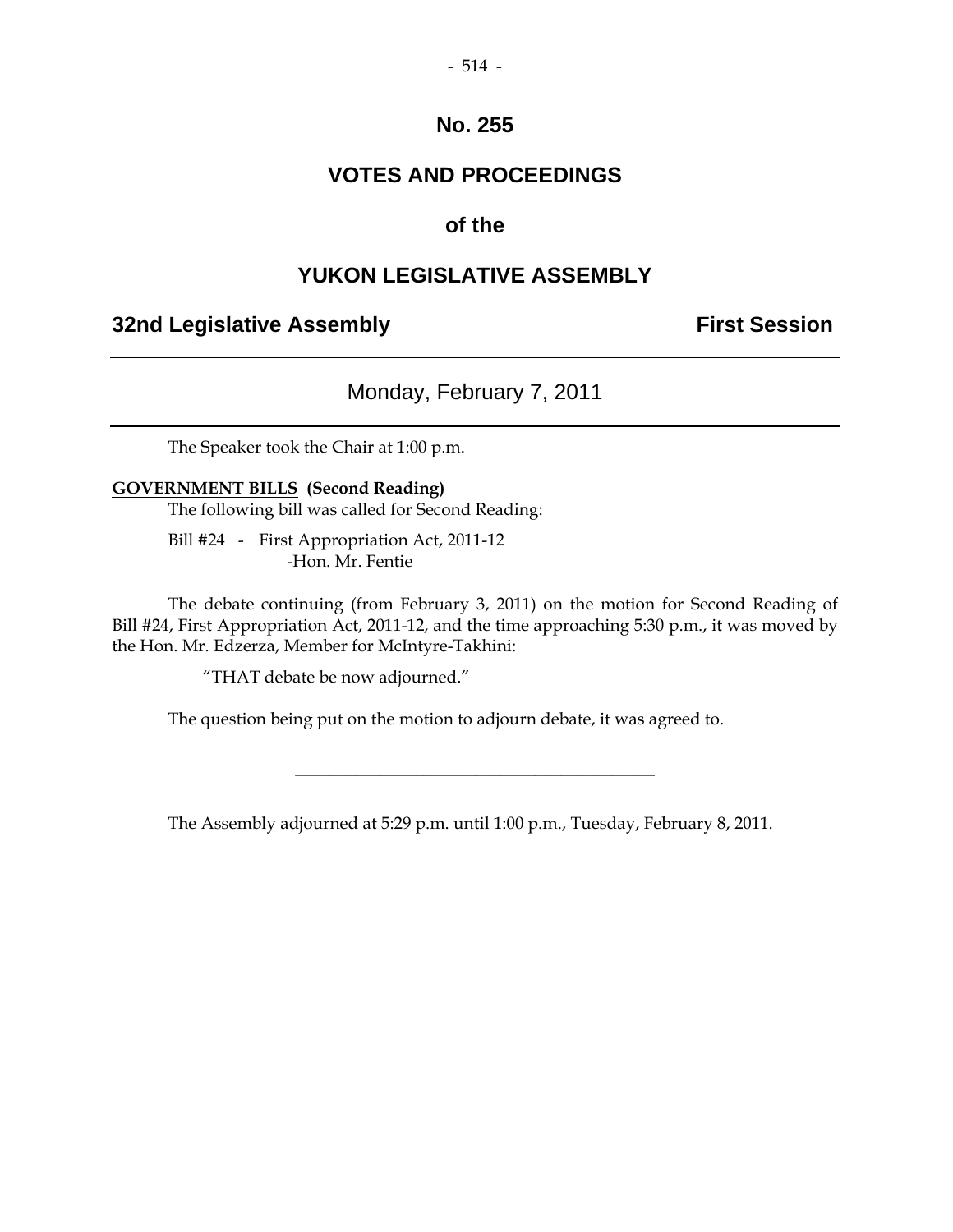## **VOTES AND PROCEEDINGS**

## **of the**

## **YUKON LEGISLATIVE ASSEMBLY**

## **32nd Legislative Assembly First Session**

## Tuesday, February 8, 2011

The Speaker took the Chair at 1:00 p.m.

#### **INTRODUCTION OF BILLS**

 Bill #112 - Disclosure Protection Act -Mr. Inverarity

#### **NOTICE RE GOVERNMENT PRIVATE MEMBERS' BUSINESS**

 Pursuant to Standing Order 14.2(7), the Hon. Ms. Taylor, Government House Leader, identified Motion #1260 and Motion #1275, as being the items to be called during Government Private Members' Business on Wednesday, February 9, 2011.

#### **UNANIMOUS CONSENT TO DEBATE MOTION #1269**

 Mr. Cardiff, Third Party House Leader, requested the unanimous consent of the House to call Motion #1269 for debate. Unanimous consent was denied.

#### **GOVERNMENT MOTIONS**

Moved by the Hon. Ms. Taylor, Government House Leader:

 THAT, notwithstanding any Standing Order or usual practices of this House, on Wednesday, February 9, 2011, the House shall recess at the appropriate hour, in order to receive an Address from the Governor General of Canada, the Rt. Hon. David Johnston, together with all introductory and related remarks,

 THAT, upon completion of the Address the House shall continue with the business before it,

 THAT, the Address and introductory and related remarks shall be printed in Hansard for that day and form part of the records of this House; and

 THAT the media recording and transmission of such Address, introductory and related remarks be authorized pursuant to established guidelines for such occasions.

**(Motion #1255)** 

A debate arising on the motion and the question being put, it was agreed to.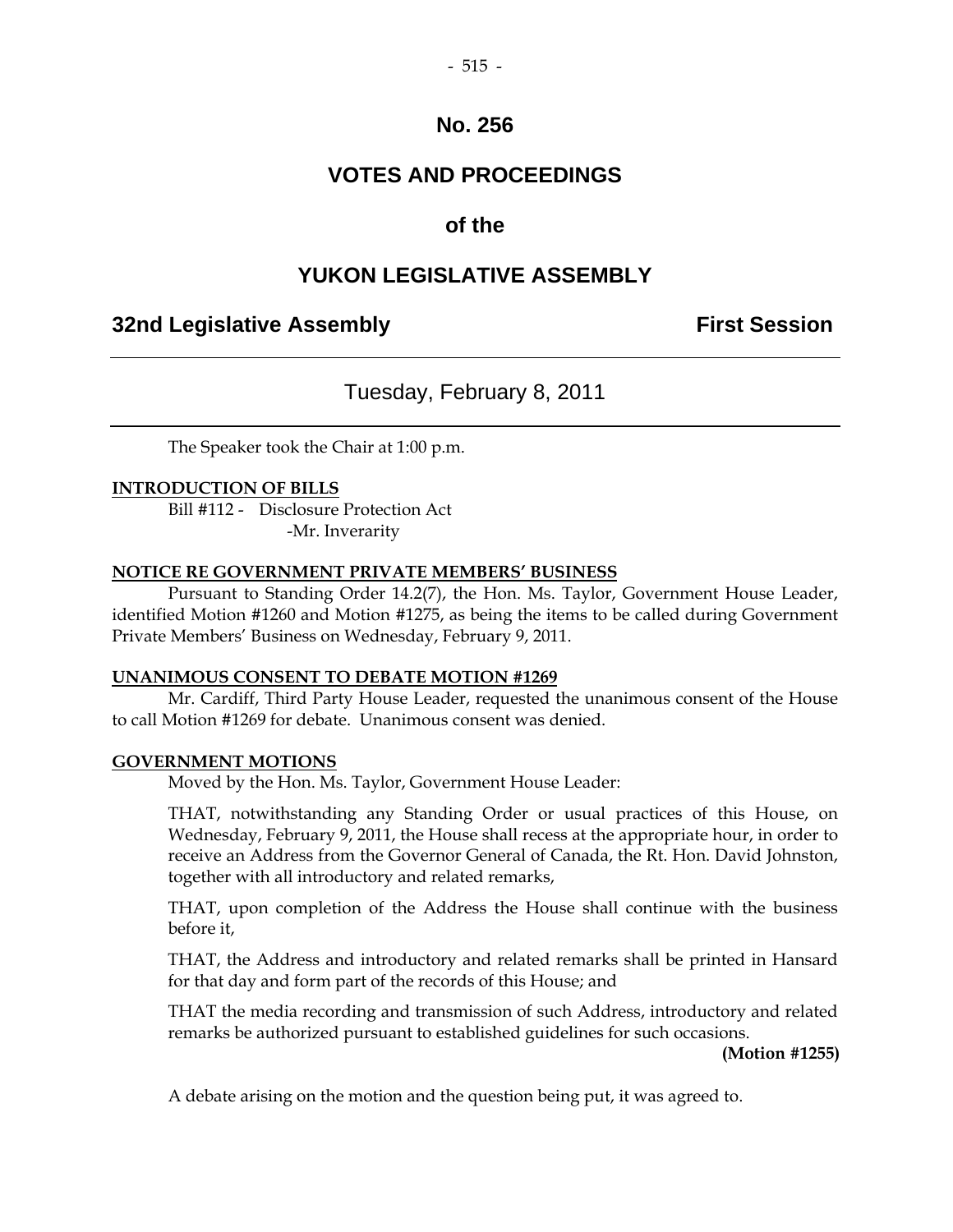#### **GOVERNMENT BILLS (Second Reading)**

The following bill was called for Second Reading:

 Bill #24 - First Appropriation Act, 2011-12 -Hon. Mr. Fentie

 The debate continuing (from February 3 and February 7, 2011) on the motion for Second Reading of Bill #24, First Appropriation Act, 2011-12, and the time approaching 5:30 p.m., it was moved by the Hon. Mr. Rouble, Member for Southern Lakes:

"THAT debate be now adjourned."

The question being put on the motion to adjourn debate, it was agreed to.

The Assembly adjourned at 5:28 p.m. until 1:00 p.m., Wednesday, February 9, 2011.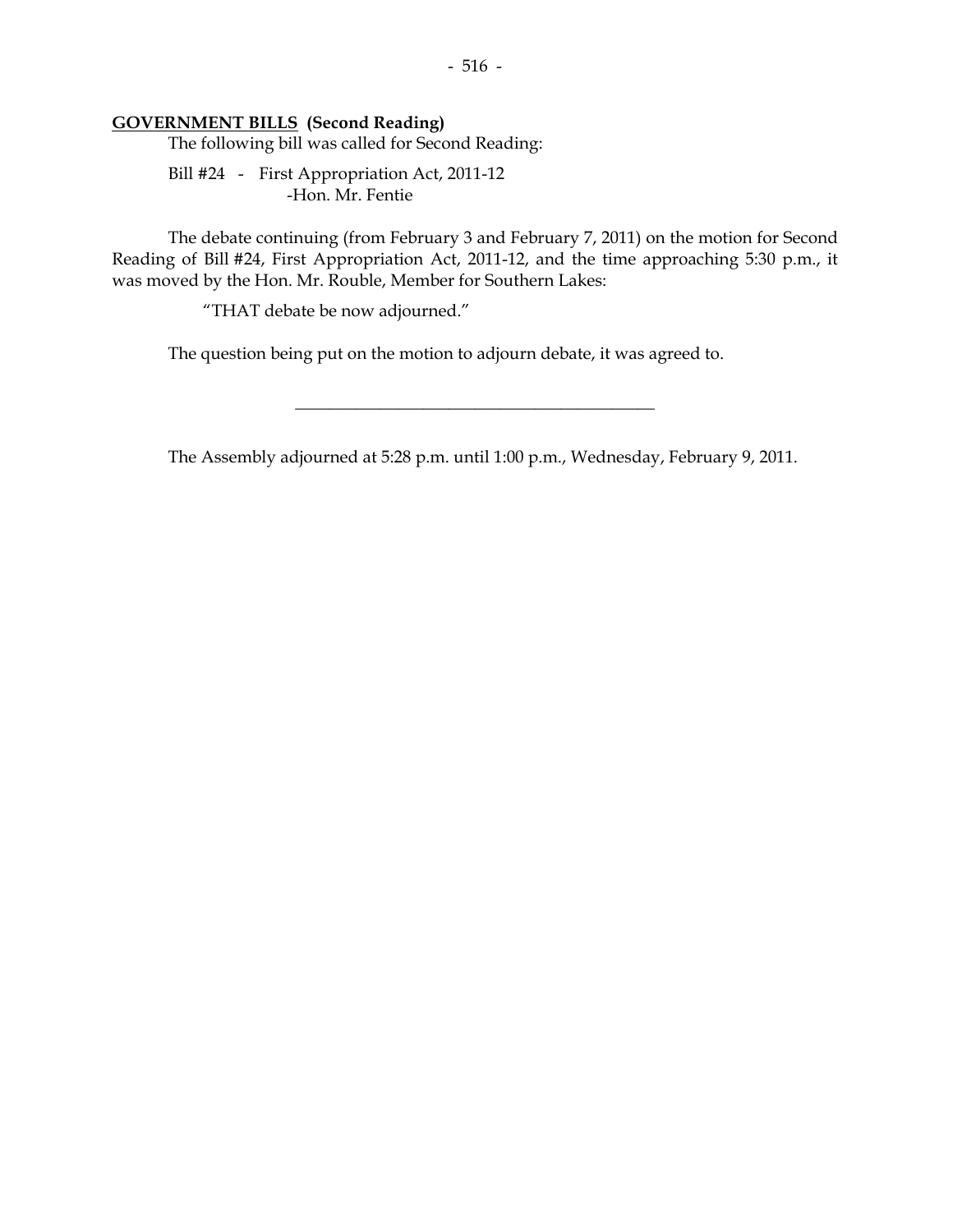## **VOTES AND PROCEEDINGS**

## **of the**

## **YUKON LEGISLATIVE ASSEMBLY**

## **32nd Legislative Assembly First Session**

## Wednesday, February 9, 2011

The Speaker took the Chair at 1:00 p.m.

#### **TABLING RETURNS AND DOCUMENTS**

Mr. Elias, Member for Vuntut Gwitchin

 - Old Crow Drinking Water Improvement; project status report: letter (dated December 17, 2010) to Darius Elias, MLA, Vuntut Gwitchin, from Hon. Archie Lang, Minister of Community Services **(Filed Document #168)** 

#### **QUESTION OF PRIVILEGE**

 Mr. Elias, Member for Vuntut Gwitchin, rose on a Question of Privilege, regarding a response made by the Minister of Community Services during Question Period on February 8, 2011.

The Speaker heard the Question of Privilege and took it under advisement.

#### **GOVERNMENT PRIVATE MEMBERS' BUSINESS**

Moved by Mr. Nordick, Member for Klondike:

 THAT this House urges Yukon private-sector contractors to review the Government of Yukon's Multi-Year Capital Plan contained in the 2011-2012 Budget that identifies capital priorities and their related expenditures over the next four years, including the three-year plan of core expenditures concerning Information Technology of \$6.5 million and Capital Building Maintenance of \$12 million, as well as the \$42 million for Land Development and minimum of \$46 million for Highways and Airports in order to obtain maximum benefit for their companies and employees through the certainty provided by these stable, predictable long-term government investments in the identified key sectors. **(Motion #1260)** 

A debate started on the motion.

#### **Recess**

 At 3:23 p.m., pursuant to Motion #1255, adopted by the House on Tuesday, February 8, 2011, the Speaker recessed the House in order to receive an Address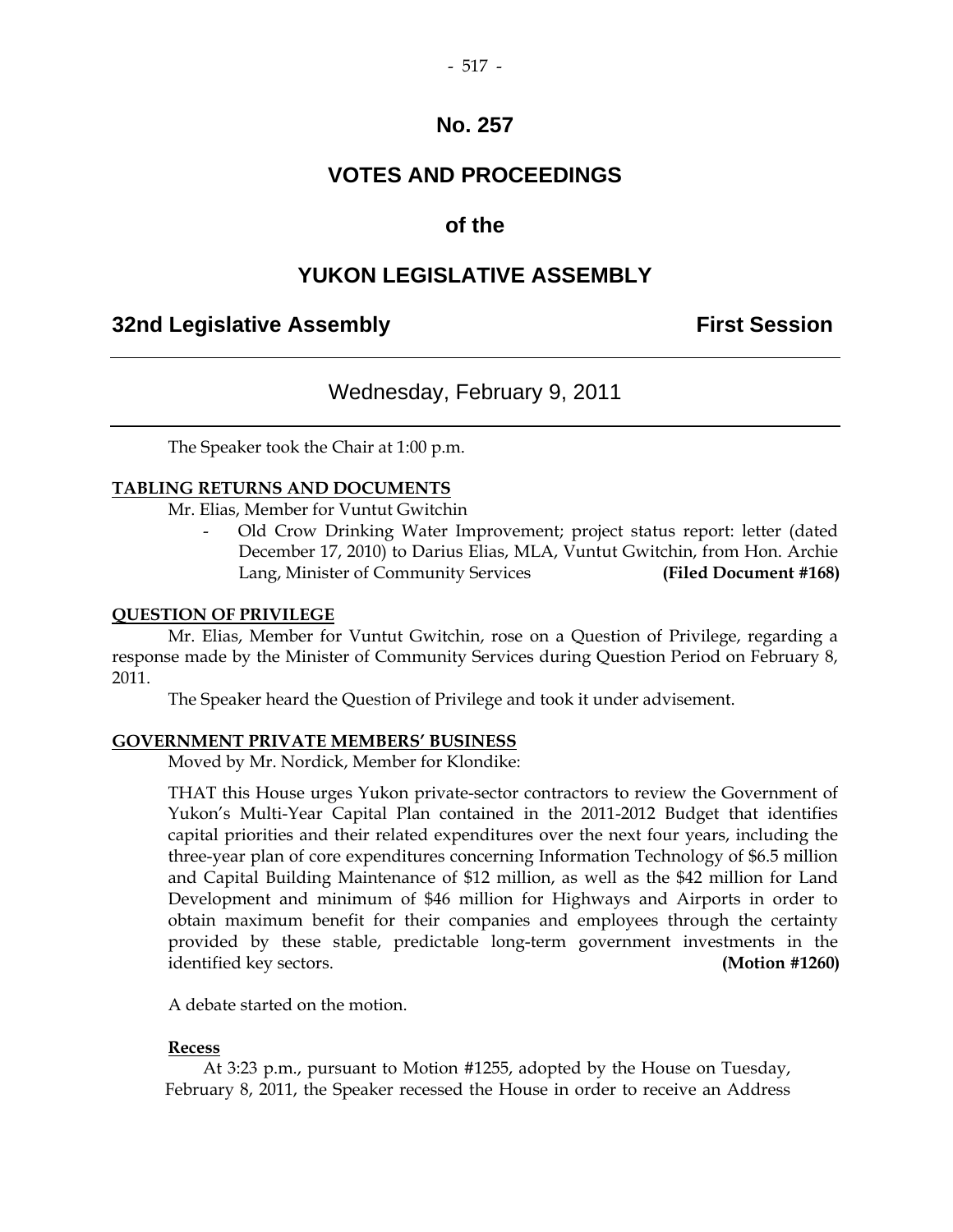from His Excellency the Governor General of Canada, the Rt. Hon. David Johnston.

#### **ADDRESS BY THE RT. HON. DAVID JOHNSTON, GOVERNOR GENERAL OF CANADA**

 His Excellency was escorted into the Chamber by the Sergeant-at-Arms, Rudy Couture, and introduced to the Legislative Assembly by the Premier, Hon. Dennis Fentie. Following His Excellency's Address, the Premier introduced the Governor General to each Member. His Excellency was escorted from the Chamber by the Sergeant-at-Arms.

The House was called back to order at 3:40 p.m.

 The debate continuing on Motion #1260, it was moved by Mr. Mitchell, Leader of the Official Opposition:

"THAT debate be now adjourned."

The question being put on the motion to adjourn debate, it was agreed to.

The Assembly adjourned at 5:00 p.m. until 1:00 p.m., Thursday, February 10, 2011.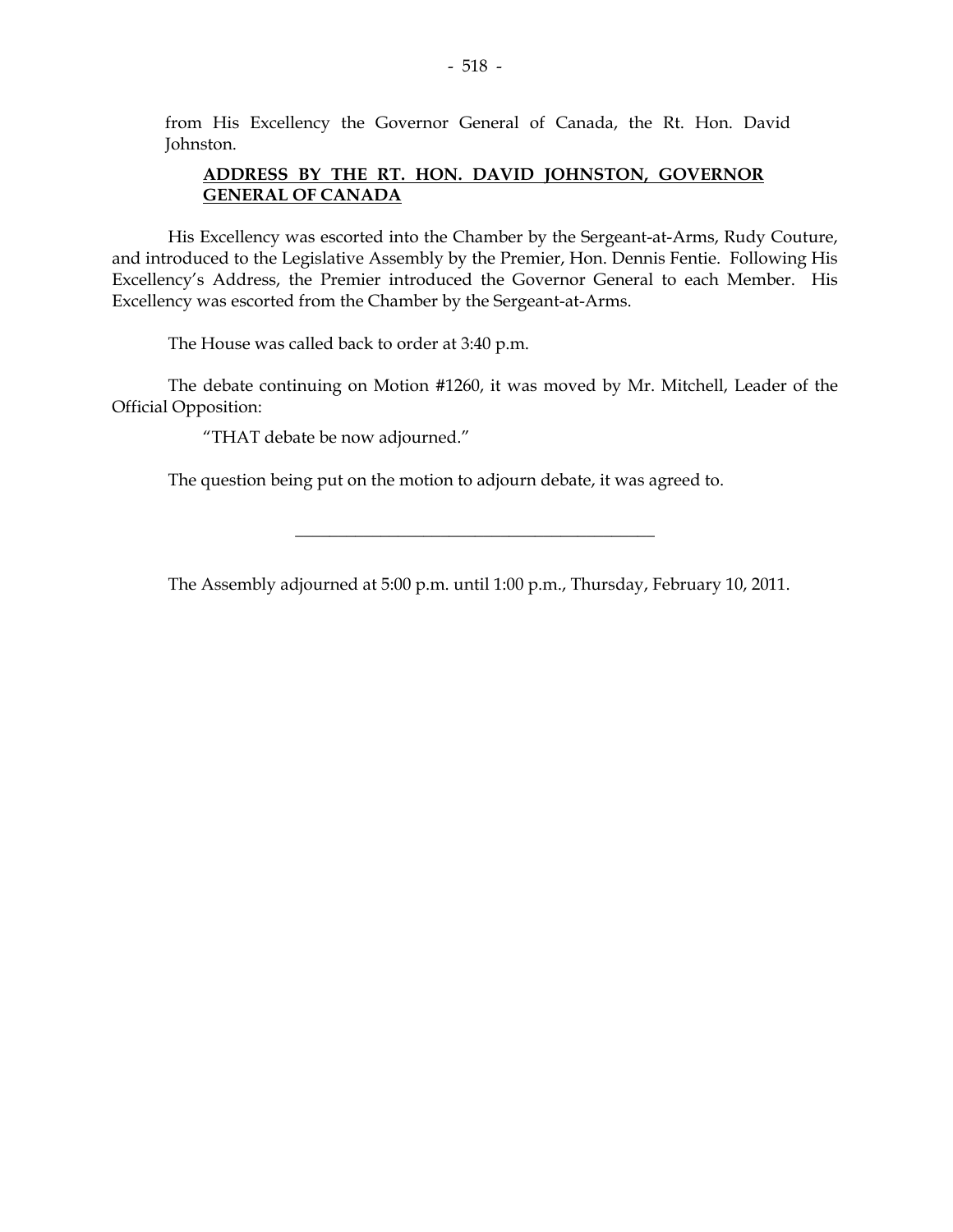## **VOTES AND PROCEEDINGS**

## **of the**

#### **YUKON LEGISLATIVE ASSEMBLY**

## **32nd Legislative Assembly First Session**

## Thursday, February 10, 2011

The Speaker took the Chair at 1:00 p.m.

#### **TABLING RETURNS AND DOCUMENTS**

Mr. Elias, Member for Vuntut Gwitchin

Travel during school breaks for Old Crow students attending school in Whitehorse: letter (dated October 12, 2010) to Darius Elias, MLA, Vuntut Gwitchin from Hon. Patrick Rouble, Minister of Education

**(Filed Document #169)** 

#### **INTRODUCTION OF BILLS**

 Bill #113 - Acutely Intoxicated Persons (Care and Protection) Act -Ms. Hanson

#### **GOVERNMENT BILLS (Second Reading)**

The following bill was called for Second Reading:

 Bill #24 - First Appropriation Act, 2011-12 -Hon. Mr. Fentie

 The debate continuing (from February 3, 7, and 8, 2011) on the motion for Second Reading of Bill #24, First Appropriation Act, 2011-12, and the question being put, it was agreed to on the following recorded Division:

|          | YEA        |         |  |
|----------|------------|---------|--|
| Fentie   | Rouble     | Edzerza |  |
| Taylor   | Lang       | Nordick |  |
| Kenyon   | Horne      | Cathers |  |
|          | <b>NAY</b> |         |  |
| Mitchell | Fairclough | Hanson  |  |
| McRobb   | Inverarity | Cardiff |  |

 Bill #24, First Appropriation Act, 2011-12, was accordingly referred to Committee of the Whole.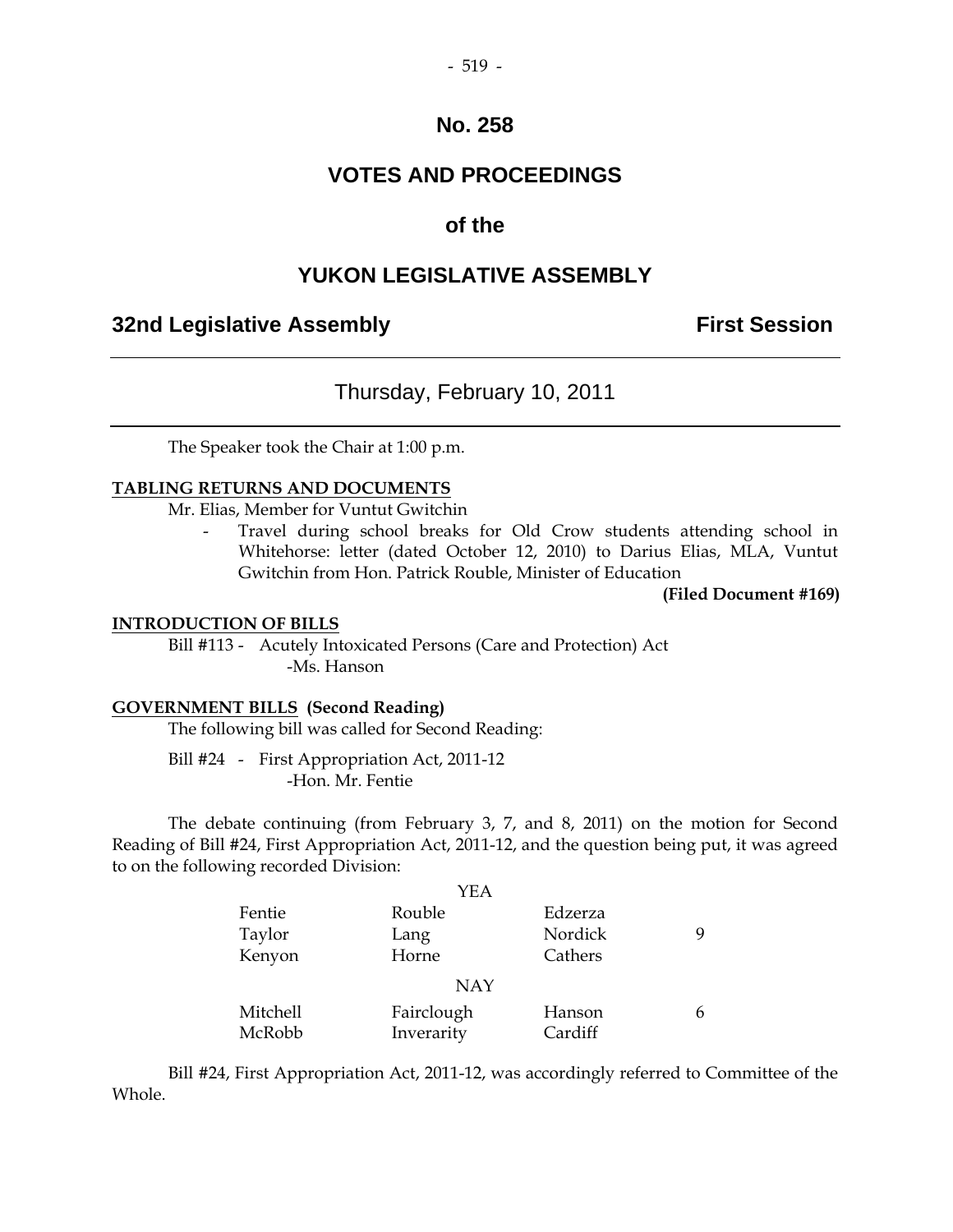#### **GOVERNMENT MOTIONS**

Moved by the Hon. Ms. Taylor, Government House Leader:

 THAT, Craig Tuton, Chair of the Yukon Hospital Corporation, Joe MacGillivray, Chief Executive Officer of the Yukon Hospital Corporation, and Kelly Steele, Chief Financial Officer of the Yukon Hospital Corporation, appear as witnesses before Committee of the Whole from 3:30 p.m. to 5:30 p.m. on Tuesday, February 15, 2011, to discuss matters relating to the Yukon Hospital Corporation. **(Motion #1273)** 

 A debate arising on the motion, it was moved by Mr. Mitchell, Leader of the Official Opposition, in amendment thereto:

 THAT Motion #1273 be amended by deleting everything after the word "on" and replacing it with the following:

 "Tuesday, February 22, 2011, to discuss matters relating to the Yukon Hospital Corporation."

 A debate arising on the amendment, and the question being put, it was negatived on the following recorded Division:

|          | YEA        |         |  |
|----------|------------|---------|--|
| Mitchell | Fairclough | Hanson  |  |
| McRobb   | Inverarity | Cardiff |  |
|          | <b>NAY</b> |         |  |
| Fentie   | Rouble     | Edzerza |  |
| Taylor   | Lang       | Nordick |  |
| Kenyon   | Horne      |         |  |

 The debate continued on the motion, and the question being put, it was agreed to on the following recorded Division:

|        | YEA        |            |    |
|--------|------------|------------|----|
| Fentie | Horne      | Fairclough |    |
| Taylor | Edzerza    | Inverarity |    |
| Kenyon | Nordick    | Hanson     | 15 |
| Rouble | Mitchell   | Cardiff    |    |
| Lang   | McRobb     | Cathers    |    |
|        | <b>NAY</b> |            |    |
|        |            |            |    |

Moved by the Hon. Ms. Taylor, Government House Leader:

 THAT, Ray Hayes, Chair of the Yukon Development Corporation Board of Directors, Piers McDonald, Chair of the Yukon Energy Corporation, and Dave Morrison, Chief Executive Officer of the Yukon Development Corporation and President and Chief Executive Officer of the Yukon Energy Corporation, appear as witnesses before Committee of the Whole from 3:30 p.m. to 5:30 p.m. on Thursday, February 17, 2011, to discuss matters relating to the Yukon Development Corporation and the Yukon Energy Corporation. **(Motion #1274)**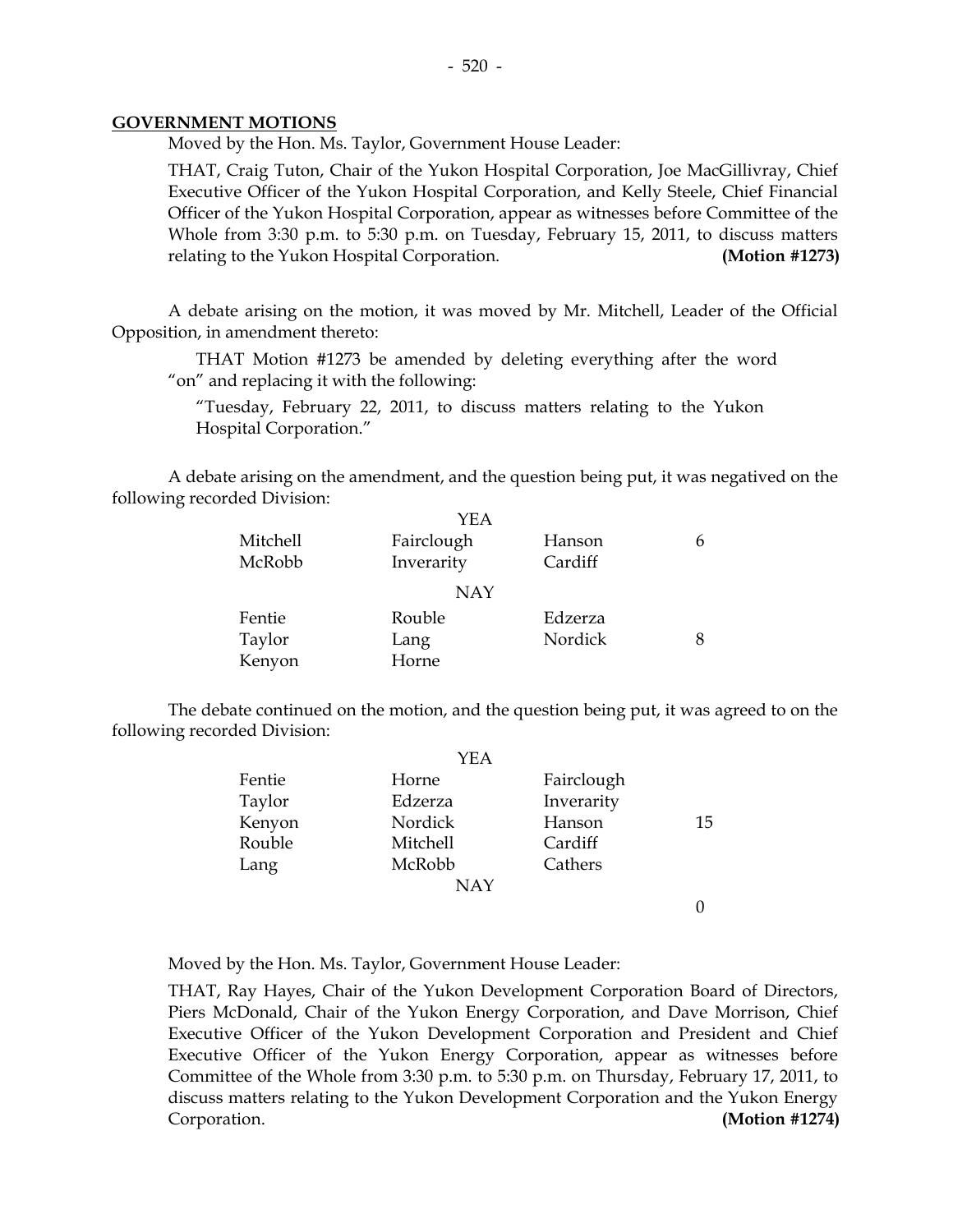|        | <b>YEA</b> |            |    |
|--------|------------|------------|----|
| Fentie | Horne      | Fairclough |    |
| Taylor | Edzerza    | Inverarity |    |
| Kenyon | Nordick    | Hanson     | 15 |
| Rouble | Mitchell   | Cardiff    |    |
| Lang   | McRobb     | Cathers    |    |
|        | <b>NAY</b> |            |    |
|        |            |            |    |
|        |            |            |    |
|        |            |            |    |
|        |            |            |    |

A debate arising on the motion, and the question being put, it was agreed to on the following recorded Division:

The Assembly adjourned at 5:25 p.m. until 1:00 p.m., Monday, February 14, 2011.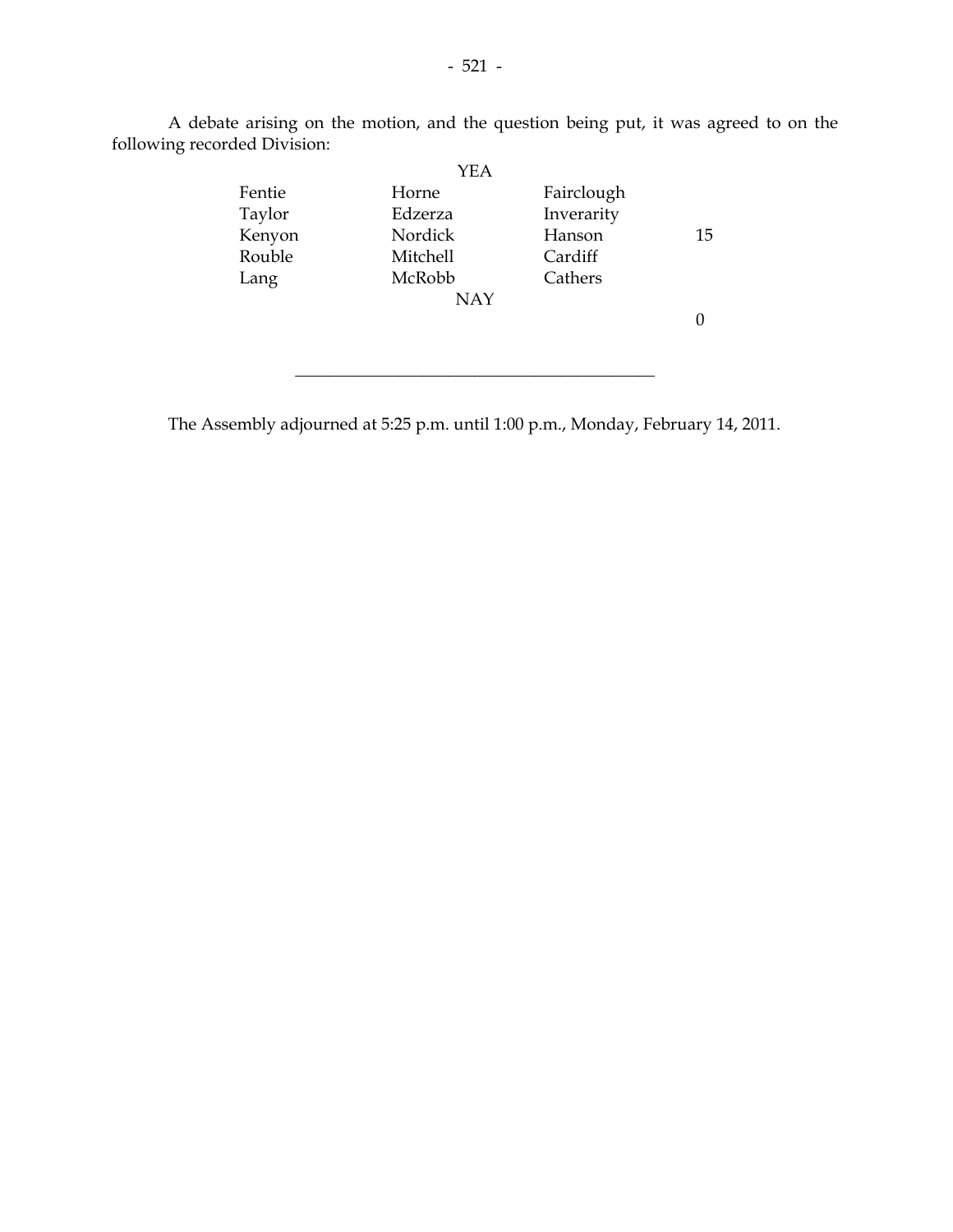## **VOTES AND PROCEEDINGS**

## **of the**

## **YUKON LEGISLATIVE ASSEMBLY**

## **32nd Legislative Assembly First Session**

## Monday, February 14, 2011

The Speaker took the Chair at 1:00 p.m.

#### **PETITIONS**

#### **Response to Petition #14**

 The Hon. Mr. Rouble, Minister of Energy, Mines and Resources, gave an oral response to Petition #14 (received by the House on November 9, 2010), with regard to Takhini Hot Springs Road Zoning.

#### **INTRODUCTION OF BILLS**

 Bill #114 - Act to Amend the Housing Corporation Act -Mr. McRobb

#### **SPEAKER'S RULING (Question of Privilege – February 9, 2011)**

 "Prior to proceeding to Orders of the Day, the Chair will rule on a Question of Privilege raised on Wednesday, February 9, 2011, by the Member for Vuntut Gwitchin.

Before ruling on the Question of Privilege, the Chair will address some procedural matters. Standing Order 7(4) says that the Speaker must rule on (a) whether there appears, on the face of it, to be a case of breach of privilege, and (b) whether the matter has been raised at the earliest opportunity.

I shall address the second matter first. The Member for Vuntut Gwitchin raised the Question of Privilege before Orders of the Day on February 9, having tabled earlier that afternoon documentation in support of the question of privilege. The Chair accepts that February 9 was the earliest opportunity that the Member had to bring the matter to the attention of the House.

I shall now address the issue of breach of privilege itself. In dealing with Questions of Privilege it is not the Chair's role to rule that a breach of privilege has or has not occurred. That is a matter for the House to decide. The question for the Chair is whether there appears, on the face of it, to be a breach of privilege.

In raising the Question of Privilege, the Member for Vuntut Gwitchin asserted that the Minister of Community Services had, in the course of responding to a question from the Member during Question Period on February 8, 2011, made an inaccurate statement; that the effect of this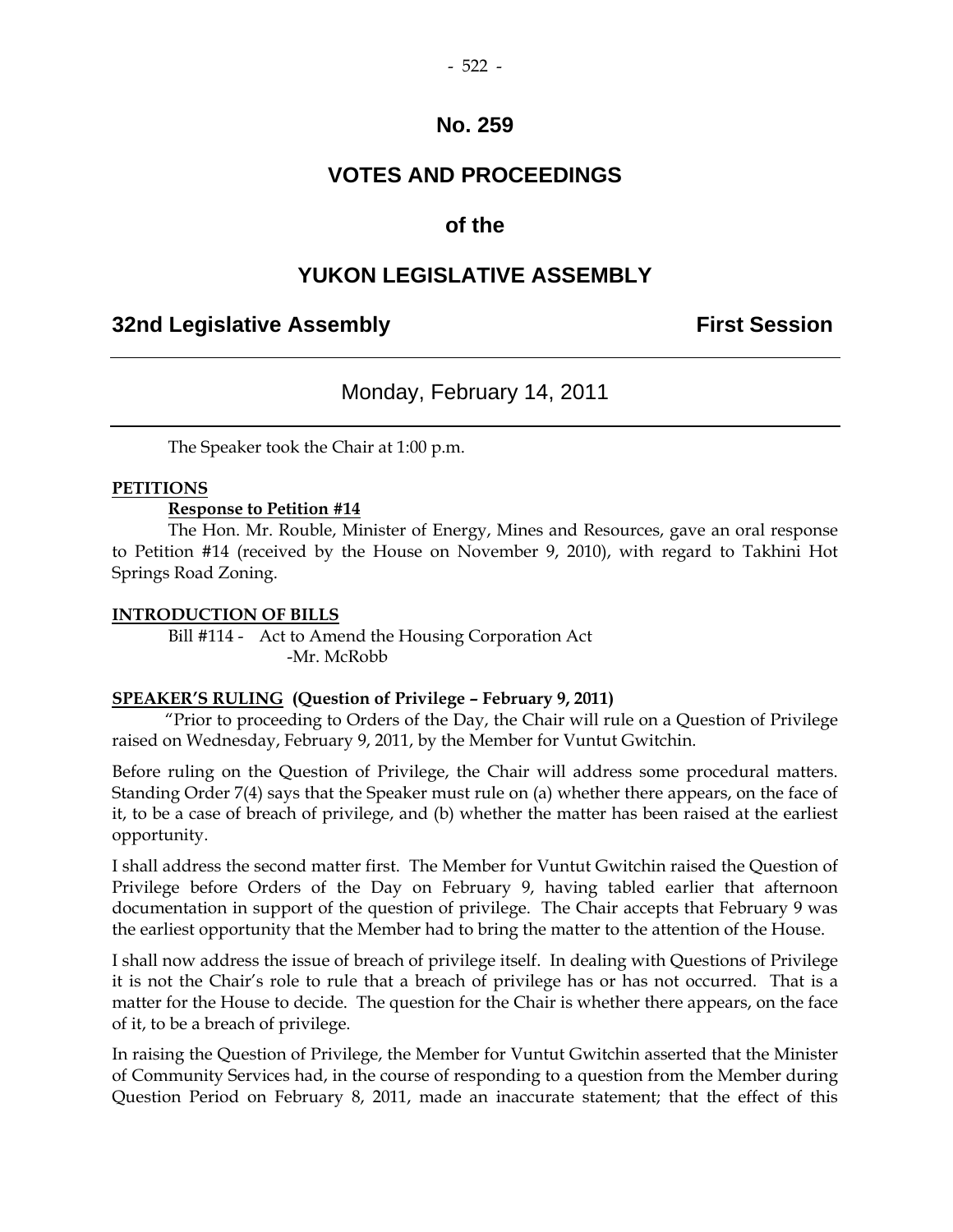comment was to cast in doubt the Member's word, and reputation; and that this impeded the Member in the discharge of his duties.

The category of privilege that the question of privilege raised by the Member for Vuntut Gwitchin rests upon is that of obstructing or interfering with a Member in the performance of his or her parliamentary duties. The standard for meeting the test of obstruction is strictly circumscribed. The test, as laid out by Joseph Maingot in the 2<sup>nd</sup> edition of Parliamentary Privilege in Canada (at pages 235-236), is as follows: 'Obstruction must be connected to parliamentary work (parliamentary proceeding) and be occasioned by improper means'.

Maingot notes that situations that 'do not relate to the Member's parliamentary work but rather to his constituency work or other work in his official capacity as a Member' do not constitute a question of privilege. It would be an exceptional case in which one Member's comments contradicting another Member's version of events—that is, a disagreement between Members as to the facts — could meet the threshold for obstruction.

In the case at hand, the Chair has not been provided with evidence that the Minister's comments have impeded the Member for Vuntut Gwitchin from taking part in proceedings of the House. For example, the Minister's comments have not prevented the Member from participating in debates in the House, or from voting, or from attending sittings of the House. Therefore, the Chair concludes that there does not appear to be a Question of Privilege, as the threshold for this category of privilege has not been met, in this instance.

The Chair thanks all Members for their attention to this ruling. We will now proceed to Orders of the Day."

#### **GOVERNMENT BILLS (Second Reading)**

The following bill was called for Second Reading:

 Bill #23 - Third Appropriation Act, 2010-11 -Hon. Mr. Fentie

 A debate arising on the motion for Second Reading of Bill #23, Third Appropriation Act, 2010-11, and the time reaching 5:30 p.m., while the Hon. Mr. Fentie, Premier, was speaking to it, the Speaker, pursuant to Standing Order 2(2), adjourned the House, until 1:00 p.m. on Tuesday, February 15, 2011, and debate on Second Reading was accordingly adjourned.

The Assembly adjourned at 5:30 p.m. until 1:00 p.m., Tuesday, February 15, 2011.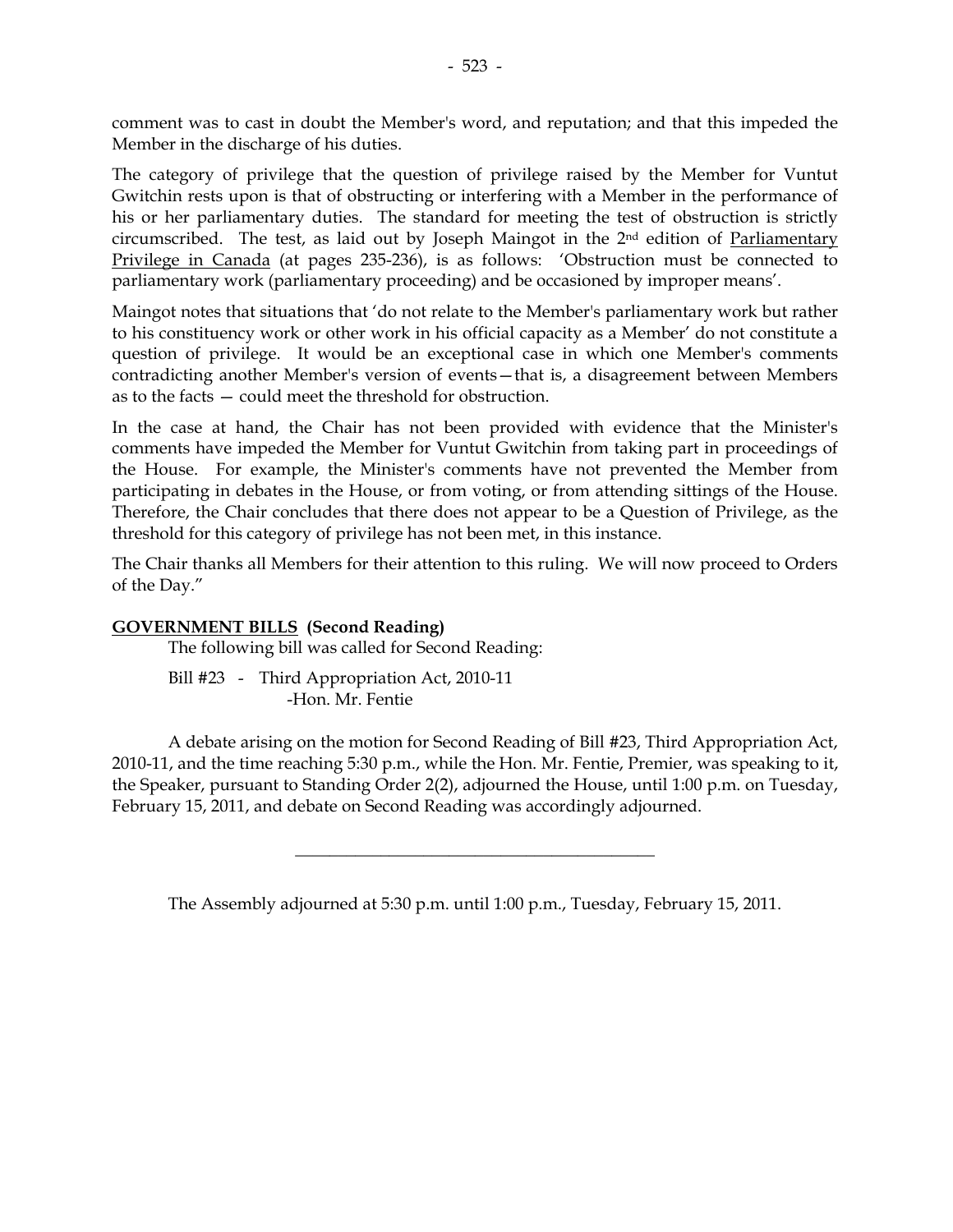## **VOTES AND PROCEEDINGS**

## **of the**

## **YUKON LEGISLATIVE ASSEMBLY**

#### **32nd Legislative Assembly First Session**

#### Tuesday, February 15, 2011

The Speaker took the Chair at 1:00 p.m.

#### **TABLING RETURNS AND DOCUMENTS**

Hon. Mr. Staffen, Speaker

Auditor General of Canada, Office of the: Yukon Health Services and Programs – 2011, Department of Health and Social Services (dated February 15, 2011) **(Sessional Paper #200)** 

Hon. Mr. Hart, Minister of Health and Social Services

 - Social Inclusion and Exclusion in Yukon 2010; Dimensions of: Report from the Department of Health and Social Services pursuant to the *Health Act* (section 6(1) **(Sessional Paper #201)** 

#### **MINISTERIAL STATEMENT**

Hon. Mr. Rouble, Minister of Education

- Labour Market Framework

#### **NOTICE OF OPPOSITION PRIVATE MEMBERS' BUSINESS**

 Pursuant to Standing Order 14.2(3), Mr. McRobb, Official Opposition House Leader, identified Bill #114 as being the item to be called during Opposition Private Members' Business on Wednesday, February 16, 2011.

 Pursuant to Standing Order 14.2(3), Mr. Cardiff, Third Party House Leader, identified Bill #113 as being the item to be called during Opposition Private Members' Business on Wednesday, February 16, 2011.

#### **ACTING GOVERNMENT HOUSE LEADER'S REPORT (Length of Sitting)**

 Mr. Nordick, Acting Government House Leader, rose pursuant to Standing Order 75(4) to inform the House that the House Leaders had met for the purpose of achieving an agreement on the maximum number of sitting days for the current Sitting. Further, pursuant to Standing Order 75(4), Mr. Nordick informed the House that the House Leaders had not reached an agreement.

 The Speaker, pursuant to Standing Order 75(3), declared that the current sitting would be a maximum of 30 sitting days, with the final sitting day being March 28, 2011.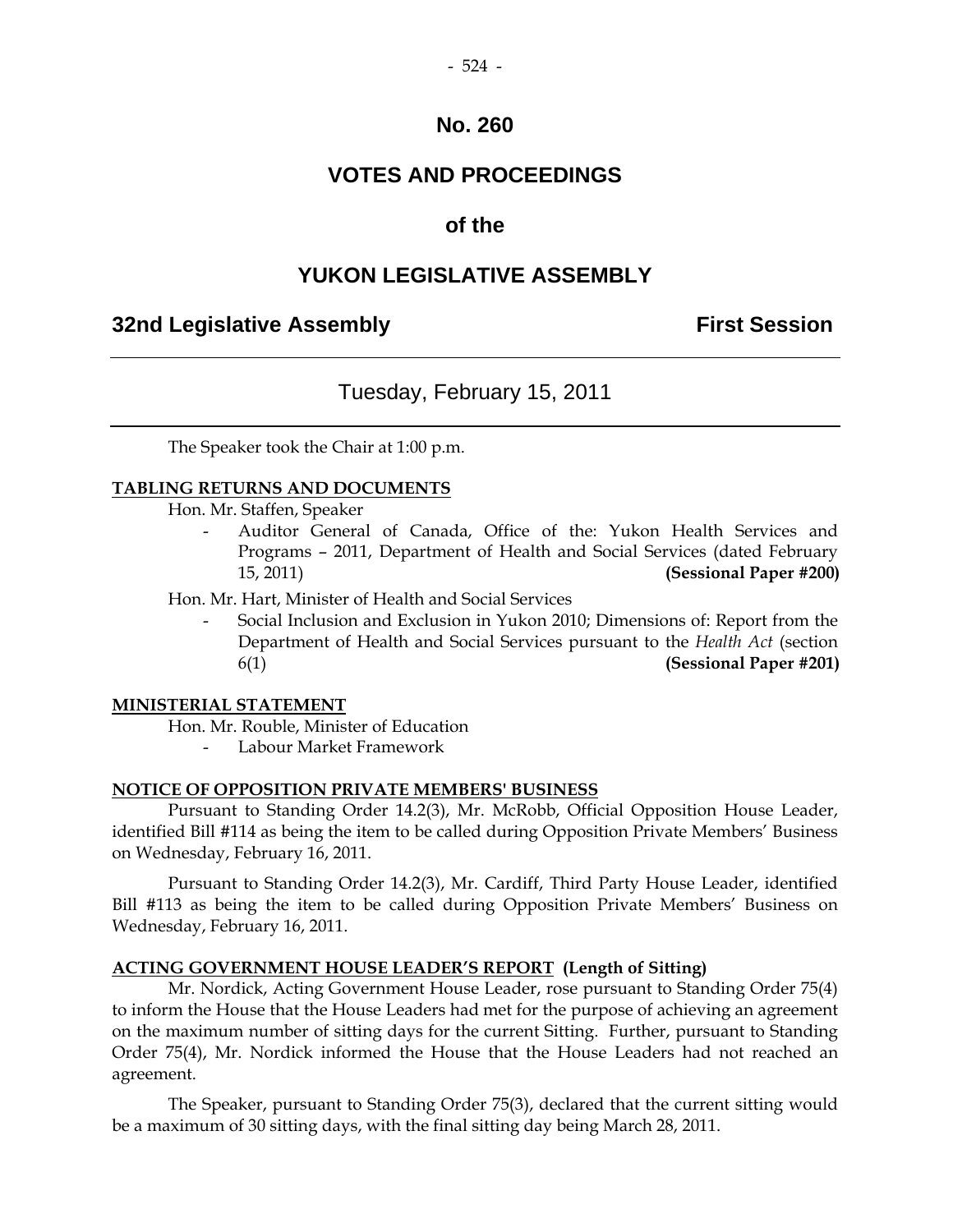#### **GOVERNMENT BILLS (Second Reading)**

The following bill was called for Second Reading:

 Bill #23 - Third Appropriation Act, 2010-11 -Hon. Mr. Fentie

 The debate continuing (from February 14, 2011) on the motion for Second Reading of Bill #23, Third Appropriation Act, 2010-11, and the question being put, it was agreed to on the following recorded Division:

|          | YEA        |         |    |
|----------|------------|---------|----|
| Fentie   | Rouble     | Edzerza |    |
| Hart     | Lang       | Nordick |    |
| Kenyon   | Horne      | Cathers |    |
|          | <b>NAY</b> |         |    |
| Mitchell | Fairclough | Hanson  | ٠h |
| McRobb   | Inverarity |         |    |

 Bill #23, Third Appropriation Act, 2010-11, was accordingly referred to Committee of the Whole.

#### **COMMITTEE OF THE WHOLE**

According to Order, the Assembly resolved into Committee of the Whole.

Progress was reported on the following bill:

 Bill #23 - Third Appropriation Act, 2010-11 -Hon. Mr. Fentie

 The Chair also reported that pursuant to Motion #1273, adopted by the House on February 10, 2011, Craig Tuton, Chair of the Yukon Hospital Corporation, Joe MacGillivray, Chief Executive Officer of the Yukon Hospital Corporation, and Kelly Steele, Chief Financial Officer of the Yukon Hospital Corporation, appeared as witnesses in Committee of the Whole from 3:30 p.m. to 5:30 p.m.

The report of the Chair was adopted.

The Assembly adjourned at 5:33 p.m. until 1:00 p.m., Wednesday, February 16, 2011.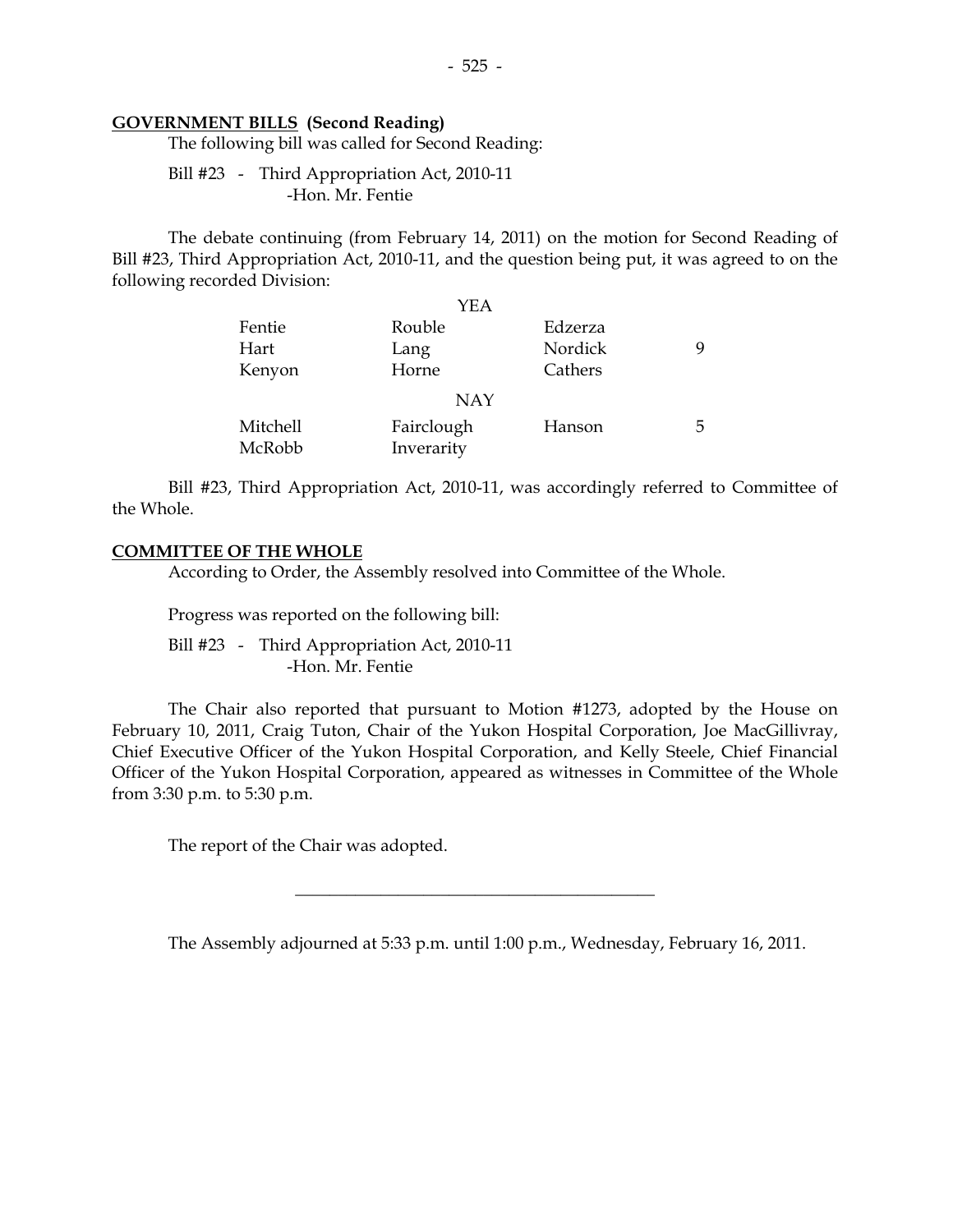## **VOTES AND PROCEEDINGS**

#### **of the**

#### **YUKON LEGISLATIVE ASSEMBLY**

#### **32nd Legislative Assembly First Session**

## Wednesday, February 16, 2011

The Speaker took the Chair at 1:00 p.m.

## **OPPOSITION PRIVATE MEMBERS' BUSINESS BILLS OTHER THAN GOVERNMENT BILLS (Second Reading)**

The following bill was called for Second Reading:

 Bill #114 - Act to Amend the Housing Corporation Act -Mr. McRobb

 The debate arising on the motion for Second Reading of Bill #114, Act to Amend the Housing Corporation Act, and the question being put, it was negatived on the following recorded Division:

|          | YEA        |         |  |
|----------|------------|---------|--|
| Mitchell | Fairclough | Hanson  |  |
| McRobb   | Inverarity | Cardiff |  |
|          | <b>NAY</b> |         |  |
| Fentie   | Rouble     | Edzerza |  |
| Hart     | Lang       | Nordick |  |
| Kenyon   | Horne      | Cathers |  |

The following bill was called for Second Reading:

 Bill #113 - Acutely Intoxicated Persons (Care and Protection) Act -Ms. Hanson

 A debate arising on the motion for Second Reading of Bill #113, Acutely Intoxicated Persons (Care and Protection) Act, and the time approaching 5:30 p.m., it was moved by the Hon. Ms. Horne, Minister of Justice:

"THAT debate be now adjourned".

 The question being put on the motion to adjourn debate, it was agreed to, and debate on Second Reading of Bill #113, was accordingly adjourned.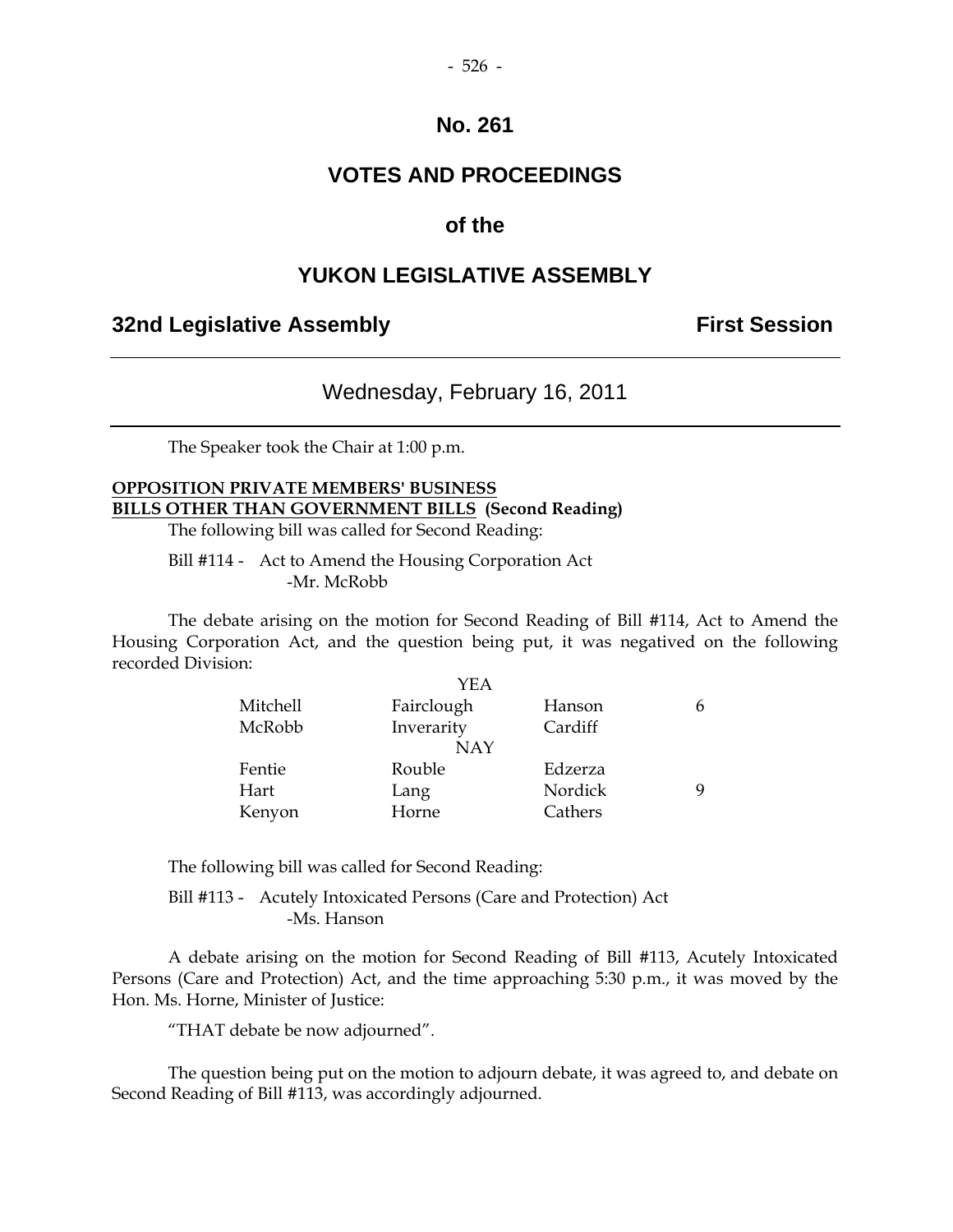The Speaker, pursuant to Standing Order 2(2), adjourned the House until 1:00 p.m. on Thursday, February 17, 2011.

\_\_\_\_\_\_\_\_\_\_\_\_\_\_\_\_\_\_\_\_\_\_\_\_\_\_\_\_\_\_\_\_\_\_\_\_\_\_\_\_\_\_

The Assembly adjourned at 5:30 p.m. until 1:00 p.m., Thursday, February 17, 2011.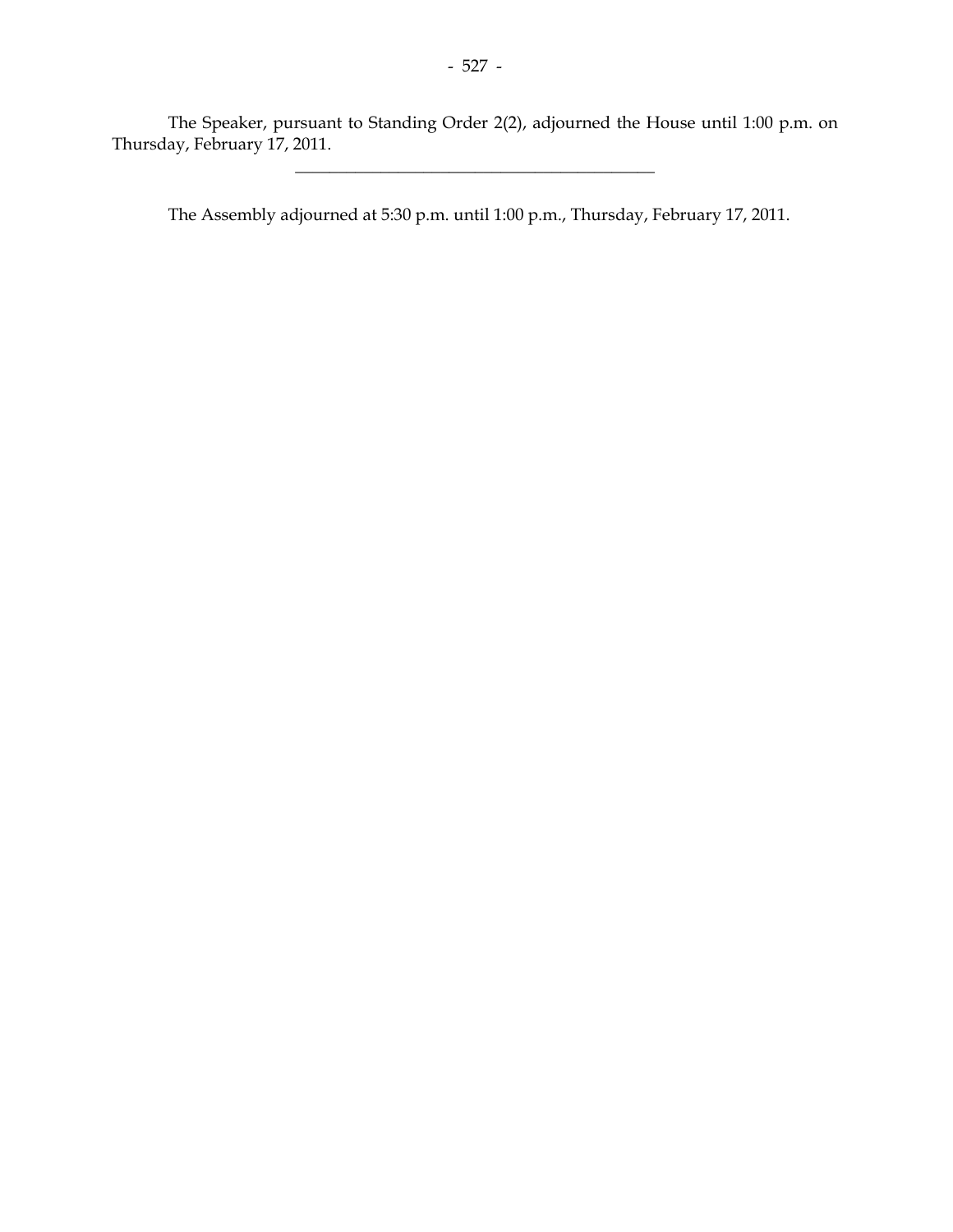## **VOTES AND PROCEEDINGS**

## **of the**

#### **YUKON LEGISLATIVE ASSEMBLY**

#### **32nd Legislative Assembly The Contract Session**

#### Thursday, February 17, 2011

The Speaker took the Chair at 1:00 p.m.

#### **INTRODUCTION OF NEW PAGE**

 The Speaker informed the Assembly that Meaghan O'Connor would be serving as a Page for the balance of the Spring Sitting. Meaghan was welcomed to the House.

#### **GOVERNMENT MOTIONS**

Moved by the Hon. Mr. Fentie, Premier:

 THAT the membership of the Standing Committee on Public Accounts as established by Motion  $#8$  and Motion  $#857$  of the First Session of the  $32<sup>nd</sup>$  Legislative Assembly, be amended by rescinding the appointment of Steve Cardiff and appointing Elizabeth Hanson to the Committee. **(Motion #1291)**

A debate arising on the motion and the question being put, it was agreed to.

Moved by the Hon. Mr. Fentie, Premier:

 THAT the membership of the Members' Services Board, as established by Motion #7, Motion #887 and Motion #1172 of the First Session of the 32nd Legislative Assembly, be amended by rescinding the appointment of Steve Cardiff and appointing Elizabeth Hanson to the Board. **(Motion #1290)** 

A debate arising on the motion and the question being put, it was agreed to.

#### **COMMITTEE OF THE WHOLE**

According to Order, the Assembly resolved into Committee of the Whole.

Progress was reported on the following bill:

 Bill #23 - Third Appropriation Act, 2010-11 -Hon. Mr. Fentie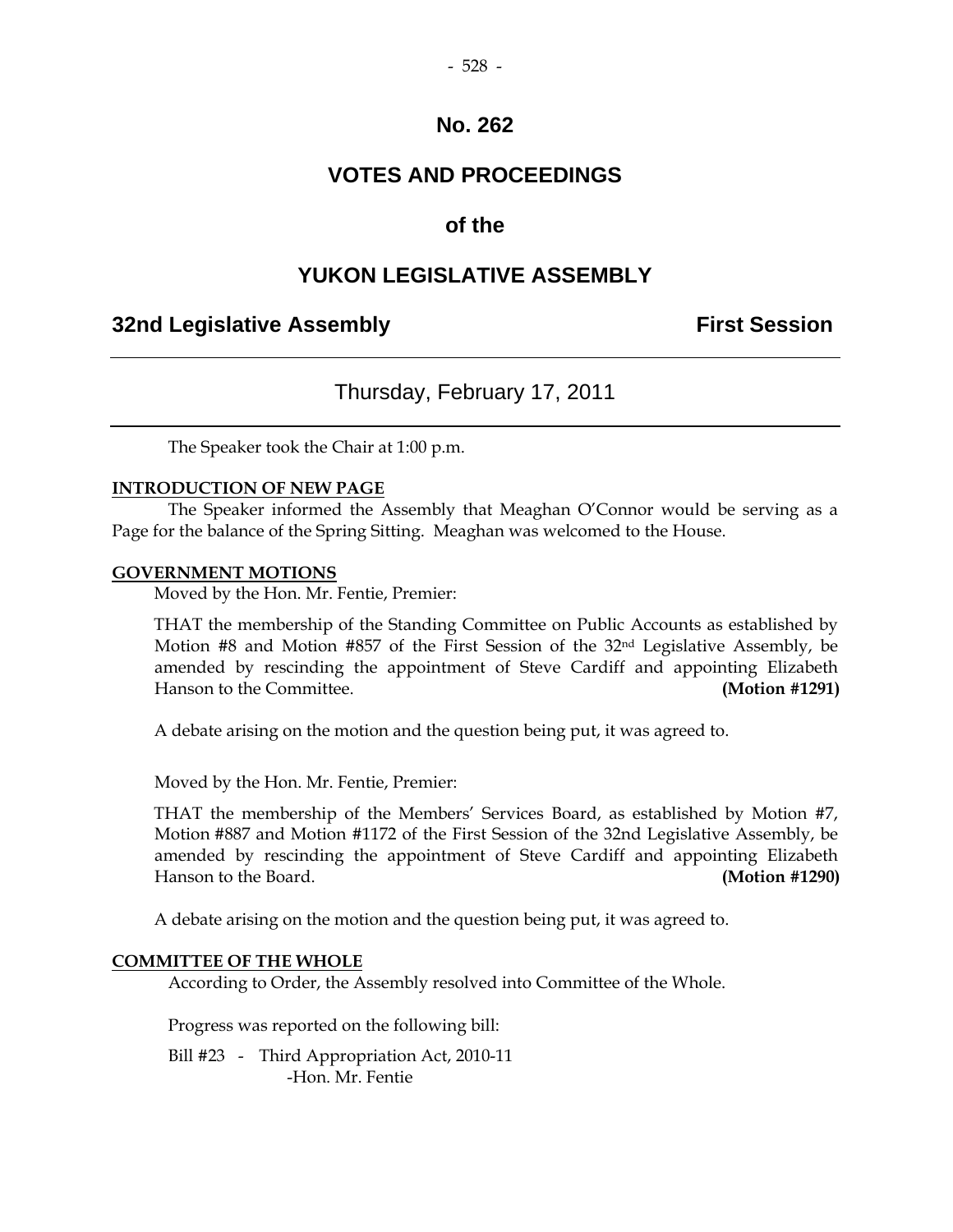The Chair also reported that pursuant to Motion #1274, adopted by the House on February 10, 2011, Ray Hayes, Chair of the Yukon Development Corporation Board of Directors, Piers McDonald, Chair of the Yukon Energy Corporation, and Dave Morrison, Chief Executive Officer of the Yukon Development Corporation and President and Chief Executive Officer of the Yukon Energy Corporation, appeared as witnesses in Committee of the Whole from 3:30 p.m. to 5:30 p.m.

The report of the Chair was adopted.

The Assembly adjourned at 5:32 p.m. until 1:00 p.m., Monday, February 21, 2011.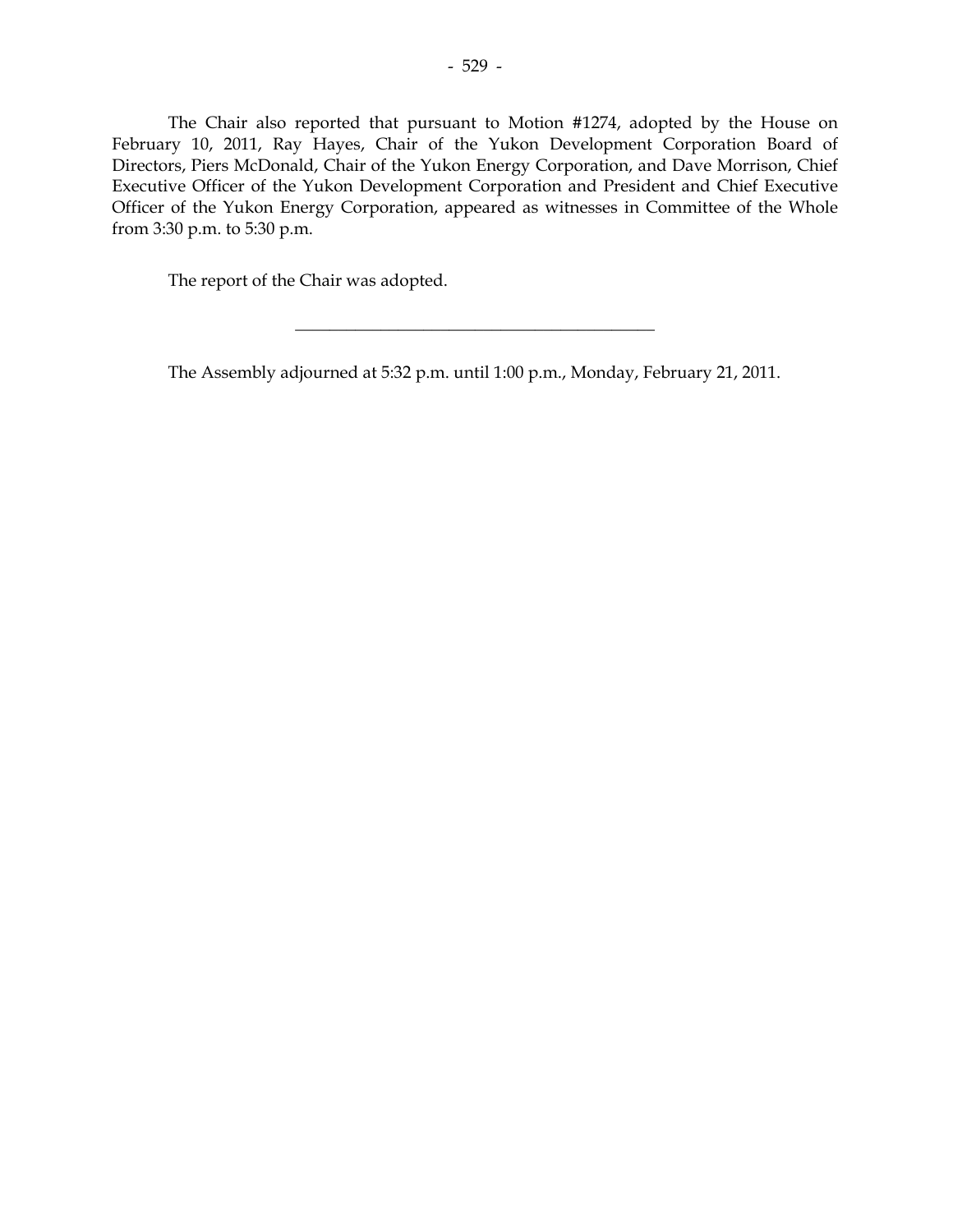## **VOTES AND PROCEEDINGS**

## **of the**

## **YUKON LEGISLATIVE ASSEMBLY**

## **32nd Legislative Assembly Constructed Session**

## Monday, February 21, 2011

The Speaker took the Chair at 1:00 p.m.

#### **PRESENTING REPORTS OF COMMITTEES**

 Hon. Ms. Taylor, Chair, Standing Committee on Appointments to Major Government Boards and Committees:

 - Appointments to Major Government Boards and Committees, Standing Committee on: Seventeenth Report (dated February 21, 2011)

**(Sessional Paper #202)** 

#### **COMMITTEE OF THE WHOLE**

According to Order, the Assembly resolved into Committee of the Whole.

Progress was reported on the following bill:

 Bill #23 - Third Appropriation Act, 2010-11 -Hon. Mr. Fentie

The report of the Chair was adopted.

The Assembly adjourned at 5:30 p.m. until 1:00 p.m., Tuesday, February 22, 2011.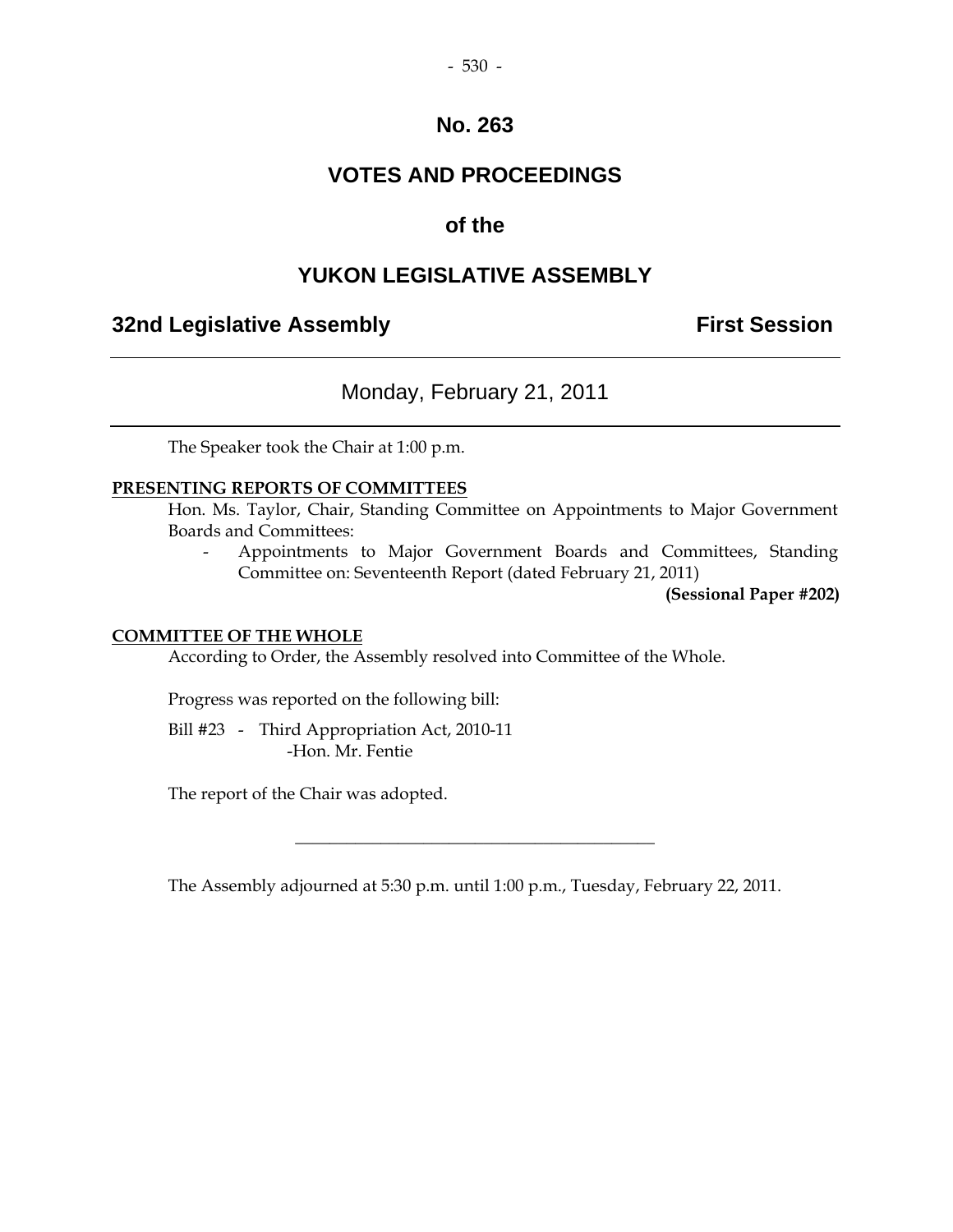## **VOTES AND PROCEEDINGS**

## **of the**

#### **YUKON LEGISLATIVE ASSEMBLY**

#### **32nd Legislative Assembly First Session**

#### Tuesday, February 22, 2011

The Speaker took the Chair at 1:00 p.m.

#### **SPEAKER'S STATEMENT (Re: Changes to the Order Paper – withdrawal of Motions)**

 Prior to proceeding with the Daily Routine, the Speaker made the following statement regarding changes made to the Order Paper.

 "The Chair wishes to inform the House of a change to be made to the Order Paper. Motion for the Production of Papers #57, standing in the name of the Member for Kluane, will be removed from the Order Paper as it is outdated."

#### **NOTICE RE GOVERNMENT PRIVATE MEMBERS' BUSINESS**

 Pursuant to Standing Order 14.2(7), the Hon. Ms. Taylor, Government House Leader, identified Motion #1303 and Motion #1258, as being the items to be called during Government Private Members' Business on Wednesday, February 23, 2011.

#### **FILED DOCUMENT**

 During Question Period, Mr. McRobb, Member for Kluane, filed the following document:

Yukon Development Corporation (YDC) Funding Assistance: Letter (dated December 1, 2009) from Hon. Dennis Fentie, Minister responsible for the Yukon Development Corporation, to Ray Hayes, Chair of the Yukon Development Corporation Board of Directors **(Filed Document #170)** 

#### **COMMITTEE OF THE WHOLE**

According to Order, the Assembly resolved into Committee of the Whole.

\_\_\_\_\_\_\_\_\_\_\_\_\_\_\_\_\_\_\_\_\_\_\_\_\_\_\_\_\_\_\_\_\_\_\_\_\_\_\_\_\_\_

Progress was reported on the following bill:

 Bill #23 - Third Appropriation Act, 2010-11 -Hon. Mr. Fentie

The report of the Chair was adopted.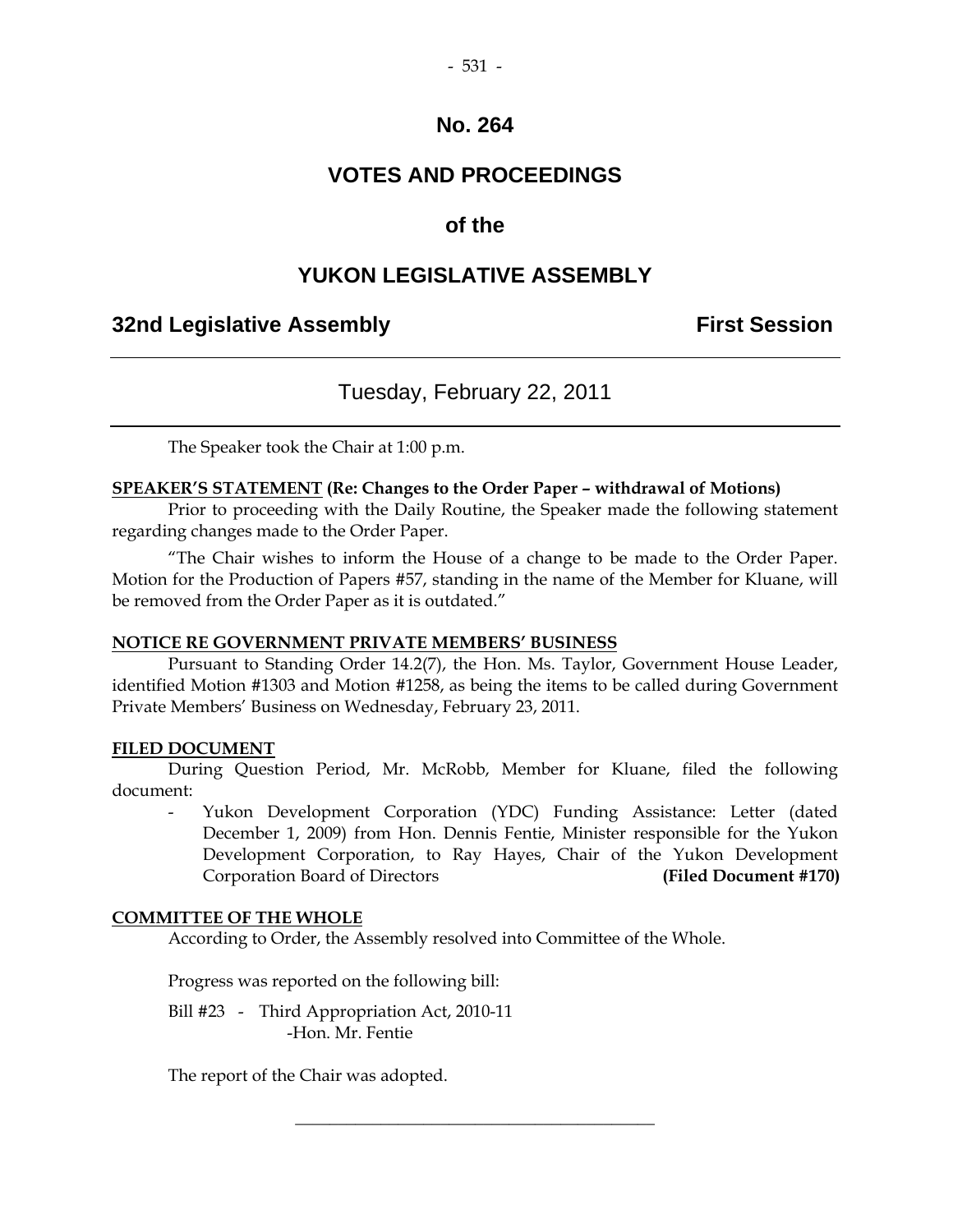The Assembly adjourned at 5:30 p.m. until 1:00 p.m., Wednesday, February 23, 2011.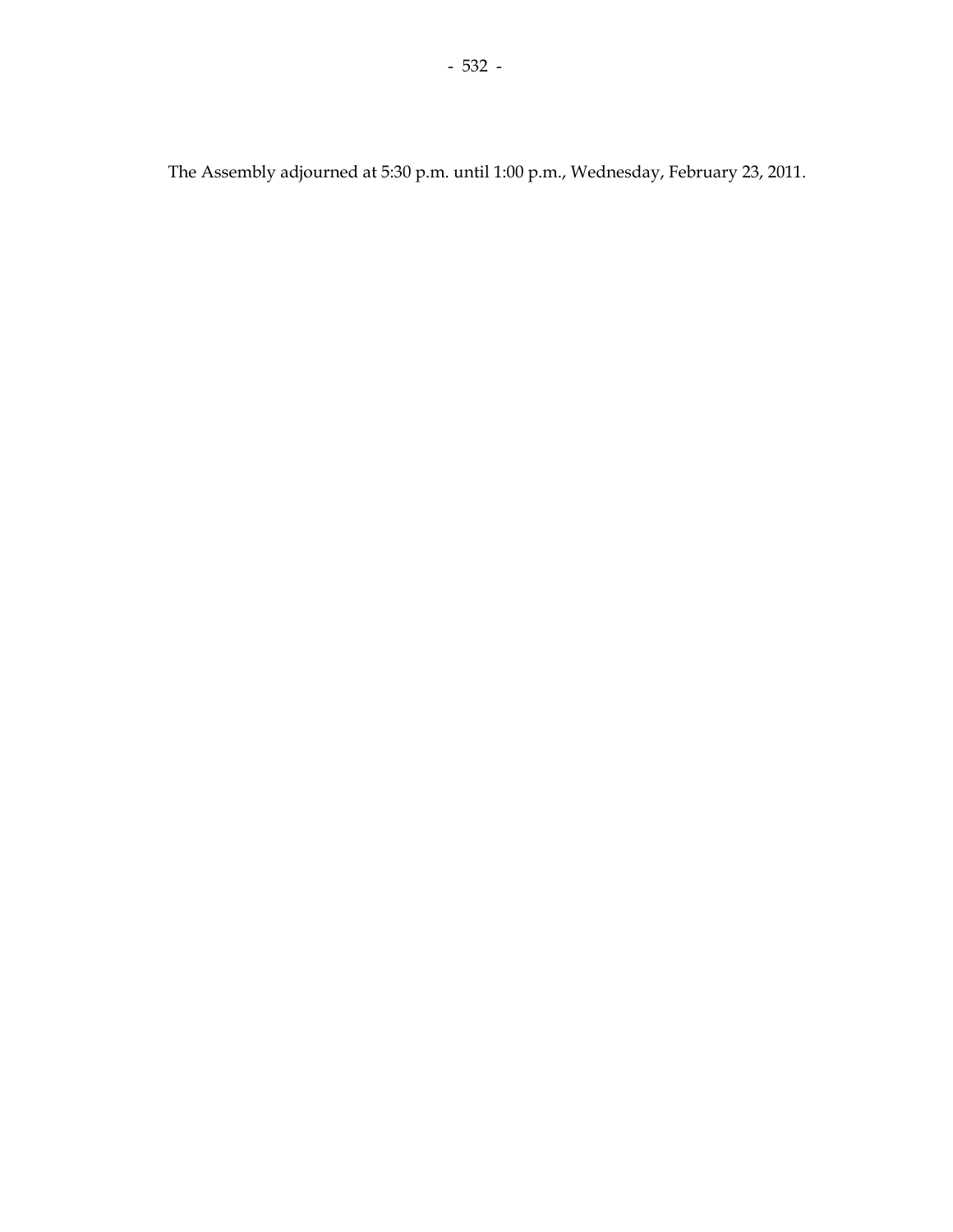## **VOTES AND PROCEEDINGS**

#### **of the**

## **YUKON LEGISLATIVE ASSEMBLY**

#### **32nd Legislative Assembly First Session**

#### Wednesday, February 23, 2011

The Speaker took the Chair at 1:00 p.m.

#### **GOVERNMENT PRIVATE MEMBERS' BUSINESS**

Moved by Mr. Nordick, Member for Klondike:

THAT this House urges the Government of Canada to amend the Yukon Northern Affairs Program Devolution Transfer Agreement, signed by the Yukon Government on October 29, 2001, in relation to the following:

- (1) changing the provisions of Chapter 5, Forest Resources and the \$7.5 million for Fire Suppression Transition set out in Chapter 7.13 to ensure the Government of Yukon receives appropriate compensation for fighting forest fires in order to address the risk of fire in the boreal forest including the spruce-bark beetle infestation that occurred in the Kluane region under DIAND's administration,
- (2) increasing the \$3 million cap on Resource Revenues set out in Chapter 7.27.1(a) Net Fiscal Benefit to enable the Government of Yukon and Yukon First Nations to receive more benefits from resource development in the territory while promoting greater economic activity with a corresponding greater economic return to the Government of Canada; and
- (3) ensuring there is parity between the provisions of the Yukon Northern Affairs Program Devolution Transfer Agreement and devolution agreements being negotiated with the Government of the Northwest Territories and the Government of Nunavut. **(Motion #1303)**

 A debate having started on the motion, it was moved by Mr. Mitchell, Member for Copperbelt, in amendment thereto:

 THAT Motion #1303 be amended by deleting from section (3) the words: "ensuring there is parity between" and replacing them with "establishing as a basis for negotiations".

 A debate arising on the amendment, and the question being put, it was negatived on the following recorded Division: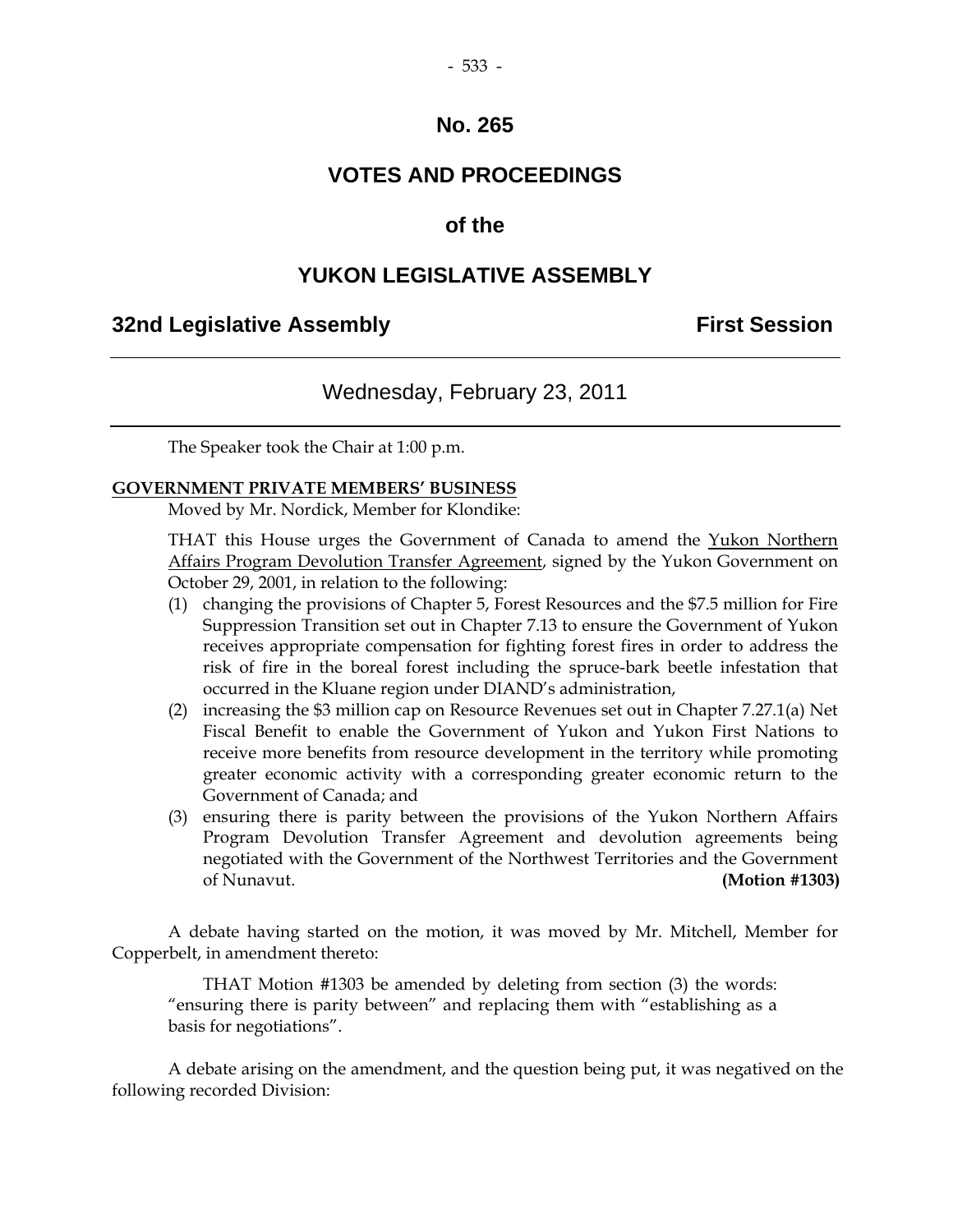|          | YEA        |            |    |
|----------|------------|------------|----|
| Mitchell | Elias      | Inverarity | 5  |
| McRobb   | Fairclough |            |    |
|          | <b>NAY</b> |            |    |
| Fentie   | Rouble     | Nordick    |    |
| Taylor   | Lang       | Hanson     | 12 |
| Hart     | Horne      | Cardiff    |    |
| Kenyon   | Edzerza    | Cathers    |    |

 The debate continuing on the motion, it was moved by Ms. Hanson, Member for Whitehorse Centre, in amendment thereto:

THAT Motion #1303 be amended by:

- (1) adding the phrase "Government of Yukon, prior to asking the" immediately after the phrase "THAT this House urges the",
- (2) deleting the phrase "in relation to the following:",
- (3) adding the phrase "to have a discussion with First Nations and other levels of Government, the mining sector, labour, and the general public on creating common principles that will guide Yukon's review and discussion of amendments to the Devolution Transfer Agreement and that this discussion with Yukoners include, but not be limited to:" immediately after the phrase "October 29, 2001";
- (4) inserting immediately after clause (3) "(4) modernizing Yukon's royalty regime to ensure Yukoners receive a fair deal for Yukon's mineral and resource wealth."

 A debate arising on the amendment, and the question being put, it was negatived on the following recorded Division:

| YEA        |            |    |
|------------|------------|----|
| Cardiff    |            | 2  |
| <b>NAY</b> |            |    |
| Horne      | Elias      |    |
| Edzerza    | Fairclough |    |
| Nordick    | Inverarity | 14 |
| Mitchell   | Cathers    |    |
| McRobb     |            |    |
|            |            |    |

 The debate continuing on Motion #1303, it was agreed to on the following recorded Division:

|        | YEA             |            |    |
|--------|-----------------|------------|----|
| Fentie | Horne           | Fairclough |    |
| Taylor | Edzerza         | Inverarity |    |
| Hart   | Nordick         | Hanson     | 17 |
| Kenyon | <b>Mitchell</b> | Cardiff    |    |
| Rouble | McRobb          | Cathers    |    |
| Lang   | Elias           |            |    |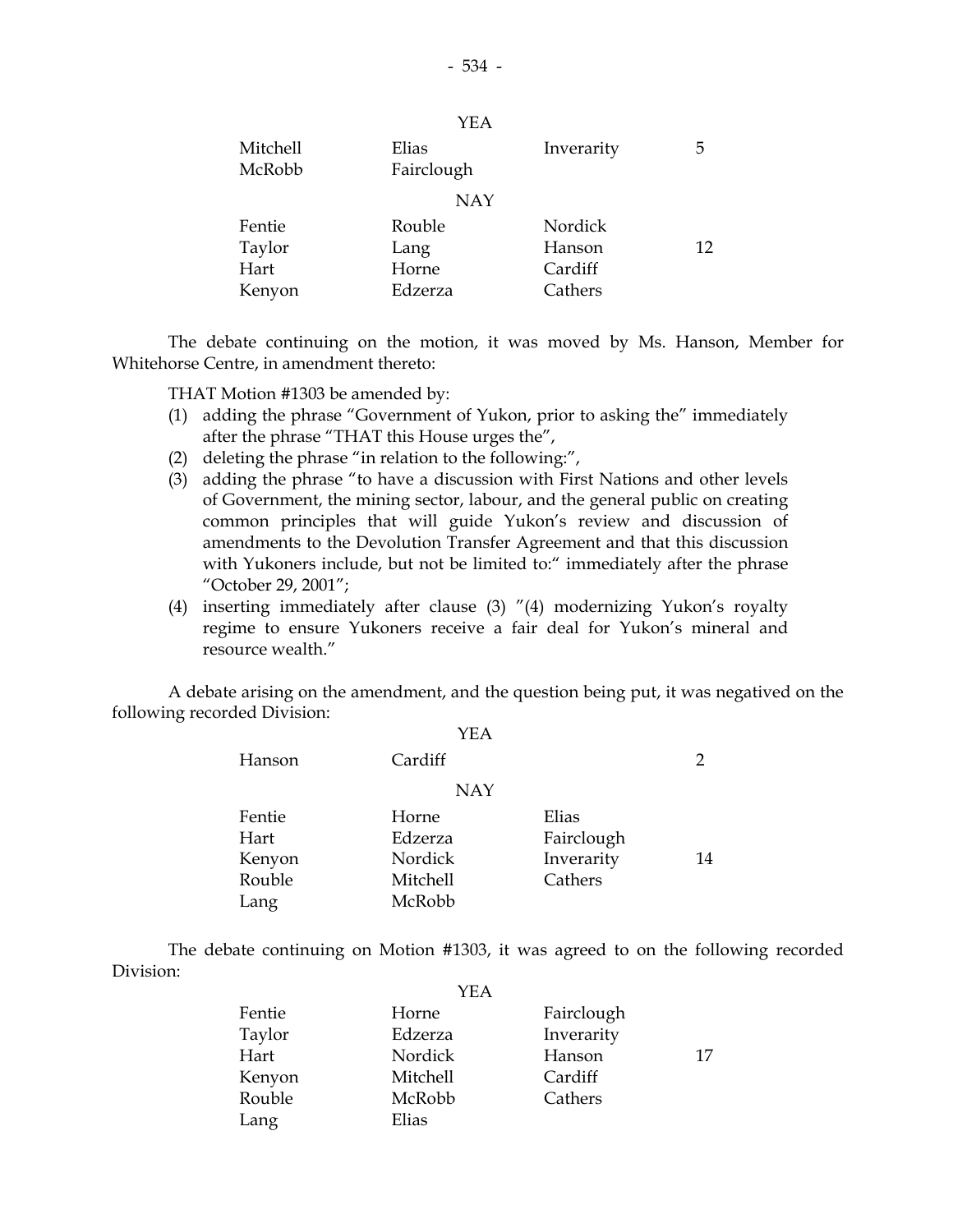NAY

0

The Assembly adjourned at 5:30 p.m. until 1:00 p.m., Thursday, February 24, 2011.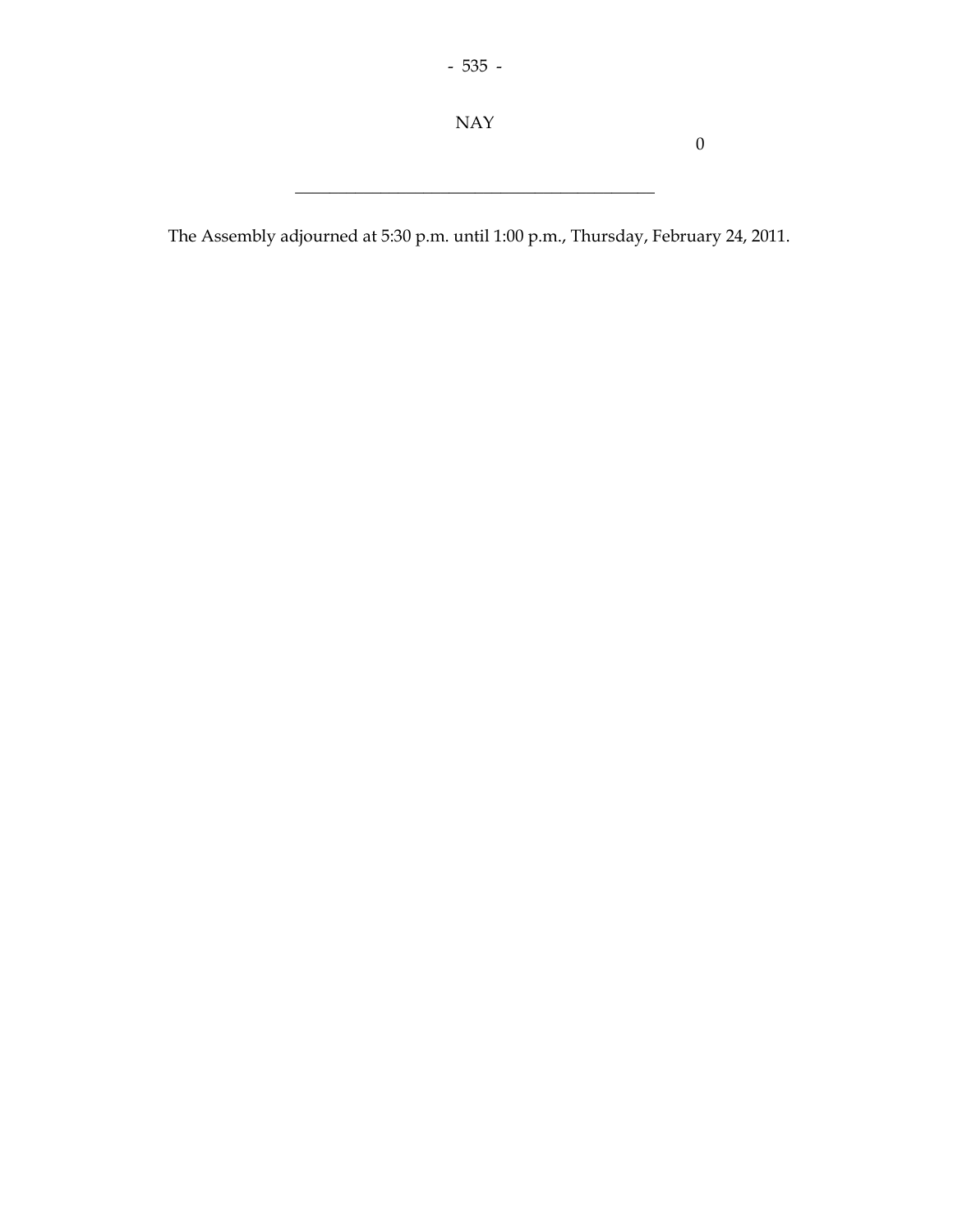## **VOTES AND PROCEEDINGS**

## **of the**

## **YUKON LEGISLATIVE ASSEMBLY**

## **32nd Legislative Assembly Constructed Session**

## Thursday, February 24, 2011

The Speaker took the Chair at 1:00 p.m.

#### **TABLING RETURNS AND DOCUMENTS**

Hon. Mr. Staffen, Speaker

By-election in the Electoral District of Whitehorse Centre, December 13, 2010: Report of the Chief Electoral Officer of Yukon **(Sessional Paper #203)** 

#### **POINT OF PERSONAL PRIVLEGE**

 The Hon. Mr. Hart, Minister of Health and Social Services, rose on a Point of Personal Privilege, to clarify a response made on February 23, 2011 during Question Period.

#### **COMMITTEE OF THE WHOLE**

According to Order, the Assembly resolved into Committee of the Whole.

Progress was reported on the following bill:

 Bill #23 - Third Appropriation Act, 2010-11 -Hon. Mr. Fentie

The report of the Chair was adopted.

The Assembly adjourned at 5:30 p.m. until 1:00 p.m., Monday, February 28, 2011.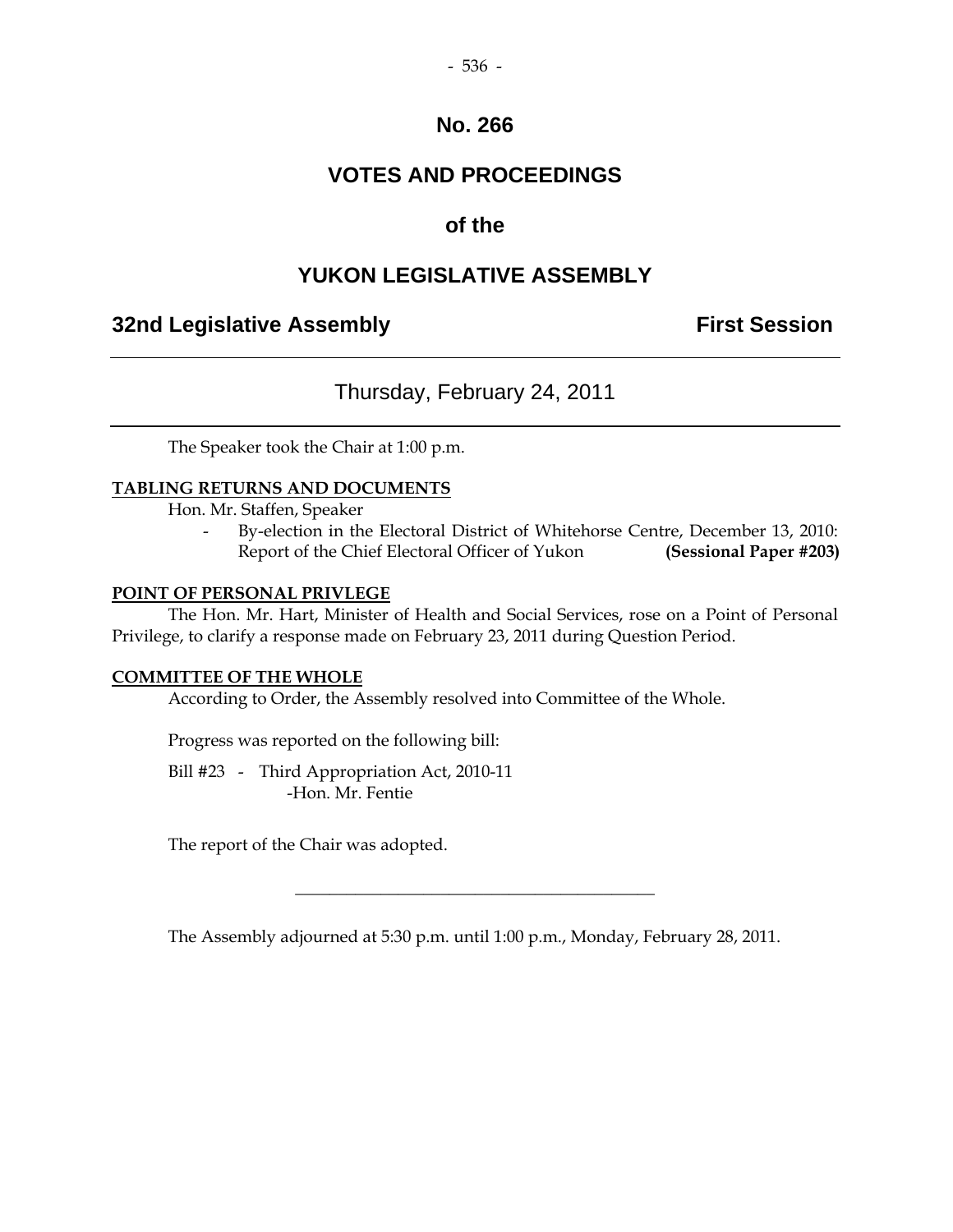## **VOTES AND PROCEEDINGS**

## **of the**

#### **YUKON LEGISLATIVE ASSEMBLY**

#### **32nd Legislative Assembly First Session**

#### Monday, February 28, 2011

The Speaker took the Chair at 1:00 p.m.

#### **INTRODUCTION OF ACTING TABLE OFFICER**

 The Speaker introduced and welcomed Mr. Douglas Arnott, who would be providing assistance at the Table. Mr. Arnott had served at the Legislative Assembly of Ontario as the Deputy Clerk of Committees. Mr. Arnott had previously served in the Yukon Legislative Assembly as Acting Deputy Clerk for the 2000 Fall Sitting, 2001 Spring Sitting and the 2007 Spring Sitting.

#### **COMMITTEE OF THE WHOLE**

According to Order, the Assembly resolved into Committee of the Whole.

The following bill was reported without amendment:

 Bill #23 - Third Appropriation Act, 2010-11 -Hon. Mr. Fentie

The report of the Chair was adopted.

#### **GOVERNMENT BILLS (Second Reading)**

The following bill was called for Second Reading:

Bill #94 - Act to Amend the Judicature Act (Trade Orders) -Hon. Ms. Horne

 A debate arising on the motion for Second Reading of Bill #94, Act to Amend the Judicature Act (Trade Orders), and the question being put, it was agreed to on the following recorded Division:

|        | YEA     |            |     |
|--------|---------|------------|-----|
| Fentie | Rouble  | Nordick    |     |
| Taylor | Lang    | Mitchell   | 12. |
| Hart   | Horne   | Elias      |     |
| Kenyon | Edzerza | Inverarity |     |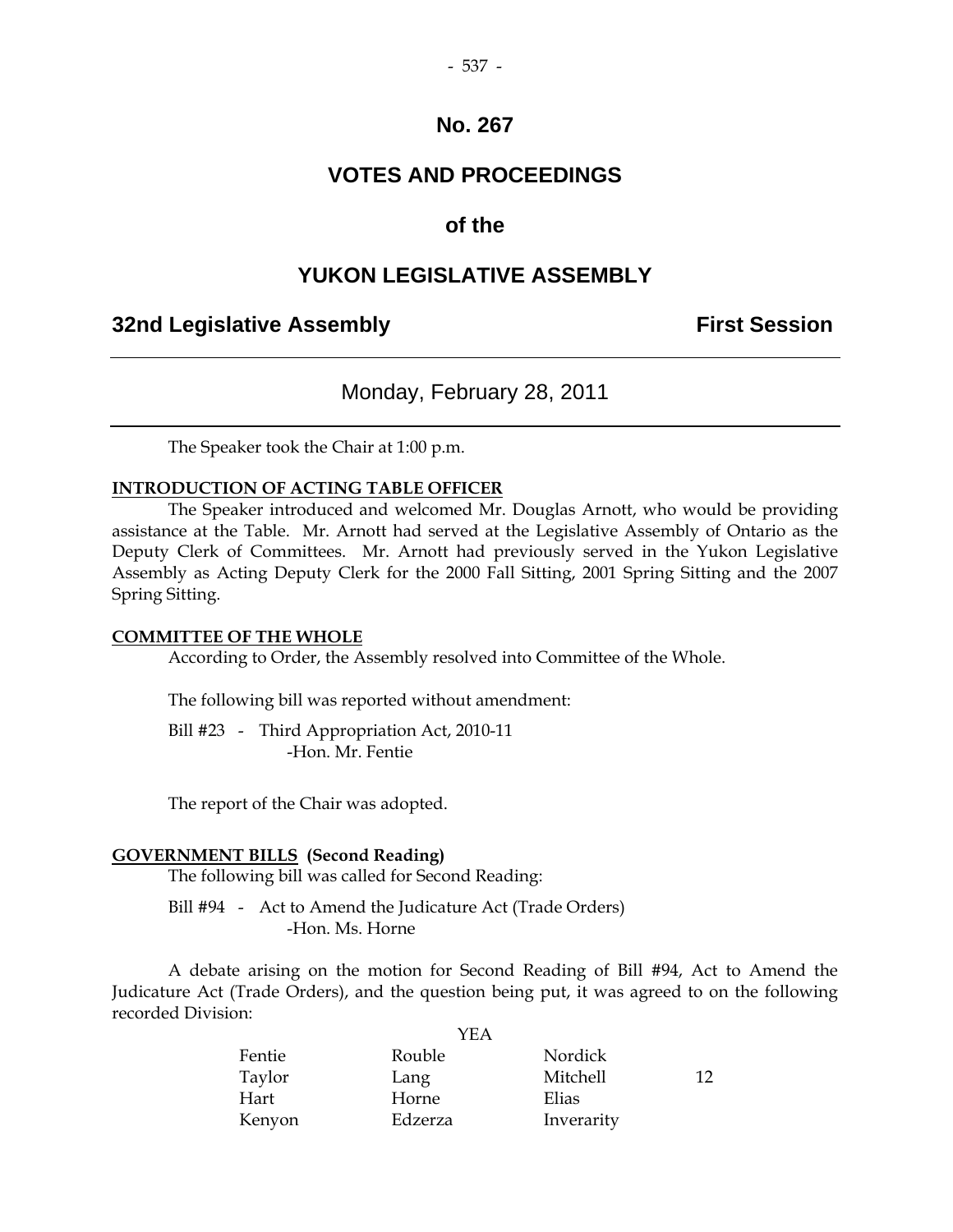#### NAY

Hanson 1

 Bill #94, Act to Amend the Judicature Act (Trade Orders), was accordingly referred to Committee of the Whole.

\_\_\_\_\_\_\_\_\_\_\_\_\_\_\_\_\_\_\_\_\_\_\_\_\_\_\_\_\_\_\_\_\_\_\_\_\_\_\_\_\_\_

The Assembly adjourned at 5:30 p.m. until 1:00 p.m., Tuesday, March 1, 2011.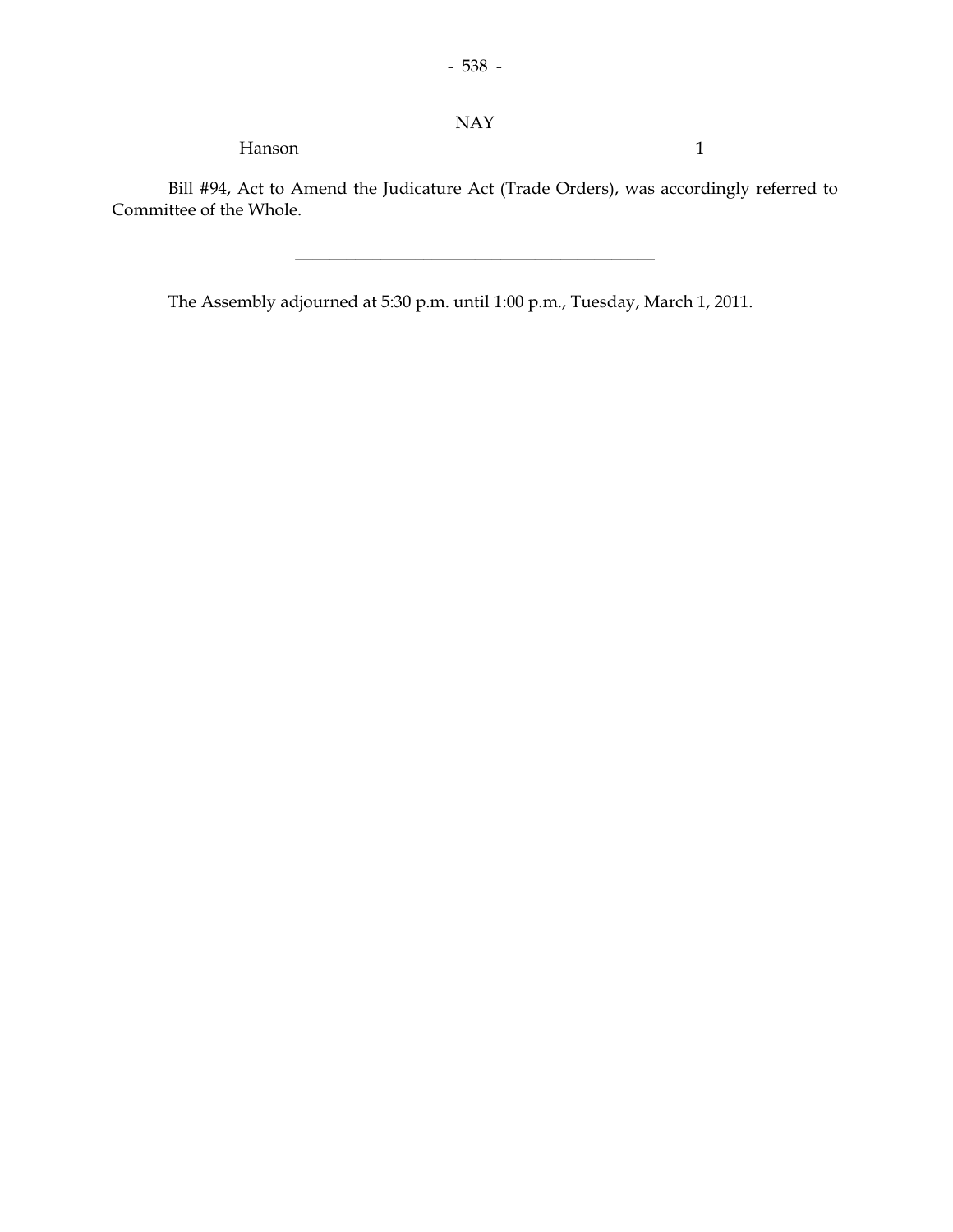## **VOTES AND PROCEEDINGS**

## **of the**

## **YUKON LEGISLATIVE ASSEMBLY**

## **32nd Legislative Assembly First Session**

## Tuesday, March 1, 2011

The Speaker took the Chair at 1:00 p.m.

#### **NOTICE OF OPPOSITION PRIVATE MEMBERS' BUSINESS**

 Pursuant to Standing Order 14.2(3), Ms. Hanson, Leader of the Third Party, identified Motion #1331 as being the item to be called during Opposition Private Members' Business on Wednesday, March 2, 2011.

 Pursuant to Standing Order 14.2(3), Mr. McRobb, Official Opposition House Leader, identified Bill #112 as being the item to be called during Opposition Private Members' Business on Wednesday, March 2, 2011.

#### **COMMITTEE OF THE WHOLE**

According to Order, the Assembly resolved into Committee of the Whole.

Progress was reported on the following bill:

 Bill #24 - First Appropriation Act, 2011-12 -Hon. Mr. Fentie

The report of the Chair was adopted.

The Assembly adjourned at 5:31 p.m. until 1:00 p.m., Wednesday, March 2, 2011.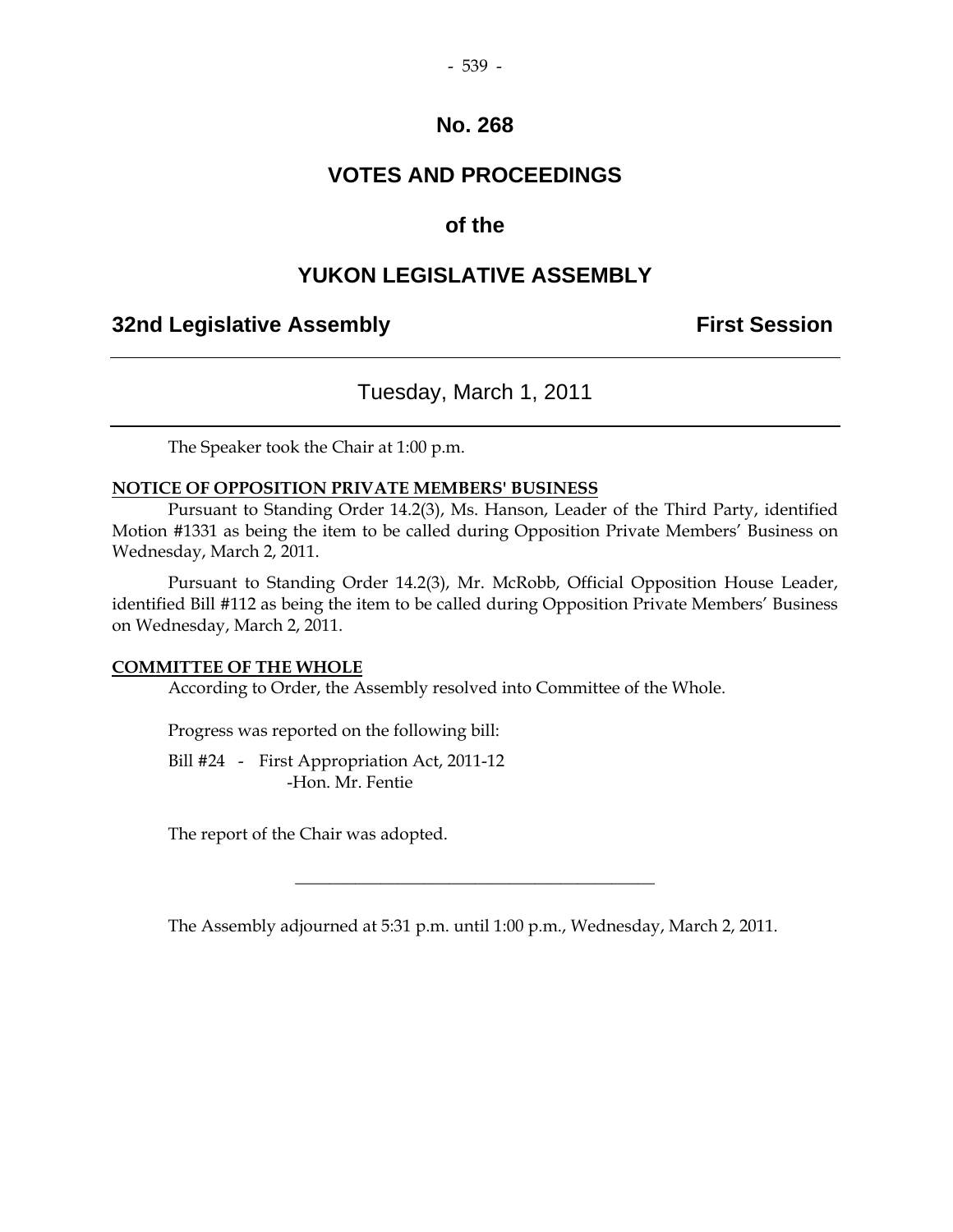## **VOTES AND PROCEEDINGS**

#### **of the**

## **YUKON LEGISLATIVE ASSEMBLY**

#### **32nd Legislative Assembly First Session**

#### Wednesday, March 2, 2011

The Speaker took the Chair at 1:00 p.m.

#### **OPPOSITION PRIVATE MEMBERS' BUSINESS**

Moved by Ms. Hanson, Member for Whitehorse Centre:

 THAT it is the opinion of this House that the democratic deficit is growing in Yukon as demonstrated by the failure of the Premier to appoint a member of the Government caucus to the Select Committee on Bill #108, Legislative Renewal Act, established by the Yukon Legislative Assembly on November 4, 2009, and of the Yukon Government to:

- (1) address the public's growing desire for electoral reform,
- (2) act on the clearly demonstrated and long-overdue need for whistle-blower protection legislation,
- (3) consider the views and opinions of Yukoners after initiating highly publicized public consultation processes,
- (4) enact effective lobbying rules and a code of conduct for lobbyists,
- (5) change the process for making appointments to major boards and committees to increase openness and fairness,
- (6) employ other, less costly and less adversarial means to resolve disputes, other than the courts,
- (7) defend the referenda provisions in the Municipal Act,
- (8) make appointments to the Yukon Council on the Economy and Environment; and
- (9) use the Yukon Forum to deal respectfully and collaboratively with Yukon First Nations Governments on a broad spectrum of political, social and economic issues, as originally envisioned. **(Motion #1331)**

 A debate having started on the motion, it was moved by Mr. Mitchell, Member for Copperbelt, in amendment thereto:

 THAT Motion #1331 be amended by making the following changes after the word "envisioned" in clause (9), delete the period and add:

 and as demonstrated through several other unilateral actions by the Yukon government that have added to the democratic deficit, such as: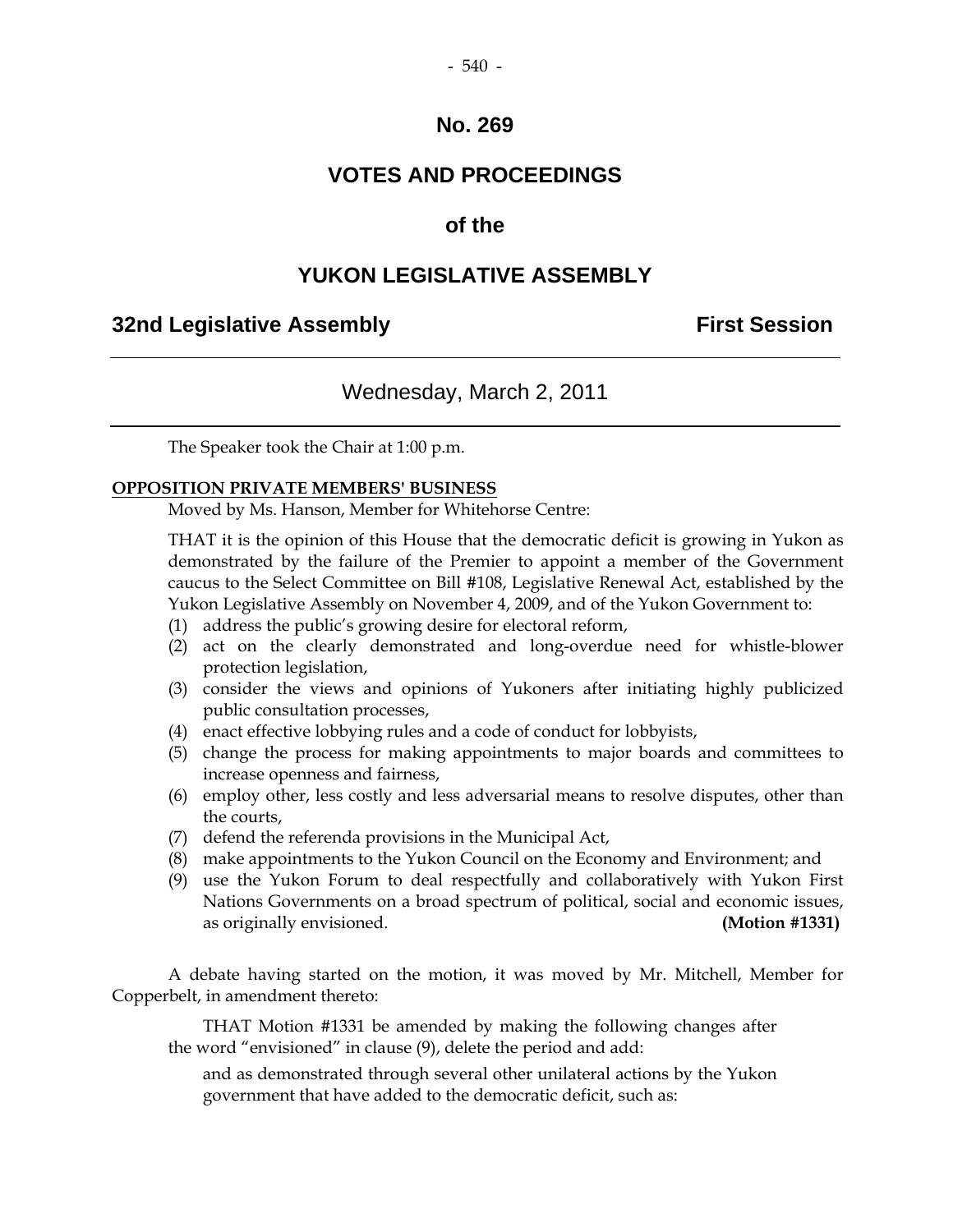- (a) refusing advice from opposition members, despite promising to work collaboratively and cooperatively with all members of the Yukon Legislative Assembly,
- (b) refusing to be open, accountable and fiscally responsible, despite promising to do so,
- (c) using its majority in the House to dictate the agenda of the Yukon Legislative Assembly and to invoke closure on debating matters of public interest that are brought forward by opposition members,
- (d) refusing to follow the Financial Administration Act when investing public funds,
- (e) refusing to respond to more than 50 motions for the production of papers that are currently on the Order Paper; and
- (f) refusing to allow the Auditor General of Canada to appear before the Yukon Legislative Assembly.

 A debate arising on the amendment, and the question being put, it was negatived on the following recorded Division: YEA

| YEA        |            |    |
|------------|------------|----|
| Elias      | Inverarity | 6  |
| Fairclough | Hanson     |    |
| <b>NAY</b> |            |    |
| Rouble     | Nordick    |    |
| Lang       | Cathers    | 10 |
| Horne      |            |    |
| Edzerza    |            |    |
|            |            |    |

 The debate continuing on Motion #1331, and the time reaching 5:30 p.m., while the Hon. Mr. Fentie, Premier, was speaking to it, the Speaker, pursuant to Standing Order 2(2), adjourned the House until 1:00 p.m., on Thursday, March 3, 2011, and debate on Motion #1331 was accordingly adjourned.

\_\_\_\_\_\_\_\_\_\_\_\_\_\_\_\_\_\_\_\_\_\_\_\_\_\_\_\_\_\_\_\_\_\_\_\_\_\_\_\_\_\_

The Assembly adjourned at 5:31 p.m. until 1:00 p.m., Thursday, March 3, 2011.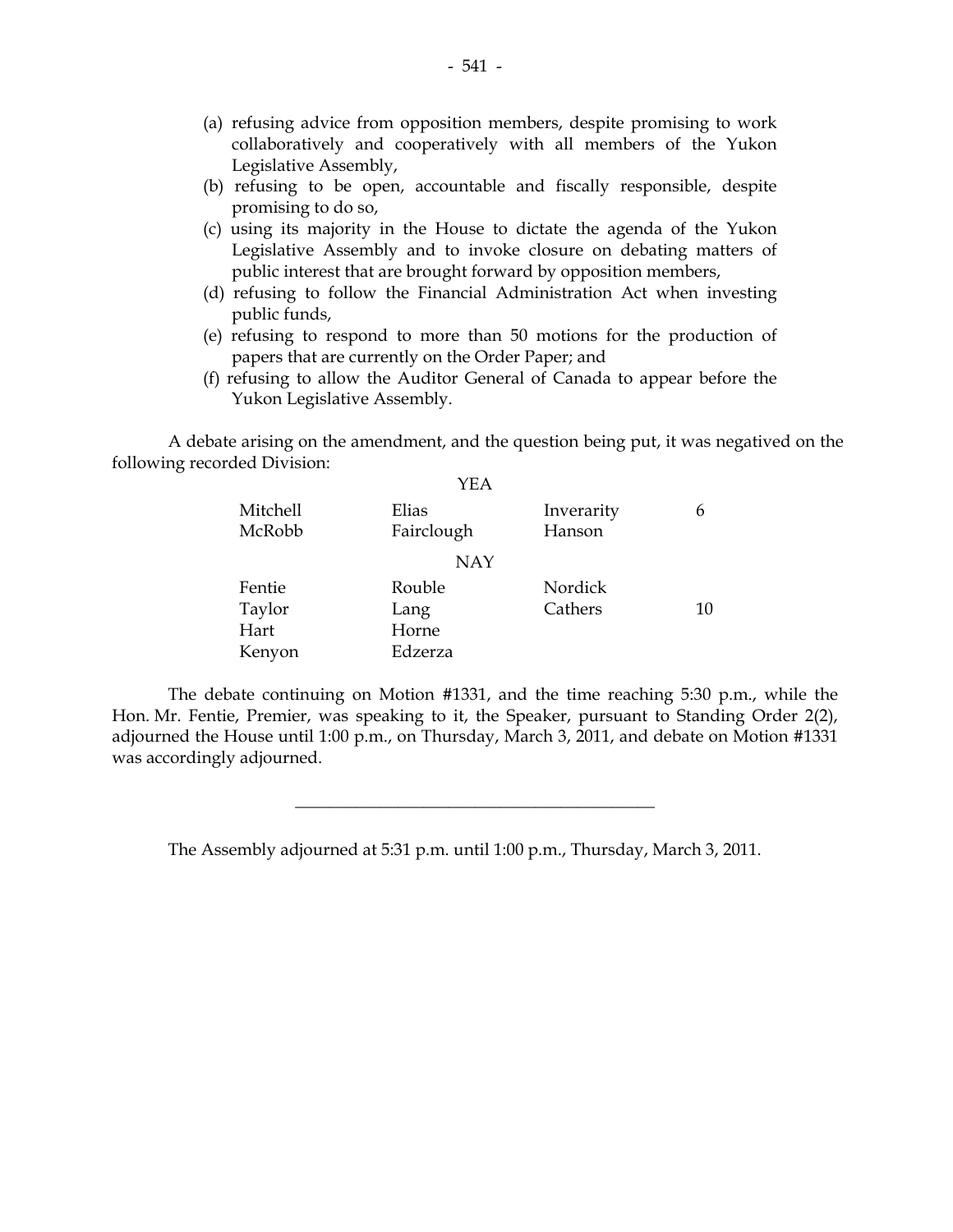## **VOTES AND PROCEEDINGS**

## **of the**

## **YUKON LEGISLATIVE ASSEMBLY**

## **32nd Legislative Assembly The Contract Session**

## Thursday, March 3, 2011

The Speaker took the Chair at 1:00 p.m.

#### **COMMITTEE OF THE WHOLE**

According to Order, the Assembly resolved into Committee of the Whole.

Progress was reported on the following bill:

 Bill #24 - First Appropriation Act, 2011-12 -Hon. Mr. Fentie

The report of the Chair was adopted.

The Assembly adjourned at 5:30 p.m. until 1:00 p.m., Monday, March 7, 2011.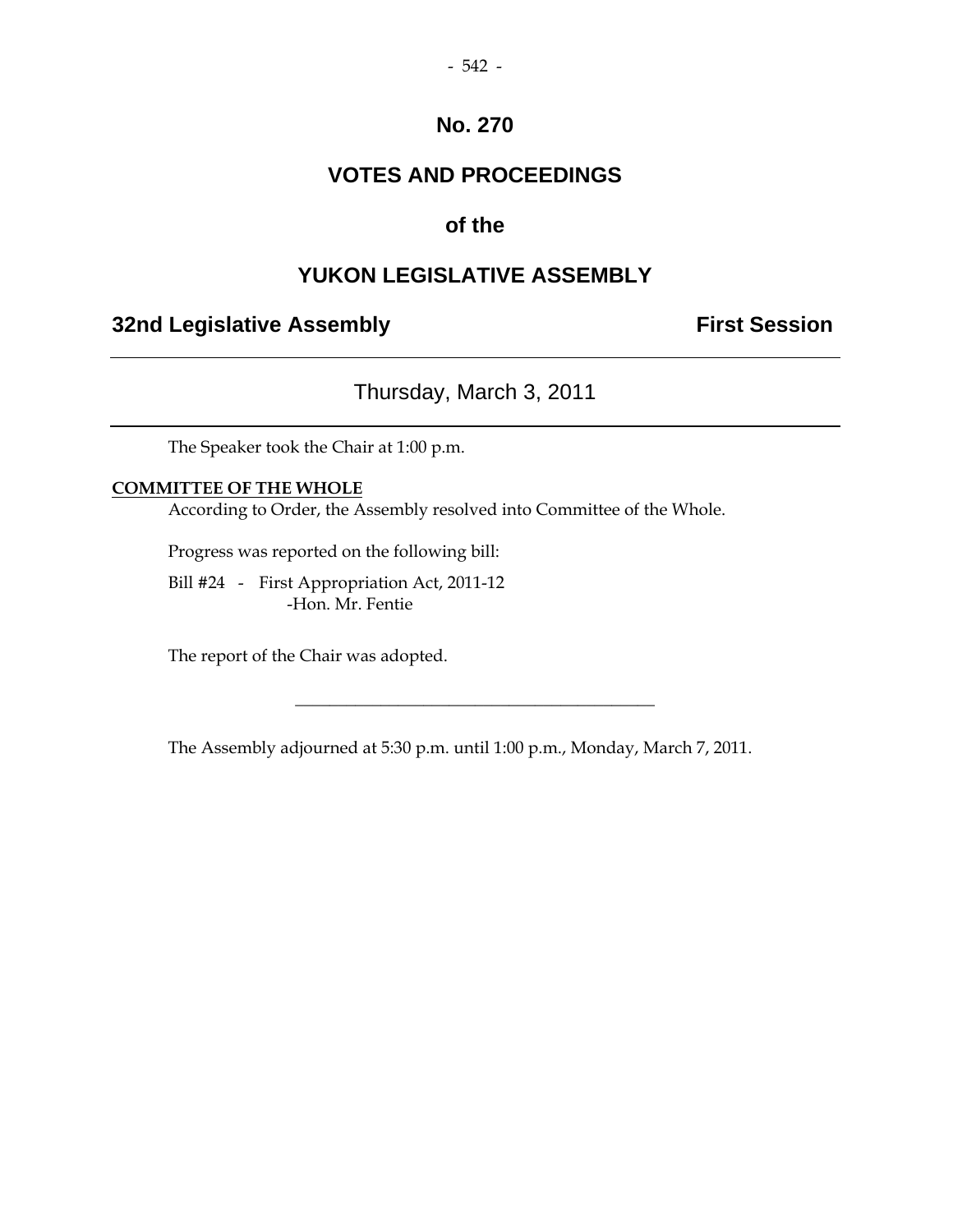## **VOTES AND PROCEEDINGS**

## **of the**

#### **YUKON LEGISLATIVE ASSEMBLY**

## **32nd Legislative Assembly First Session**

#### Monday, March 7, 2011

The Speaker took the Chair at 1:00 p.m.

#### **SPEAKER'S RULING (Re: Comments made on March 2, 2011)**

 Prior to proceeding with Question Period, the Speaker gave the following ruling pertaining to a Point of Order that was raised during Opposition Private Members' Business on March 2, 2011, by Ms. Hanson, Member for Whitehorse Centre.

"The Member raised a Point of Order in response to remarks that the Minister of Justice had made in the course of the debate. The Member for Whitehorse Centre asserted that the remarks were out of order, as they personalized the debate.

The Chair has reviewed the exchange and believes that in this instance there was a Point of Order. While I appreciate that Members may feel passionately about subjects they are debating, I would remind all Members to temper their language when referring to other honourable Members.

Thank you. We will now proceed to Question Period."

#### **COMMITTEE OF THE WHOLE**

According to Order, the Assembly resolved into Committee of the Whole.

Progress was reported on the following bill:

Bill #24 - First Appropriation Act, 2011-12 -Hon. Mr. Fentie

The report of the Chair was adopted.

The Assembly adjourned at 5:30 p.m. until 1:00 p.m., Tuesday, March 8, 2011.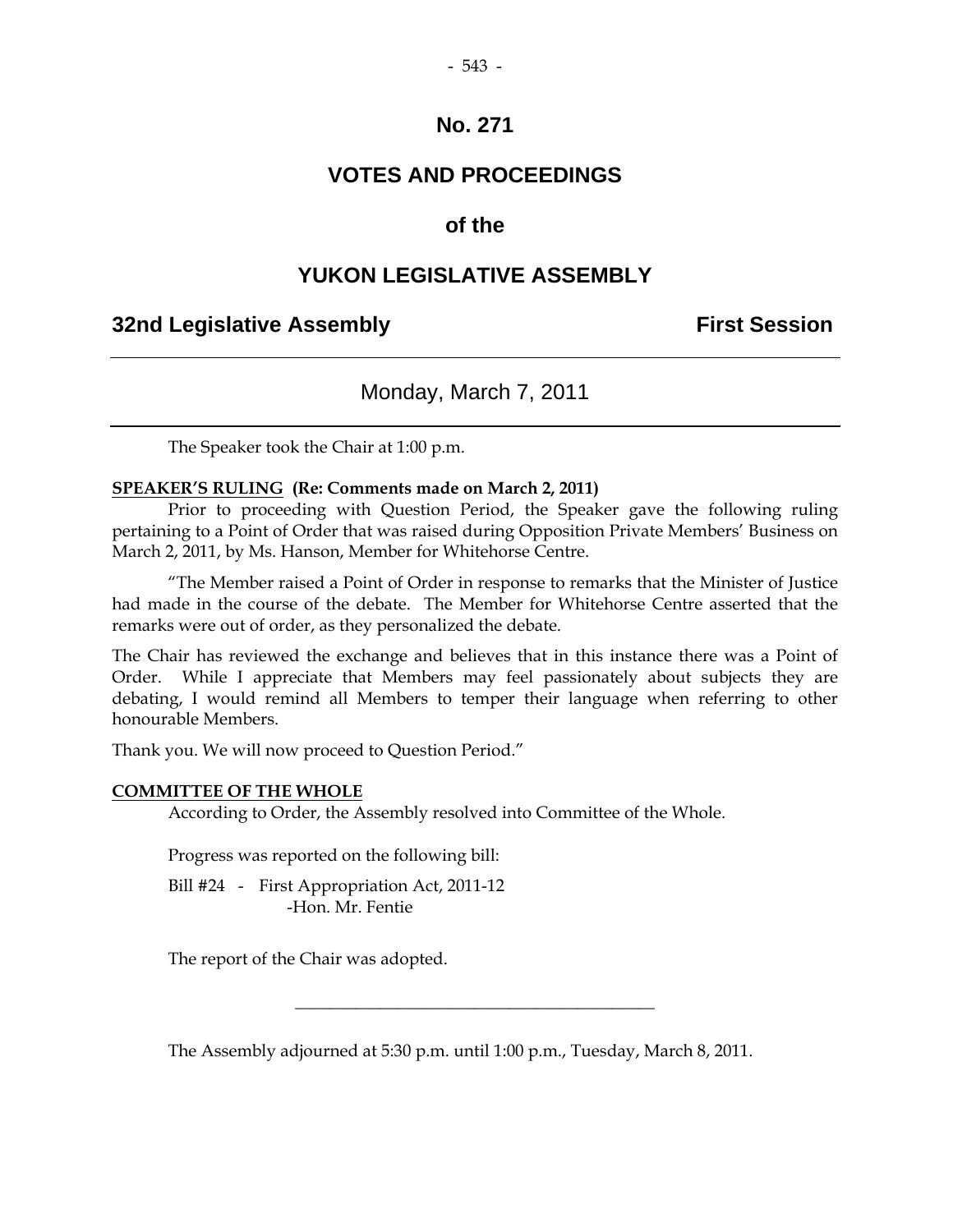## **VOTES AND PROCEEDINGS**

## **of the**

## **YUKON LEGISLATIVE ASSEMBLY**

## **32nd Legislative Assembly Constructed Session**

## Tuesday, March 8, 2011

The Speaker took the Chair at 1:00 p.m.

#### **NOTICE RE GOVERNMENT PRIVATE MEMBERS' BUSINESS**

 Pursuant to Standing Order 14.2(7), the Hon. Ms. Taylor, Government House Leader, identified Motion #1340 and Motion #1341, as being the items to be called during Government Private Members' Business on Wednesday March 9, 2011.

#### **COMMITTEE OF THE WHOLE**

According to Order, the Assembly resolved into Committee of the Whole.

Progress was reported on the following bill:

 Bill #24 - First Appropriation Act, 2011-12 -Hon. Mr. Fentie

The report of the Chair was adopted.

The Assembly adjourned at 5:30 p.m. until 1:00 p.m., Wednesday, March 9, 2011.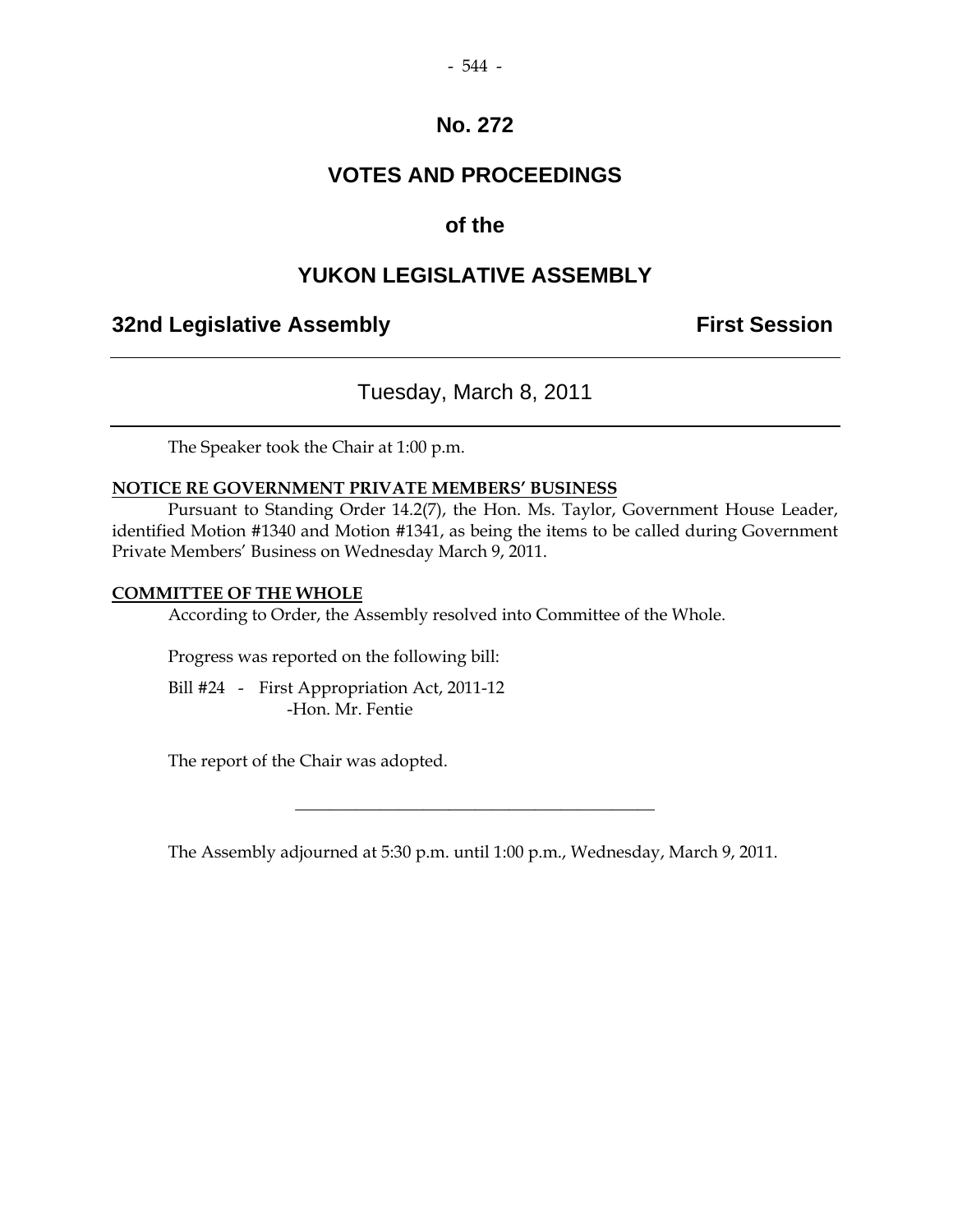## **VOTES AND PROCEEDINGS**

#### **of the**

#### **YUKON LEGISLATIVE ASSEMBLY**

#### **32nd Legislative Assembly First Session**

#### Wednesday, March 9, 2011

The Speaker took the Chair at 1:00 p.m.

#### **GOVERNMENT PRIVATE MEMBERS' BUSINESS**

Moved by Mr. Nordick, Member for Klondike:

THAT this House urges the Government of Yukon to continue to ensure that Yukoners have access to a standard of health care that is comparable to the standards in other jurisdictions in Canada by:

- (1) encouraging existing medical clinics and practices to expand their services and attract more health care professionals to reside in the territory in order to improve Yukoners' access to family doctors,
- (2) sponsoring the education of Yukon health care and medical professional students and providing incentives for them to return and practise in the territory,
- (3) encouraging visiting health care and medical specialists to offer their services in the territory by providing them with access to appropriate medical facilities including office space and residences such as the new staff residence/health service facility being constructed on Hospital Road,
- (4) establishing regional health care facilities throughout the territory such as the regional hospitals being constructed in Dawson City and Watson Lake in order to provide rural Yukoners with access to an appropriate level of health care,
- (5) utilizing and expanding Telehealth care services throughout the territory; and
- (6) ensuring Yukoners have priority access to health care and medical services in other jurisdictions, primarily Alberta and British Columbia, for services not available in the territory including covering medical travel and other expenses. **(Motion #1340)**

A debate having started on the motion, it was moved by Mr. Mitchell, Member for Copperbelt, in amendment thereto:

 THAT Motion #1340 be amended by inserting immediately after the words "to a standard of health care" the following:

", without the imposition of health care fees,"

 A debate arising on the amendment, and the question being put, it was agreed to on the following recorded Division: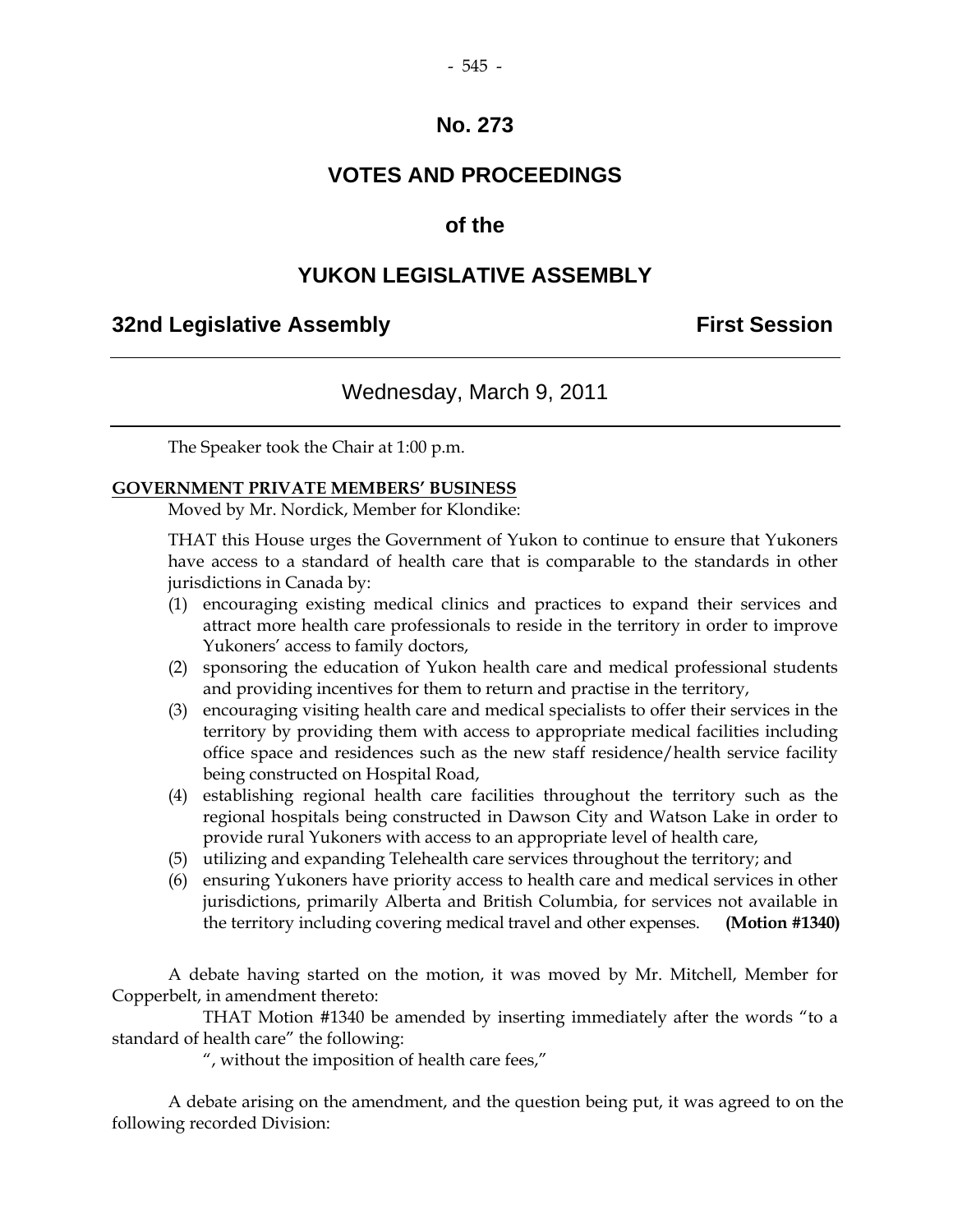| Fentie<br>Taylor<br>Hart<br>Kenyon<br>Rouble<br>Lang | Horne<br>Edzerza<br>Nordick<br><b>Mitchell</b><br>McRobb<br>Elias | Fairclough<br>Inverarity<br>Hanson<br>Cardiff<br>Cathers | 17 |
|------------------------------------------------------|-------------------------------------------------------------------|----------------------------------------------------------|----|
|                                                      | <b>NAY</b>                                                        |                                                          |    |

 A debate arising on the motion as amended, it was moved by Mr. Cathers, Member for Lake Laberge, in amendment thereto:

 THAT Motion #1340 as amended be further amended by adding, after the words "health care fees" the phrase "or premiums."

 A debate arising on the amendment, and the question being put, it was agreed to on the following recorded Division:

| <b>YEA</b> |            |    |
|------------|------------|----|
| Horne      | Fairclough |    |
| Edzerza    | Inverarity |    |
| Nordick    | Hanson     | 17 |
| Mitchell   | Cardiff    |    |
| McRobb     | Cathers    |    |
| Elias      |            |    |
| <b>NAY</b> |            |    |
|            |            |    |
|            |            |    |

 The debate continuing on the motion as amended, it was moved by Ms. Hanson, Member for Whitehorse Centre, in amendment thereto:

 THAT Motion #1340 as amended, be further amended by deleting all clauses after the phrase "in other jurisdictions in Canada by" and replacing them with the phrase "acting upon the recommended actions contained in the report of the Auditor General of Canada, entitled Yukon Health Services and Programs – 2011, Department of Health and Social Services and in the Yukon Health Care Review Final Report of September 2008."

 A debate arising on the amendment to the motion as amended, and the question being put, it was negatived on the following recorded Division:

|        | YEA        |            |    |
|--------|------------|------------|----|
| Hanson | Cardiff    |            | 2  |
|        | <b>NAY</b> |            |    |
| Fentie | Lang       | McRobb     |    |
| Taylor | Horne      | Elias      |    |
| Hart   | Edzerza    | Fairclough | 15 |
| Kenyon | Nordick    | Inverarity |    |
| Rouble | Mitchell   | Cathers    |    |

YEA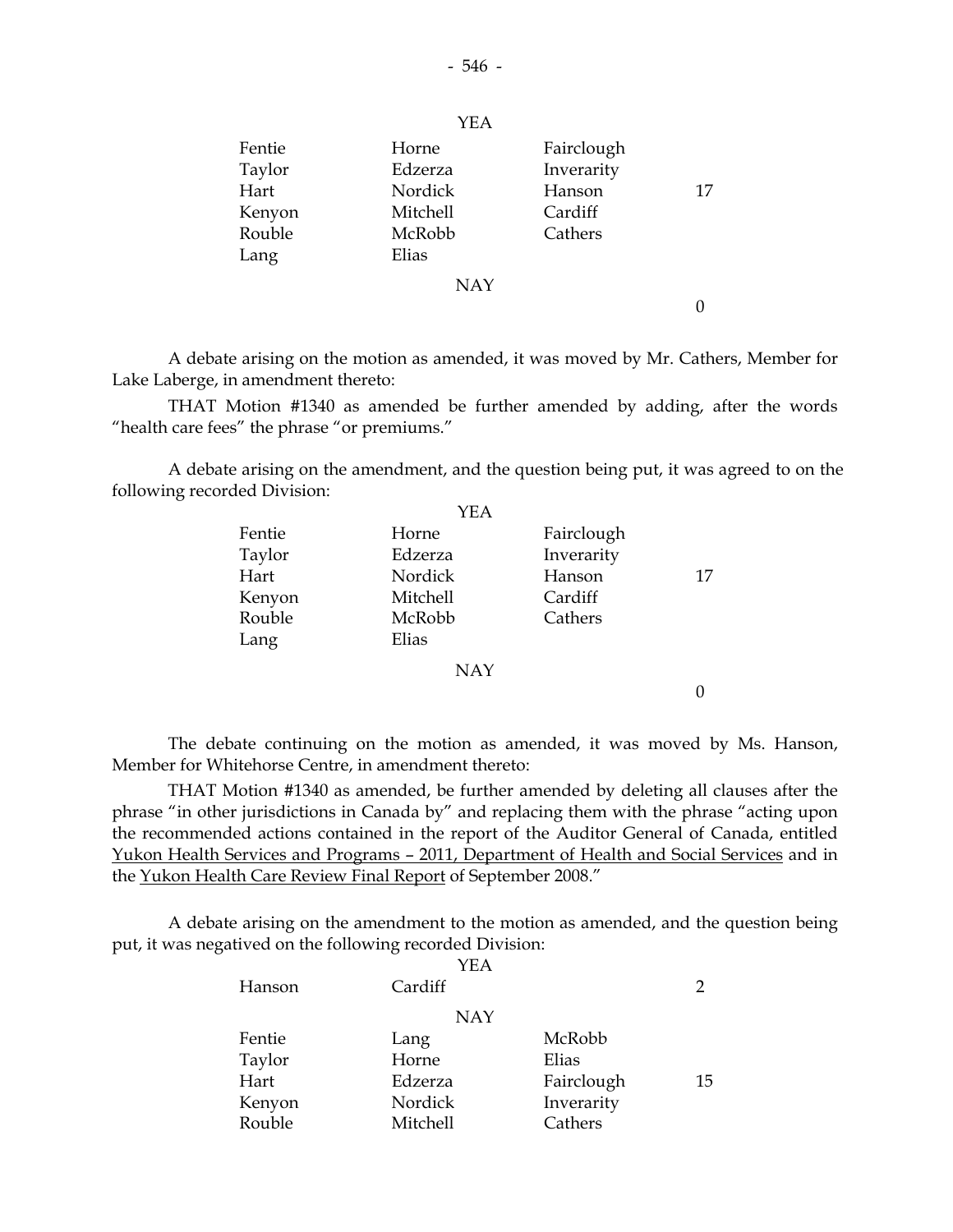The debate continuing on the motion as amended and the time reaching 5:30 p.m. while Mr. Cardiff, Member for Mount Lorne, was speaking to it, the Speaker, pursuant to Standing Order 2(2), adjourned the House until 1:00 p.m., Thursday, March 10, 2011, and debate on Motion #1340 as amended, was accordingly adjourned.

\_\_\_\_\_\_\_\_\_\_\_\_\_\_\_\_\_\_\_\_\_\_\_\_\_\_\_\_\_\_\_\_\_\_\_\_\_\_\_\_\_\_

The Assembly adjourned at 5:30 p.m. until 1:00 p.m., Thursday, March 10, 2011.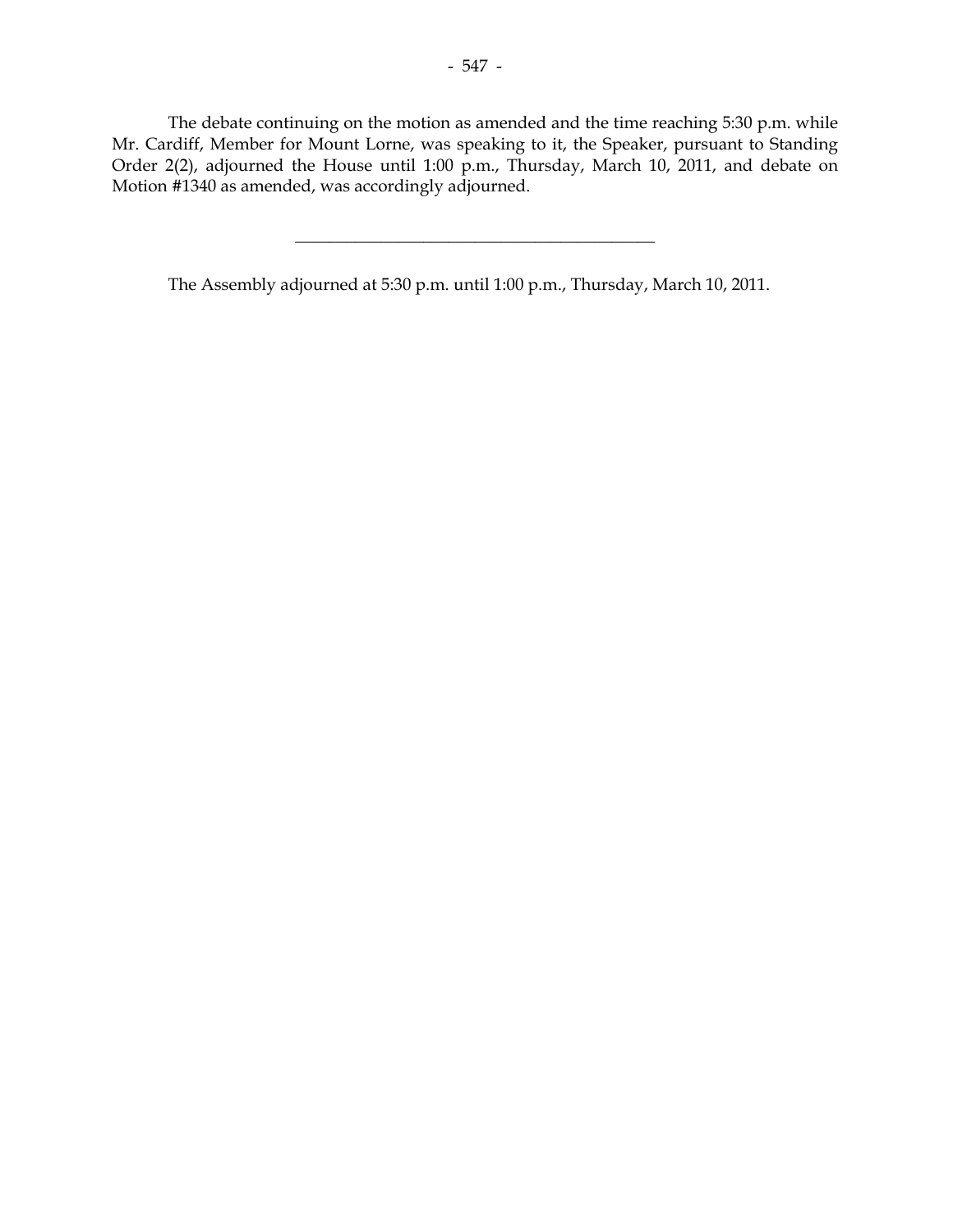## **VOTES AND PROCEEDINGS**

## **of the**

## **YUKON LEGISLATIVE ASSEMBLY**

## **32nd Legislative Assembly First Session**

## Thursday, March 10, 2011

The Speaker took the Chair at 1:00 p.m.

#### **TABLING RETURNS AND DOCUMENTS**

Hon. Mr. Rouble, Minister of Education

- Department of Education Strategic Plan 2011-2016: Our Commitment to New Horizons (English and French versions) **(Filed Document #171)**
- Department of Education Strategic Plan 2011-2016 and New Horizons: Implementing the Education Reform Project Recommendations

**(Filed Document #172)**

#### **GOVERNMENT MOTIONS**

Moved by the Hon. Mr. Fentie, Premier:

 THAT, pursuant to section 18 of the *Conflict of Interest (Members and Ministers) Act,* the Legislative Assembly reappoint David Phillip Jones, Q.C., as a Member of the Conflict of Interest Commission for a three-year period. **(Motion #1310)**

 A debate arising on the motion and debate having been concluded, the Speaker informed the House that he would call for a recorded Division.

#### **Speaker's Call for Recorded Division**

 "Before putting the Question, the Chair must draw Members' attention to section 18(4) of the *Conflict of Interest (Members and Ministers) Act*. That section requires that the motion appointing a Conflict of Interest Commissioner must be supported by at least two-thirds of the Members of the Legislative Assembly present for the vote. In order to ensure that the requirements of section 18 of the *Conflict of Interest (Members and Ministers) Act* are met, the Chair will now call for a recorded Division."

The motion was agreed to on the following recorded Division: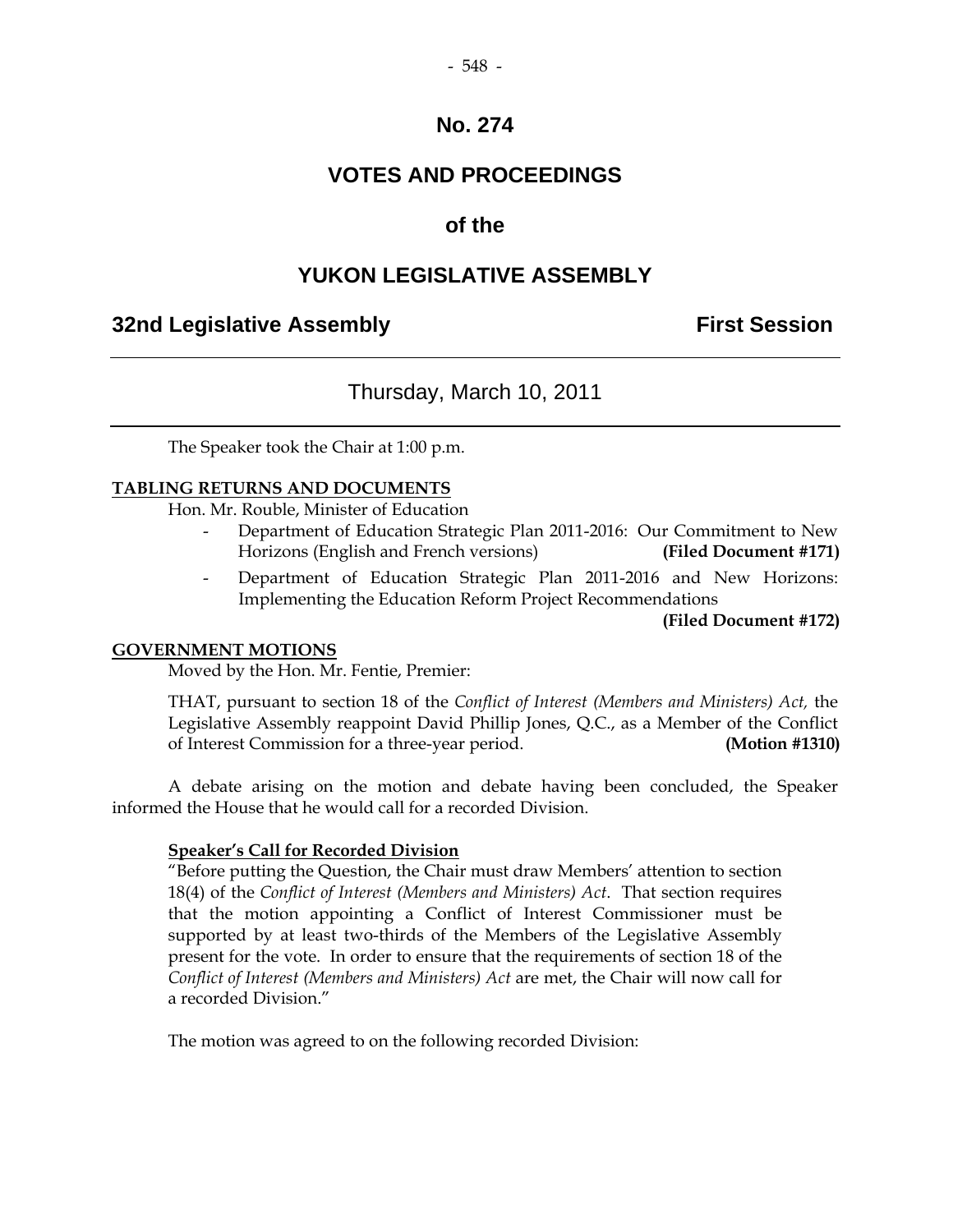|        | <b>YEA</b>      |            |    |
|--------|-----------------|------------|----|
| Fentie | Horne           | Fairclough |    |
| Taylor | Edzerza         | Inverarity |    |
| Hart   | Nordick         | Hanson     | 17 |
| Kenyon | <b>Mitchell</b> | Cardiff    |    |
| Rouble | McRobb          | Cathers    |    |
| Lang   | Elias           |            |    |
|        | <b>NAY</b>      |            |    |

0

#### **COMMITTEE OF THE WHOLE**

According to Order, the Assembly resolved into Committee of the Whole.

Progress was reported on the following bill:

 Bill #24 - First Appropriation Act, 2011-12 -Hon. Mr. Fentie

The report of the Chair was adopted.

The Assembly adjourned at 5:30 p.m. until 1:00 p.m., Monday, March 14, 2011.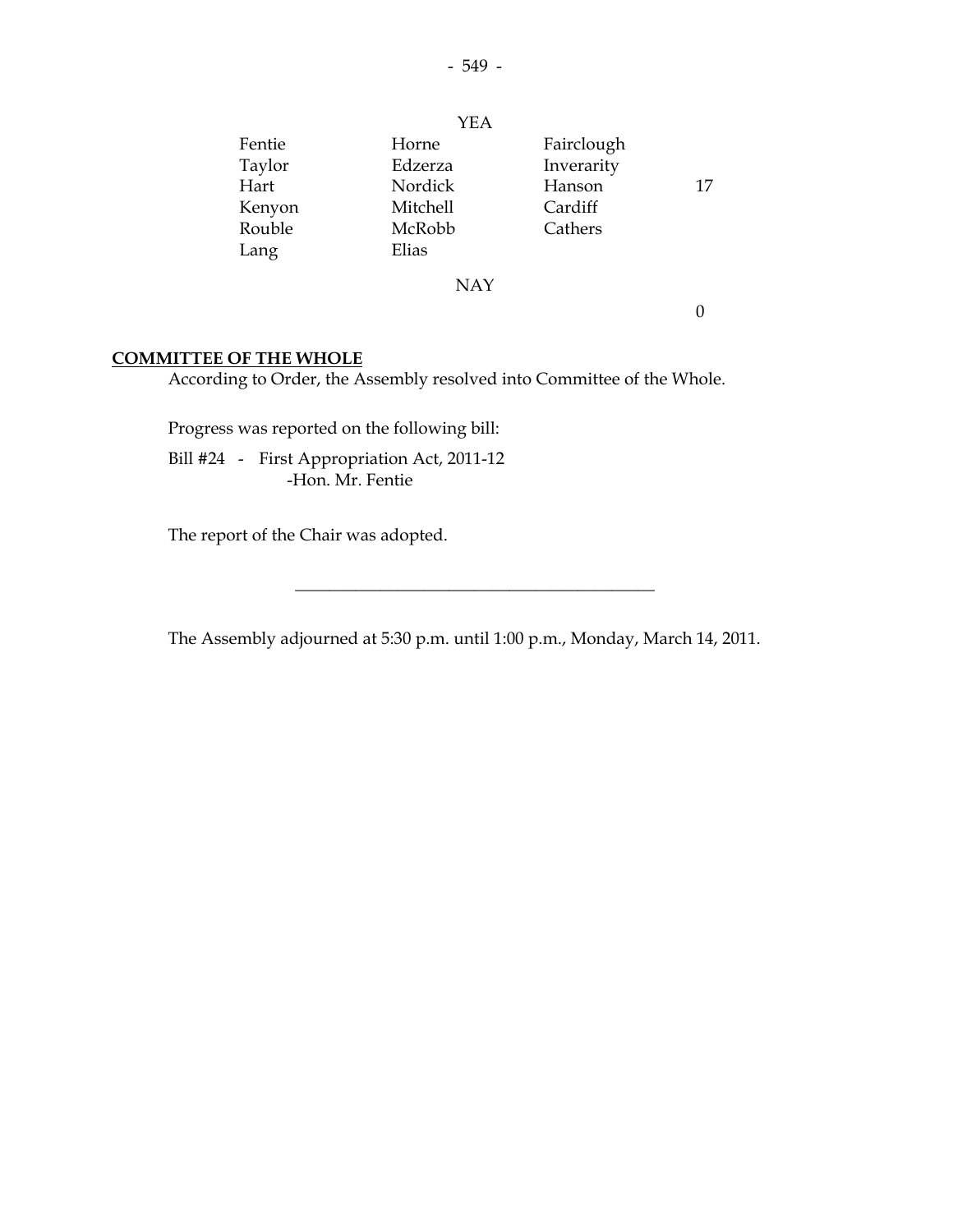## **VOTES AND PROCEEDINGS**

## **of the**

## **YUKON LEGISLATIVE ASSEMBLY**

## **32nd Legislative Assembly First Session**

## Monday, March 14, 2011

The Speaker took the Chair at 1:00 p.m.

#### **PETITIONS**

 Ms. Hanson, Member for Whitehorse Centre, presented the following Petition: - Supportive Housing **(Petition #15)** 

#### **COMMITTEE OF THE WHOLE**

According to Order, the Assembly resolved into Committee of the Whole.

Progress was reported on the following bill:

 Bill #24 - First Appropriation Act, 2011-12 -Hon. Mr. Fentie

The report of the Chair was adopted.

The Assembly adjourned at 5:30 p.m. until 1:00 p.m., Tuesday, March 15, 2011.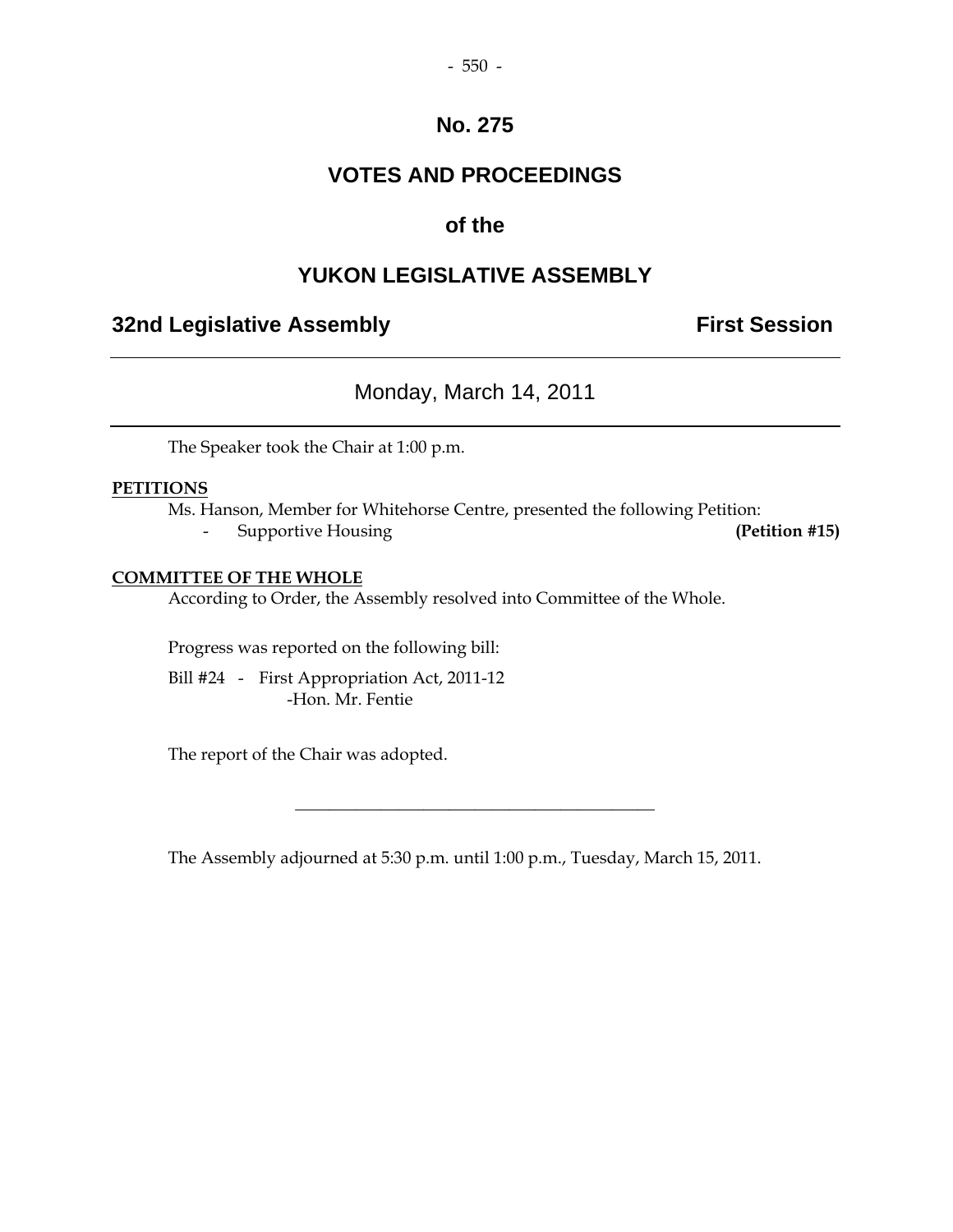## **VOTES AND PROCEEDINGS**

## **of the**

#### **YUKON LEGISLATIVE ASSEMBLY**

#### **32nd Legislative Assembly First Session**

## Tuesday, March 15, 2011

The Speaker took the Chair at 1:00 p.m.

#### **TABLING RETURNS AND DOCUMENTS**

Hon. Mr. Fentie, Premier

Select Committee on Bill #108, Legislative Renewal Act: letter naming Government Caucus member to the Committee (dated March 15, 2011) from Dennis Fentie, Premier, to Floyd McCormick, Clerk of the Legislative Assembly **(Sessional Paper #204)**

#### **PETITIONS**

#### **Report of the Clerk**

"Mr. Speaker and Honourable Members of the Assembly:

 I have had the honour to review a petition, being Petition #15 of the First Session of the 32nd Legislative Assembly, as presented by the Member for Whitehorse Centre on March 14, 2011.

 The petition presented by the Member for Whitehorse Centre appears in two versions. The first version contains original signatures and therefore meets the requirements as to form of the Standing Orders of the Yukon Legislative Assembly.

 The second version does not contain original signatures and therefore does not meet the requirements as to form of the Standing Orders of the Yukon Legislative Assembly.

 Therefore, the first version of the petition is that to which the Government should respond. The second version of the petition will be returned to the Member for Whitehorse Centre.

> Floyd McCormick, Clerk Yukon Legislative Assembly"

The Speaker ruled that, Petition #15 is, accordingly, deemed to be read and received.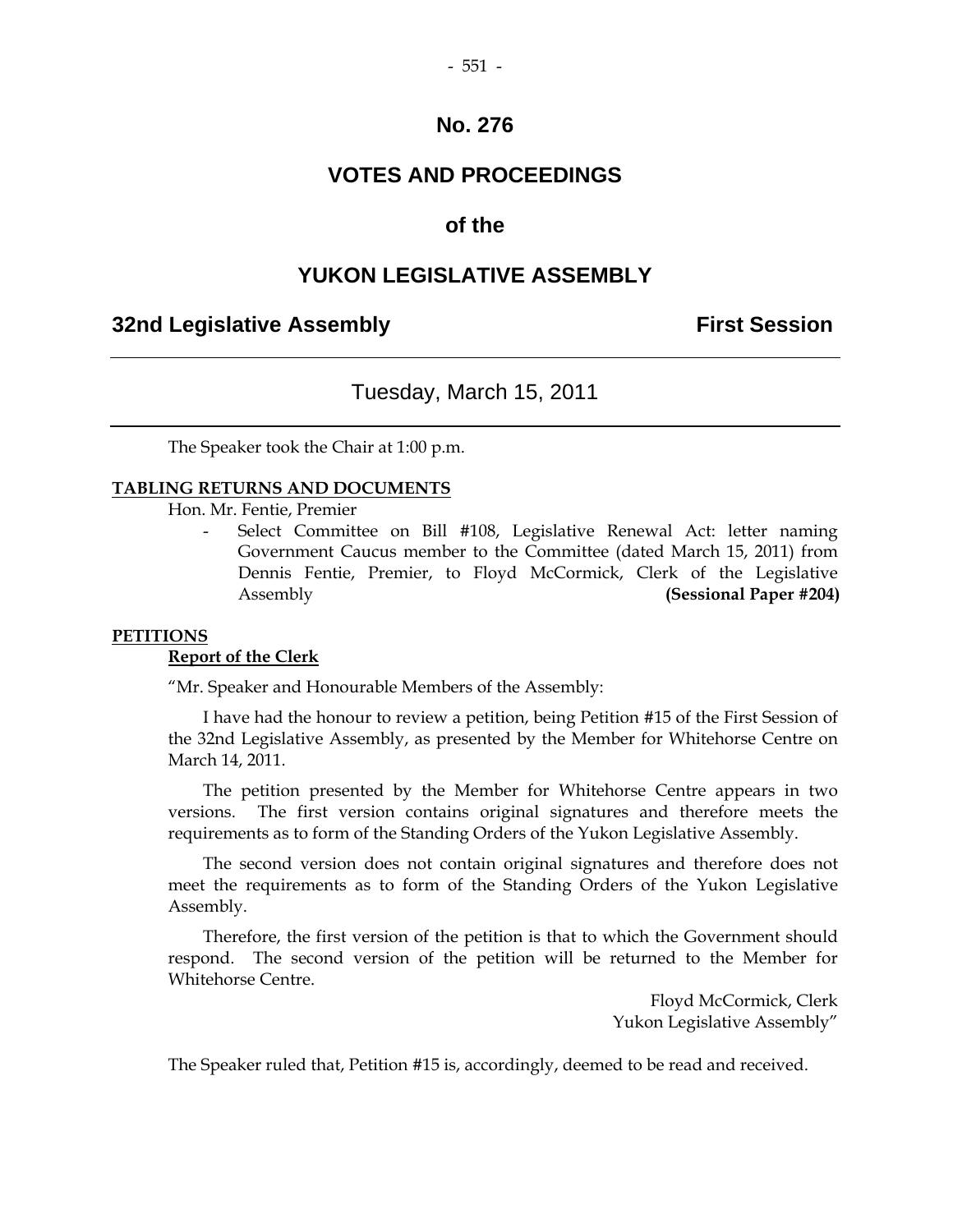#### **NOTICE OF OPPOSITION PRIVATE MEMBERS' BUSINESS**

 Pursuant to Standing Order 14.2(3), Mr. McRobb, Official Opposition House Leader, identified Bill #112 as being the item to be called during Opposition Private Members' Business on Wednesday, March 16, 2011.

 Pursuant to Standing Order 14.2(3), Mr. Cardiff, Third Party House Leader, identified Motion #1358 as being the item to be called during Opposition Private Members' Business on Wednesday, March 16, 2011.

#### **COMMITTEE OF THE WHOLE**

According to Order, the Assembly resolved into Committee of the Whole.

Progress was reported on the following bill:

 Bill #24 - First Appropriation Act, 2011-12 -Hon. Mr. Fentie

The report of the Chair was adopted.

The Assembly adjourned at 5:30 p.m. until 1:00 p.m., Wednesday, March 16, 2011.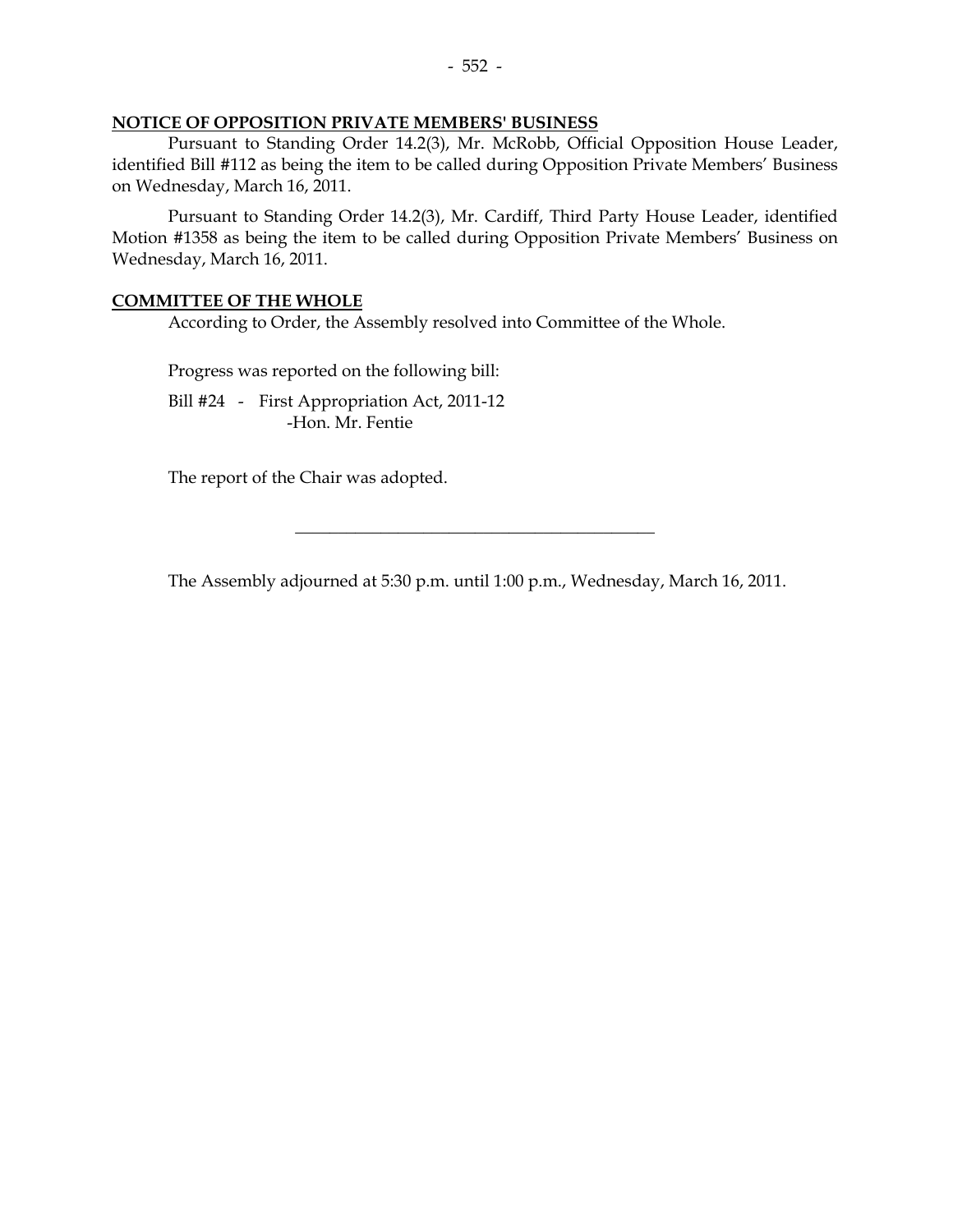## **VOTES AND PROCEEDINGS**

## **of the**

## **YUKON LEGISLATIVE ASSEMBLY**

## **32nd Legislative Assembly First Session**

## Wednesday, March 16, 2011

The Speaker took the Chair at 1:00 p.m.

#### **TABLING RETURNS AND DOCUMENTS**

Hon. Mr. Fentie, Premier

- Yukon Development Corporation: Protocol re Government of Yukon's interrelations with YDC **(Sessional Paper #205)**
- Yukon Development Corporation: Shareholder letter of expectations 2010- 2012 between the corporation and the Minister responsible

**(Sessional Paper #208)**

 - Mayo B and Carmacks-Stewart Transmission Line Memorandum of Understanding (dated March 10, 2011) between the Yukon Development Corporation and Government of Yukon **(Sessional Paper #209)**

Hon. Ms. Horne, Minister of Justice

- Yukon Judicial Council 2010 Annual Report **(Sessional Paper #206)**
- Yukon Law Foundation (dated November 1, 2009 to October 31, 2010) Annual Report and Financial Statements **(Sessional Paper #207)**

#### **OPPOSITION PRIVATE MEMBERS' BUSINESS**

The following bill was called for Second Reading:

 Bill #112 - Disclosure Protection Act -Mr. Inverarity

 A debate arising on the motion for Second Reading of Bill #112, entitled Disclosure Protection Act, it was moved by Mr. Nordick, Member for Klondike:

"THAT the debate be now adjourned."

 The question being put on the motion, it was agreed to on the following recorded Division: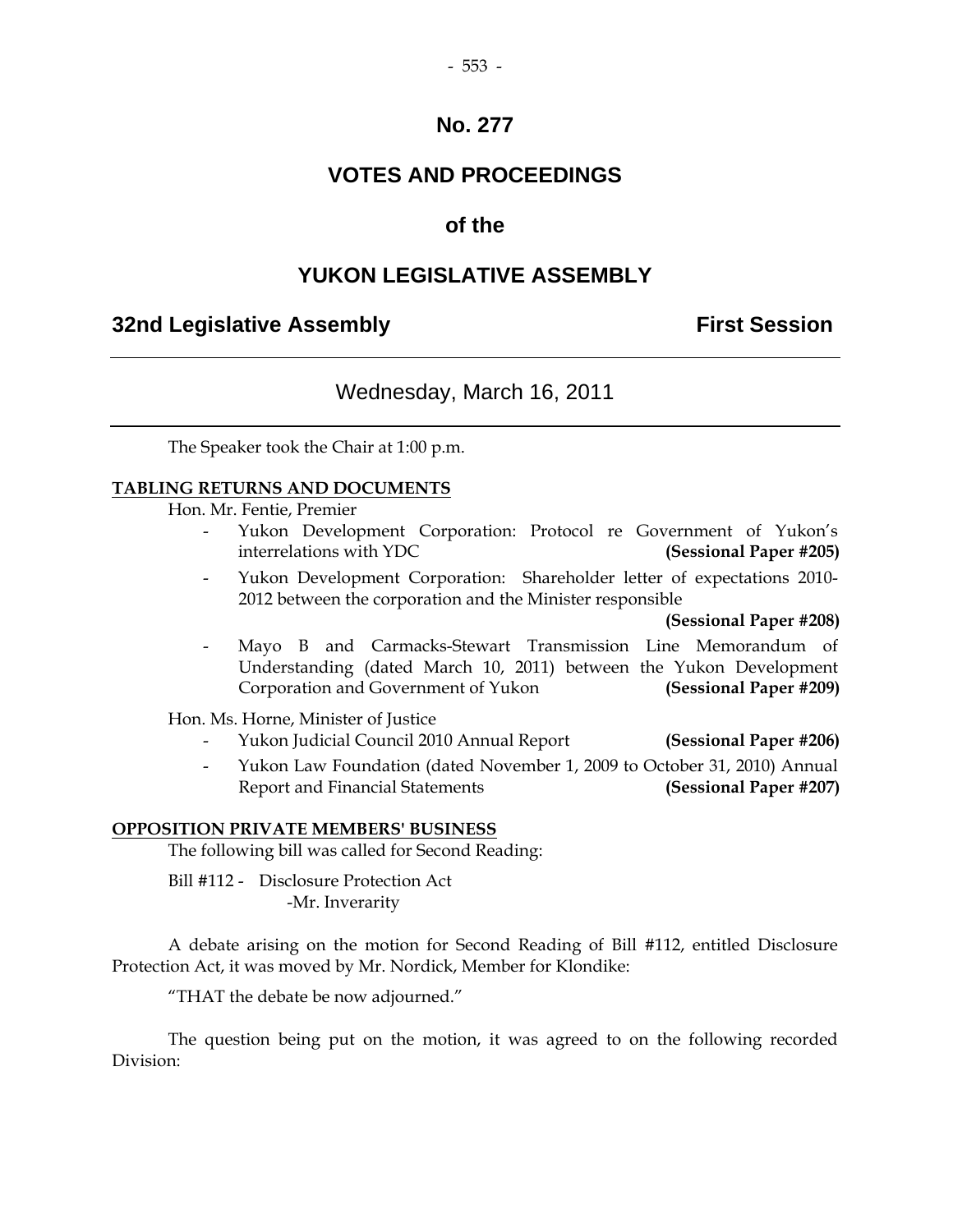| YEA        |         |    |
|------------|---------|----|
| Rouble     | Edzerza |    |
| Lang       | Nordick | 10 |
| Horne      | Cathers |    |
|            |         |    |
| <b>NAY</b> |         |    |
| Fairclough | Hanson  | 6  |
| Inverarity | Cardiff |    |
|            |         |    |

Debate on the motion for Second Reading of Bill #112 was accordingly, adjourned.

Moved by Mr. Cardiff, Member for Mount Lorne:

 THAT this House urges the Government of Canada to accept the following recommendations of the Canadian Council of Child and Youth Advocates, submitted to the House of Commons Standing Committee on Justice and Human Rights in March 2011, respecting Bill C-4, An Act to Amend the Youth Criminal Justice Act and to make consequential and related amendments to other Acts, namely:

- (1) that Parliament stay any further consideration of Bill C-4,
- (2) that the Government of Canada provide evidence that shows the amendments proposed in Bill C-4 will result in a decrease in criminal activity amongst youth and increase public safety,
- (3) that the Government of Canada give full effect to the Youth Criminal Justice Act by adequately funding the non-custodial options provided for in the Act, by channelling funds to provincial and territorial governments who are charged with the administration of the Act,
- (4) that the Government of Canada facilitate a national multi-jurisdictional strategy, to be jointly developed by federal, provincial and territorial authorities and their respective oversight agencies, that responds to the needs of young people with mental illnesses or severe behavioural and developmental disorders, thereby preventing them from becoming mired in a system that is ill-equipped to meet their needs,
- (5) that the protection of the public and rehabilitation of youth be reinforced as two interdependent objectives, both of which are equally relevant as principles guiding the decision-making process under the Act,
- (6) that the Government of Canada ensures that any future proposed changes to the Canadian youth criminal justice system comply with the provisions and spirit of the United Nations Convention on the Rights of the Child; and
- (7) that all Parliamentarians work towards consensus in order to ensure that an independent Children's Commissioner for Canada be established that respects the distribution of legislative power. **(Motion #1358)**

 A debate having started on the motion, it was moved by the Hon. Ms. Horne, Minister of Justice:

"THAT debate be now adjourned."

 The question being put on the motion to adjourn debate, it was agreed to on the following recorded Division:

 $Y$ EA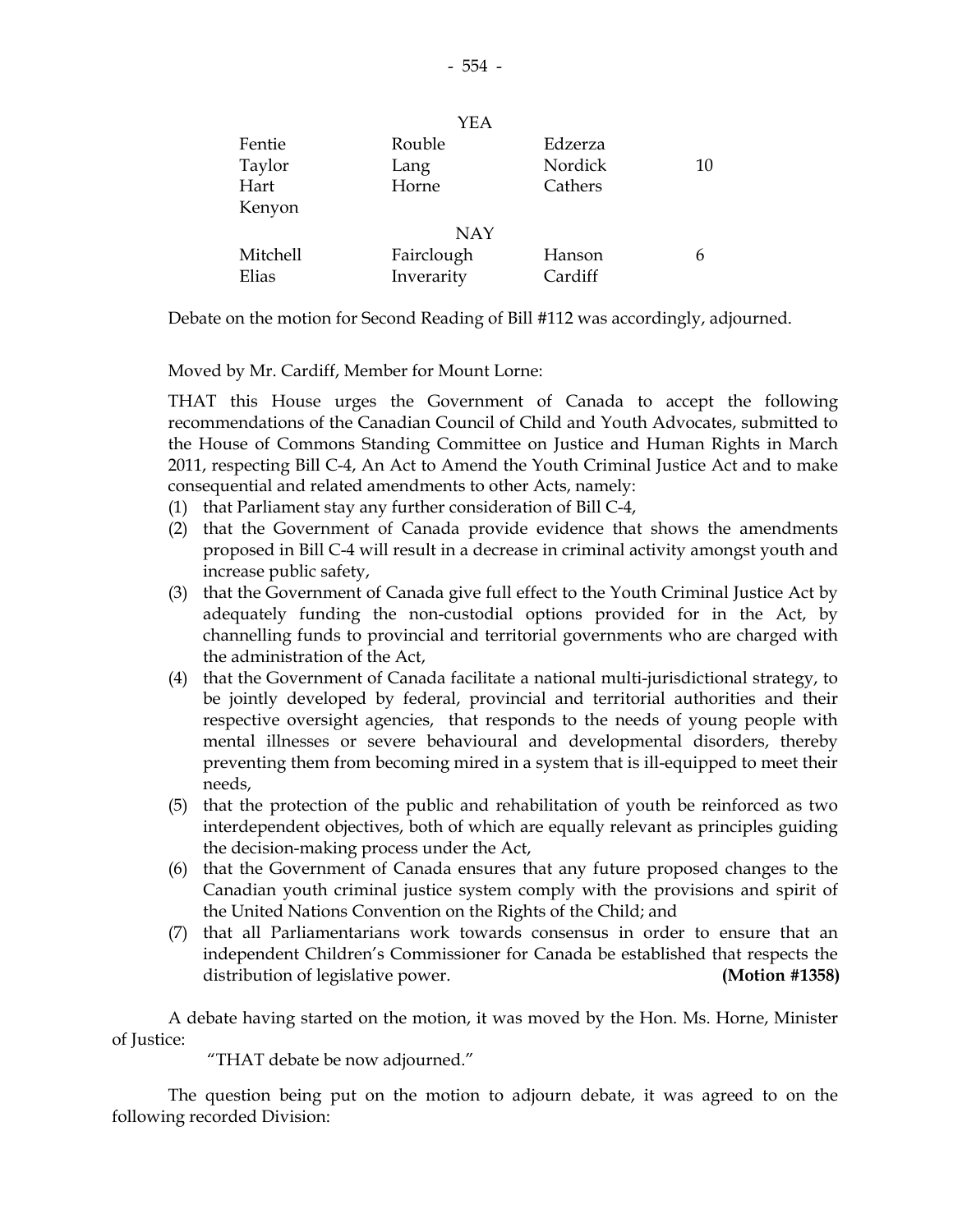|          | I E.A      |         |  |
|----------|------------|---------|--|
| Fentie   | Rouble     | Edzerza |  |
| Taylor   | Lang       | Nordick |  |
| Kenyon   | Horne      | Cathers |  |
|          | <b>NAY</b> |         |  |
| Mitchell | Fairclough | Hanson  |  |
| Elias    | Inverarity | Cardiff |  |

The debate on Motion #1358 was accordingly adjourned.

#### **GOVERNMENT MOTIONS**

Moved by the Hon. Mr. Fentie, Premier:

 THAT this House urges the Members of the Yukon Legislative Assembly to grant unanimous consent to deal with a proposed bill, entitled An Act to Amend the Workers' Compensation Act, concerning firefighter presumptive legislation, during the 2011 Spring Sitting of the First Session of the 32nd Legislative Assembly, should the need arise. **(Motion #1353)** 

 A debate arising on the motion and the question being put, it was agreed to on the following recorded Division:  $\sqrt{2}$ 

|        | YEA        |            |        |
|--------|------------|------------|--------|
| Fentie | Horne      | Fairclough |        |
| Taylor | Edzerza    | Hanson     |        |
| Kenyon | Nordick    | Cardiff    | 14     |
| Rouble | Mitchell   | Cathers    |        |
| Lang   | Elias      |            |        |
|        | <b>NAY</b> |            |        |
|        |            |            | $\sim$ |

#### 0

#### **COMMITTEE OF THE WHOLE**

According to Order, the Assembly resolved into Committee of the Whole.

Progress was reported on the following bill:

Bill #24 - First Appropriation Act, 2011-12 -Hon. Mr. Fentie

The report of the Chair was adopted.

The Assembly adjourned at 5:31 p.m. until 1:00 p.m., Thursday, March 17, 2011.

\_\_\_\_\_\_\_\_\_\_\_\_\_\_\_\_\_\_\_\_\_\_\_\_\_\_\_\_\_\_\_\_\_\_\_\_\_\_\_\_\_\_

 $Y$ EA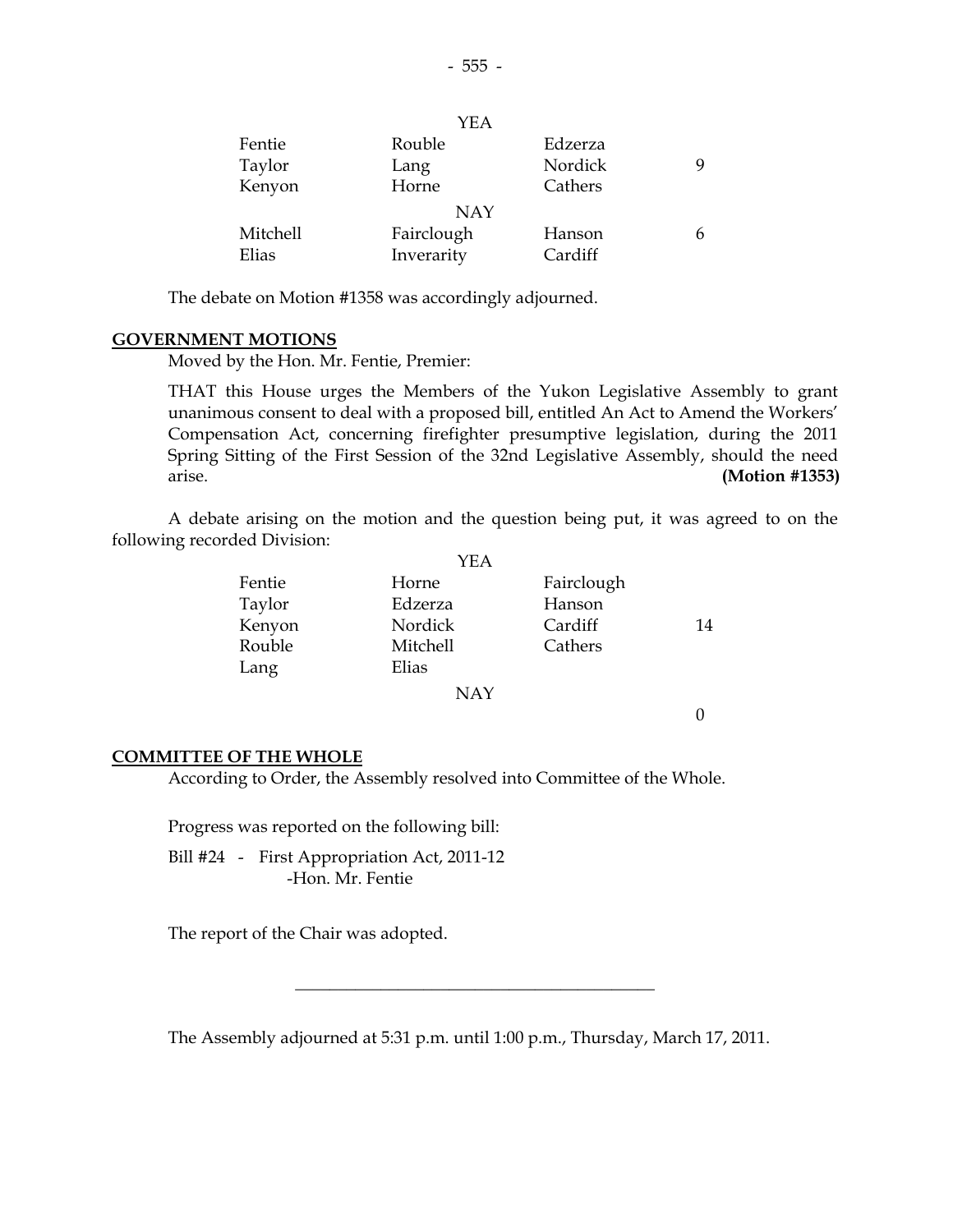## **VOTES AND PROCEEDINGS**

## **of the**

## **YUKON LEGISLATIVE ASSEMBLY**

## **32nd Legislative Assembly First Session**

Thursday, March 17, 2011

The Speaker took the Chair at 1:00 p.m.

#### **COMMITTEE OF THE WHOLE**

According to Order, the Assembly resolved into Committee of the Whole.

Progress was reported on the following bill:

 Bill #24 - First Appropriation Act, 2011-12 -Hon. Mr. Fentie

The report of the Chair was adopted.

The Assembly adjourned at 5:30 p.m. until 1:00 p.m., Monday, March 21, 2011.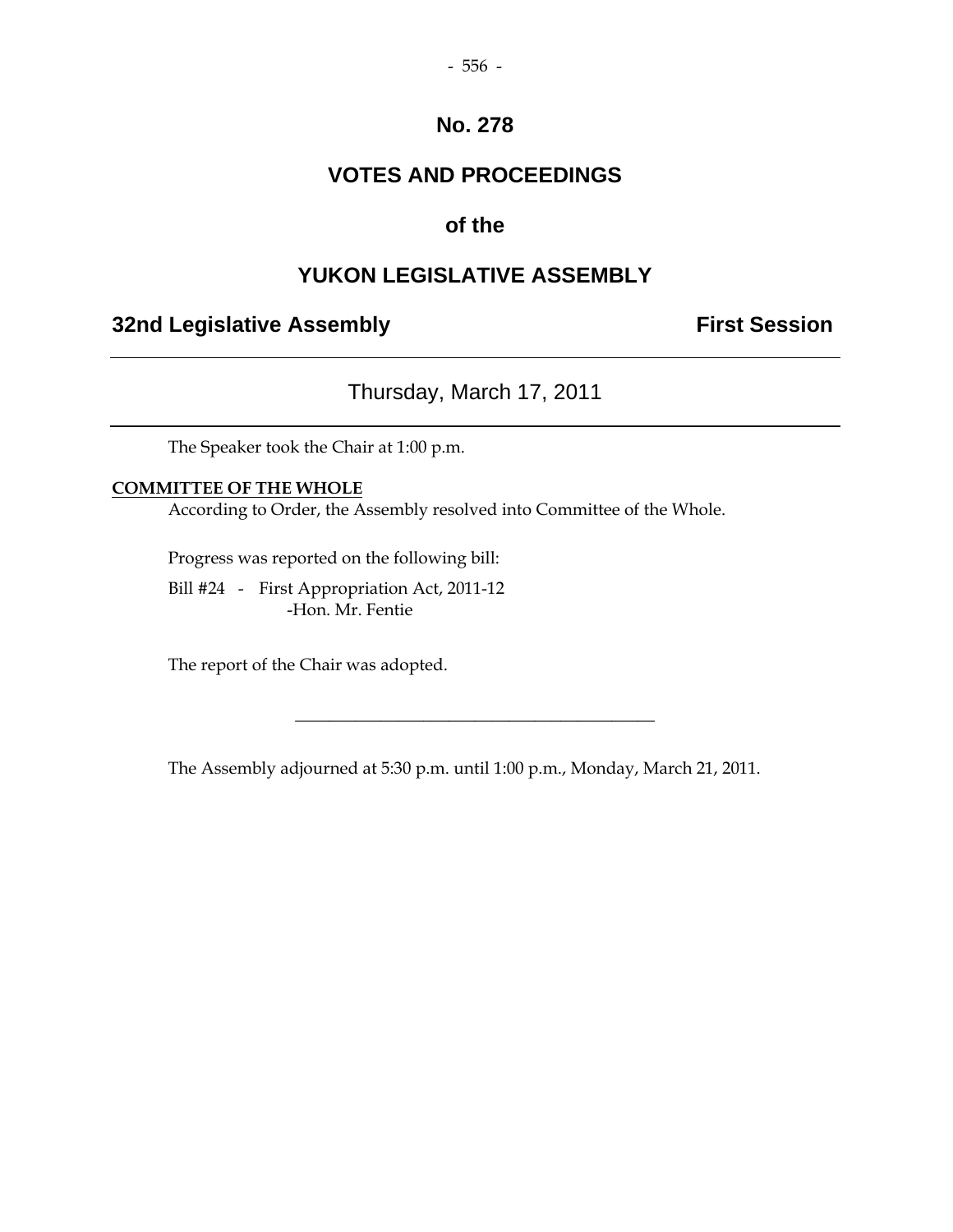## **VOTES AND PROCEEDINGS**

#### **of the**

## **YUKON LEGISLATIVE ASSEMBLY**

#### **32nd Legislative Assembly First Session**

#### Monday, March 21, 2011

The Speaker took the Chair at 1:00 p.m.

#### **SPEAKER'S STATEMENT (Re: Changes to the Order Paper – withdrawal of Motions)**

 Prior to proceeding with the Daily Routine, the Speaker made the following statement regarding changes made to the Order Paper.

 "The Chair wishes to inform the House of changes which have been made to the Order Paper. Motions No. 1077 and 1141, standing in the name of the Member for Kluane, Motions No. 1214 and 1327, standing in the name of the Member for Mount Lorne and Motion #1331, standing in the name of the Member for Whitehorse Centre have been removed from the Order Paper as the action requested in the motions has been fulfilled in whole or in part."

#### **TABLING RETURNS AND DOCUMENTS**

Hon. Mr. Edzerza, Minister of Environment:

- Yukon State of the Environment Report 2008 **(Sessional Paper #210)** 

Hon. Mr. Kenyon, Minister of Economic Development:

Yukon Film & Sound Incentive Program Annual Report (April 1, 2009 to March 31, 2010) **(Filed Document #173)** 

#### **COMMITTEE OF THE WHOLE**

According to Order, the Assembly resolved into Committee of the Whole.

Progress was reported on the following bill:

Bill #24 - First Appropriation Act, 2011-12 -Hon. Mr. Fentie

The report of the Chair was adopted.

The Assembly adjourned at 5:30 p.m. until 1:00 p.m., Tuesday, March 22, 2011.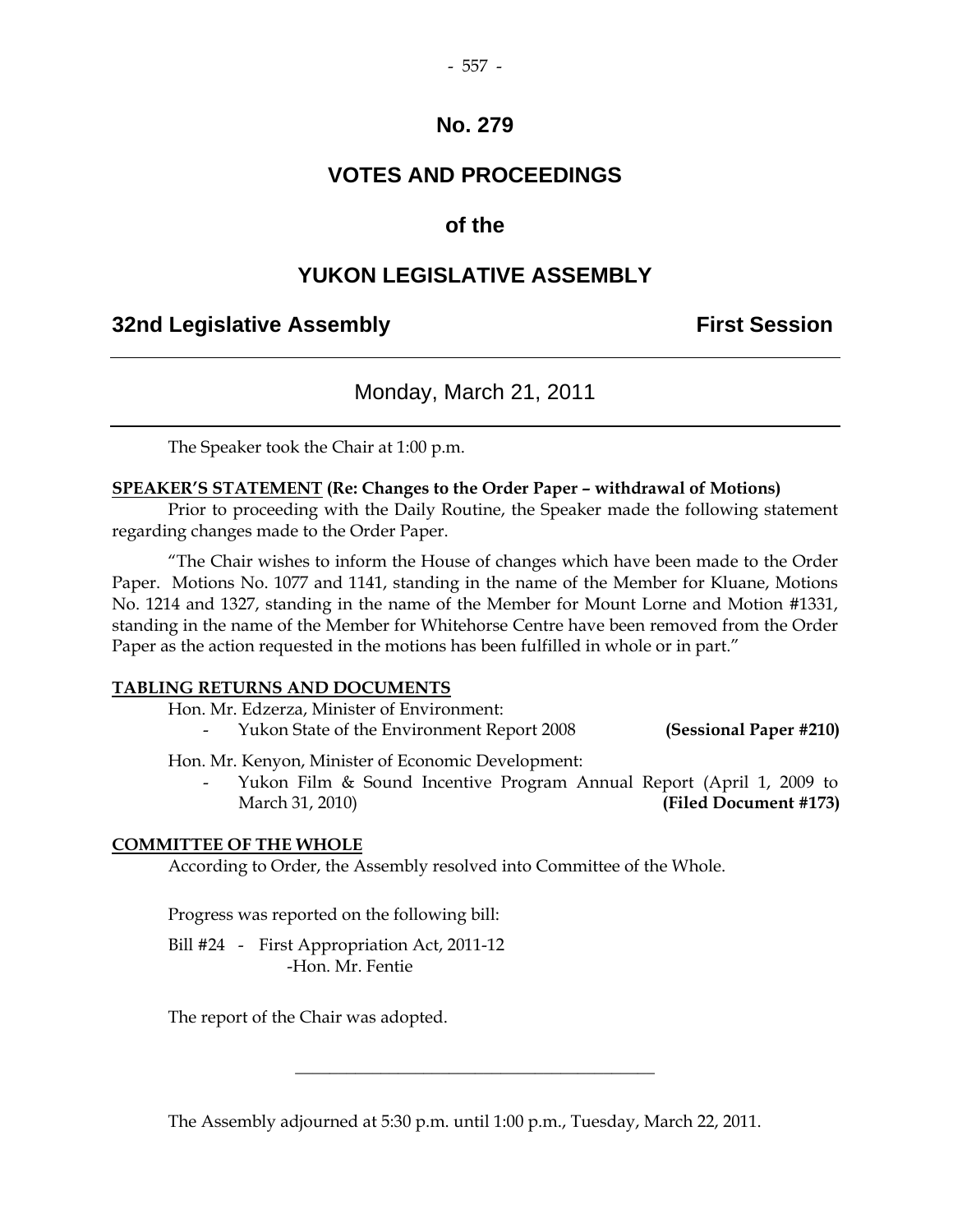## **VOTES AND PROCEEDINGS**

## **of the**

## **YUKON LEGISLATIVE ASSEMBLY**

## **32nd Legislative Assembly First Session**

## Tuesday, March 22, 2011

The Speaker took the Chair at 1:00 p.m.

#### **TABLING RETURNS AND DOCUMENTS**

Hon. Mr. Rouble, Minister of Energy, Mines and Resources:

- Yukon Minerals Advisory Board 2010 Annual Report **(Filed Document #174)** 

#### **NOTICE RE GOVERNMENT PRIVATE MEMBERS' BUSINESS**

 Pursuant to Standing Order 14.2(7), the Hon. Ms. Taylor, Government House Leader, informed the House that the Government Private Member did not wish to identify any items to be called during Government Private Members' Business on Wednesday, March 23, 2011.

#### **COMMITTEE OF THE WHOLE**

According to Order, the Assembly resolved into Committee of the Whole.

#### **Recess**

 [At 2:25 p.m., during the consideration of Bill #24, entitled First Appropriation Act, 2011-12, the Chair of Committee of the Whole recessed the Committee due to a power outage. The Committee was called to order at 3:48 p.m.]

Progress was reported on the following bill:

Bill #24 - First Appropriation Act, 2011-12 -Hon. Mr. Fentie

The report of the Chair was adopted.

The Assembly adjourned at 5:30 p.m. until 1:00 p.m., Wednesday, March 23, 2011.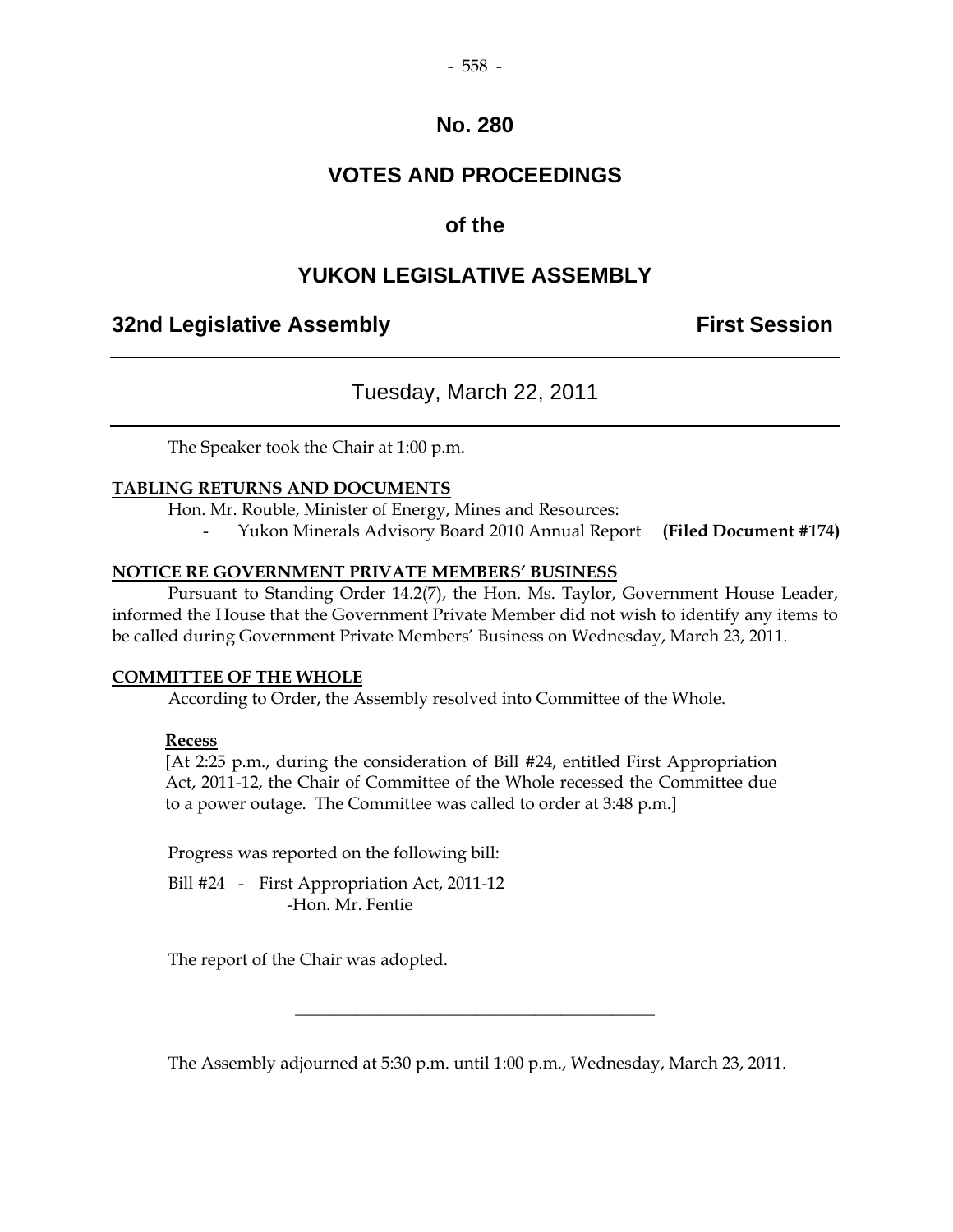## **VOTES AND PROCEEDINGS**

## **of the**

## **YUKON LEGISLATIVE ASSEMBLY**

## **32nd Legislative Assembly First Session**

## Wednesday, March 23, 2011

The Speaker took the Chair at 1:00 p.m.

#### **COMMITTEE OF THE WHOLE**

According to Order, the Assembly resolved into Committee of the Whole.

Progress was reported on the following bill:

 Bill #24 - First Appropriation Act, 2011-12 -Hon. Mr. Fentie

The report of the Chair was adopted.

The Assembly adjourned at 5:30 p.m. until 1:00 p.m., Thursday, March 24, 2011.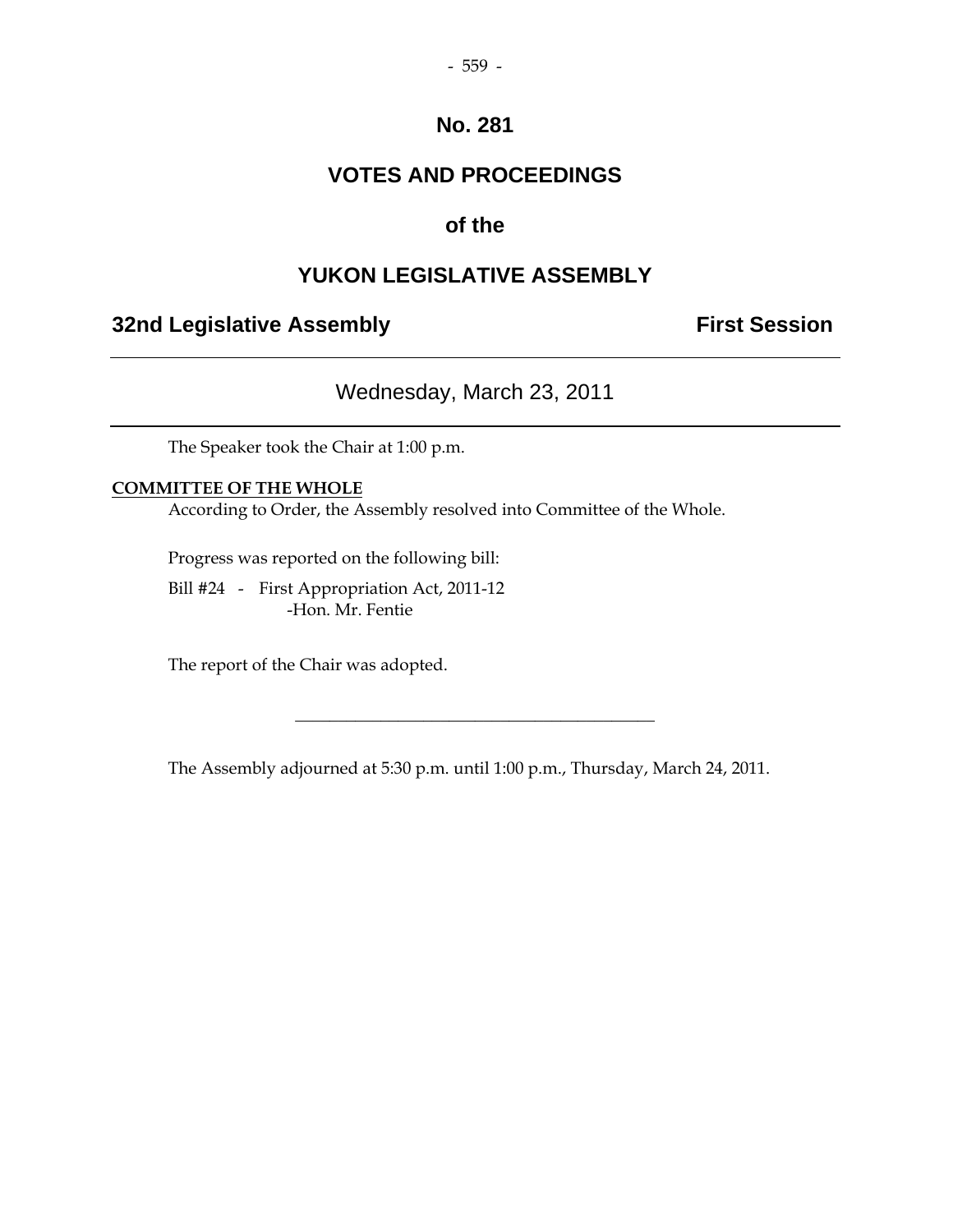#### - 560 -

#### **No. 282**

## **VOTES AND PROCEEDINGS**

## **of the**

## **YUKON LEGISLATIVE ASSEMBLY**

## **32nd Legislative Assembly First Session**

## Thursday, March 24, 2011

The Speaker took the Chair at 1:00 p.m.

#### **TABLING RETURNS AND DOCUMENTS**

Hon. Mr. Rouble, Minister of Education:

- Yukon College 2009/2010 Annual Report **(Sessional Paper #211)**
- Yukon College Audited Financial Statements (dated October 22, 2010) prepared by the Office of the Auditor General of Canada

**(Sessional Paper #212)**

#### **PRESENTING REPORTS OF COMMITTEES**

 Hon. Mr. Edzerza, Chair, Select Committee on the Safe Operation and Use of Off-road Vehicles:

 - Safe Operation and Use of Off-road Vehicles, Select Committee on the: Report (dated March 2011) **(Sessional Paper #213)** 

#### **UNANIMOUS CONSENT RE INTRODUCTION AND FIRST READING OF BILL #95, ACT TO AMEND THE WORKERS' COMPENSATION ACT**

 The Hon. Mr. Hart, Minister responsible for the Yukon Workers' Compensation Health and Safety Board, pursuant to Standing Order 14.3, requested unanimous consent to introduce and give First Reading to Bill #95, entitled Act to Amend the Workers' Compensation Act. Unanimous consent was granted.

#### **INTRODUCTION OF BILLS**

 Bill #95 - Act to Amend the Workers' Compensation Act -Hon. Mr. Hart

#### **UNANIMOUS CONSENT RE SECOND READING OF BILL #95, ACT TO AMEND THE WORKERS' COMPENSATION ACT**

 Mr. McRobb, Member for Kluane, pursuant to Standing Order 14.3, requested unanimous consent to proceed to Orders of the Day to proceed with Second Reading of Bill #95, entitled Act to Amend the Workers' Compensation Act and then revert to the Daily Routine. Unanimous consent was granted.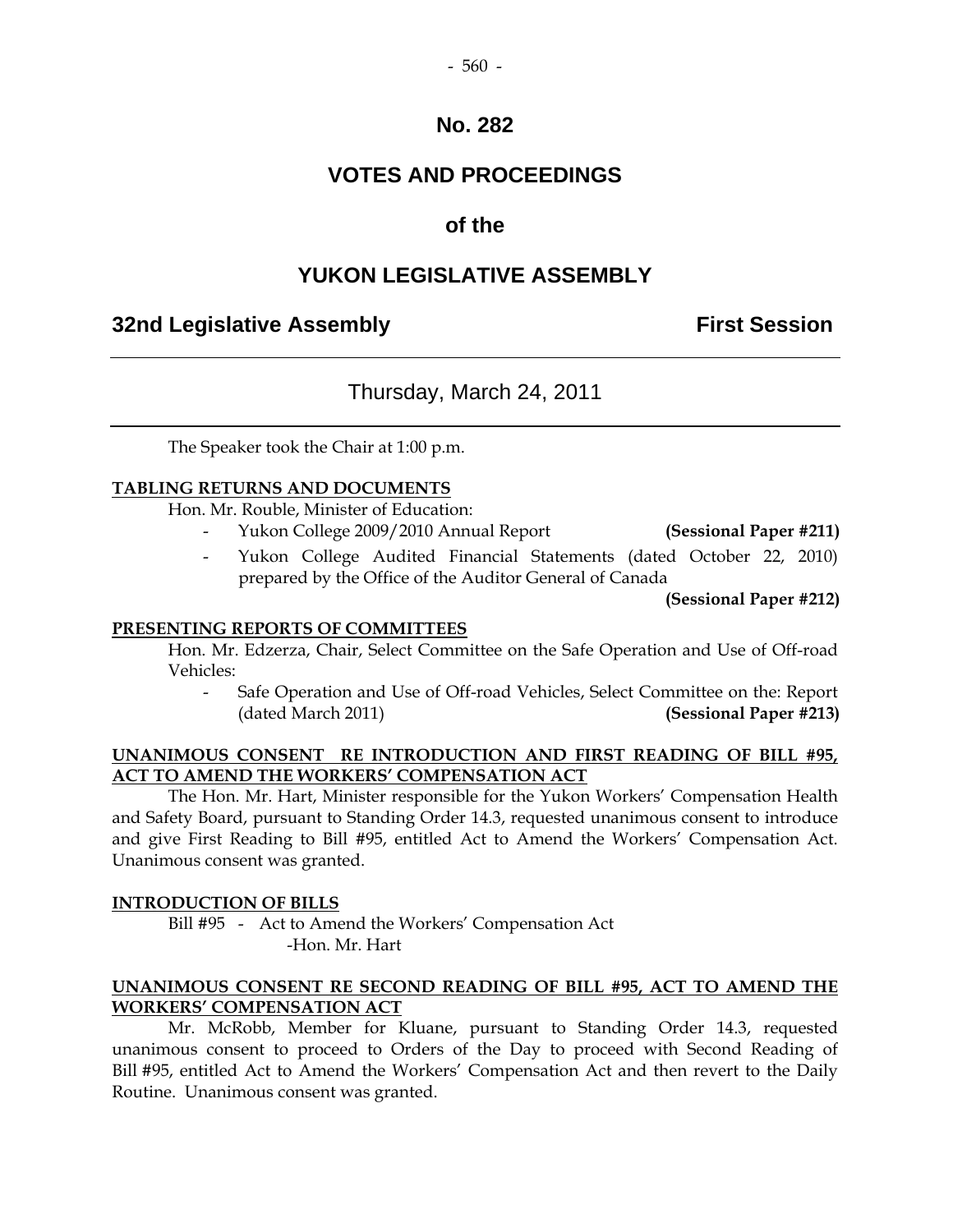#### **GOVERNMENT BILLS**

 The following bill was called for Second Reading: Bill #95 - Act to Amend the Workers' Compensation Act -Hon. Mr. Hart

 A debate arising on the motion for Second Reading of Bill #95, entitled Act to Amend the Workers' Compensation Act, and the question being put, it was agreed to on the following recorded Division:

| YEA    |                 |            |    |
|--------|-----------------|------------|----|
| Fentie | Horne           | Fairclough |    |
| Taylor | Edzerza         | Inverarity |    |
| Hart   | Nordick         | Hanson     | 16 |
| Kenyon | <b>Mitchell</b> | Cardiff    |    |
| Rouble | McRobb          | Cathers    |    |
| Lang   |                 |            |    |

NAY

0

#### **UNANIMOUS CONSENT RE COMMITTEE OF THE WHOLE AND THIRD READING OF BILL #95, ACT TO AMEND THE WORKERS' COMPENSATION ACT**

 The Hon. Ms. Taylor, Government House Leader, pursuant to Standing Order 14.3, requested unanimous consent to proceed with Committee of the Whole and with Third Reading of Bill #95, entitled Act to Amend the Workers' Compensation Act. Unanimous consent was granted.

#### **COMMITTEE OF THE WHOLE**

According to Order, the Assembly resolved into Committee of the Whole.

The following bill was reported without amendment:

 Bill #95 - Act to Amend the Workers' Compensation Act -Hon. Mr. Hart

The report of the Chair was adopted.

#### **GOVERNMENT BILLS**

 The following bill was called for Third Reading: Bill #95 - Act to Amend the Workers' Compensation Act -Hon. Mr. Hart

The question being put on the motion for Third Reading of Bill #95, it was agreed to on the following recorded Division:  $Y<sub>E</sub>$ 

|        | YEA      |            |    |
|--------|----------|------------|----|
| Fentie | Horne    | Fairclough |    |
| Taylor | Edzerza  | Inverarity |    |
| Hart   | Nordick  | Hanson     | 16 |
| Kenyon | Mitchell | Cardiff    |    |
| Rouble | McRobb   | Cathers    |    |
| Lang   |          |            |    |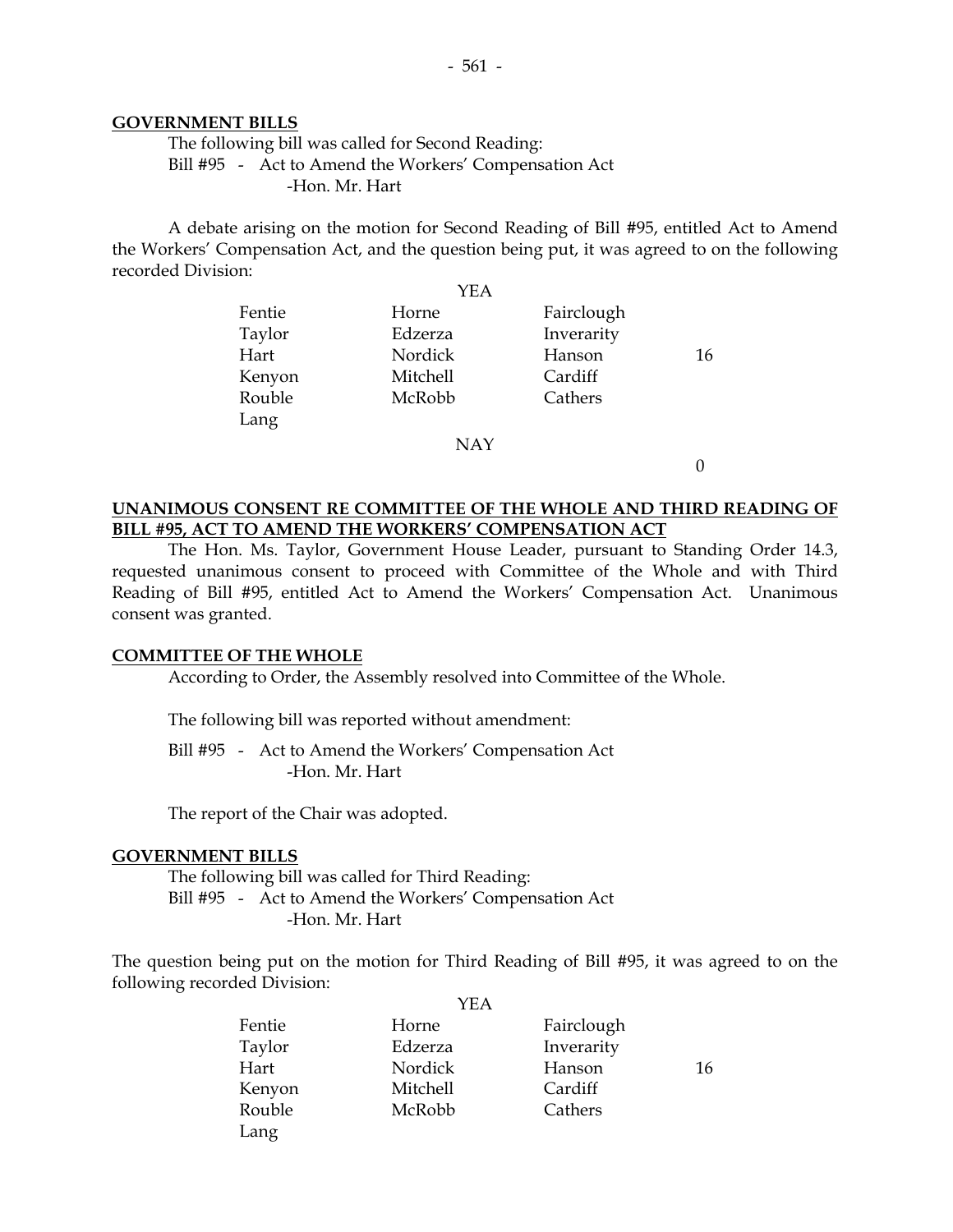#### NAY

 $\theta$ 

 Bill #95, entitled Act to Amend the Workers' Compensation Act, accordingly, passed the House.

#### **SPEAKER'S RULING (Re: Point of Order raised on March 23, 2011)**

 Prior to proceeding with Question Period, the Chair made the following ruling on a Point of Order raised on Wednesday, March 23, 2011, during Question Period, by the Member for Mount Lorne:

"In response to a question from the Member for Mayo-Tatchun regarding Yukon Energy Corporation, the Premier suggested that Members of the Official Opposition were motivated by personal interest, not the public interest. The Member for Mount Lorne then rose on a Point of Order, citing Standing Order 19(g). Standing Order 19(g) says, 'A Member shall be called to order by the Speaker if that Member … imputes false or unavowed motives to another Member.'

In this case, the Chair believes there is a Point of Order. The second edition of the House of Commons Procedure and Practice, at page 618, advises us that parliamentary proceedings are based on long-standing tradition of respect for the integrity of all Members. The Chair believes that suggesting that a Member or caucus is motivated by a personal interest rather than a public interest does not meet this standard. The Chair would caution all Members against making such remarks in the future. "

#### **COMMITTEE OF THE WHOLE**

According to Order, the Assembly resolved into Committee of the Whole.

Progress was reported on the following bill:

Bill #24 - First Appropriation Act, 2011-12 -Hon. Mr. Fentie

The report of the Chair was adopted.

The Assembly adjourned at 5:31 p.m. until 1:00 p.m., Monday, March 28, 2011.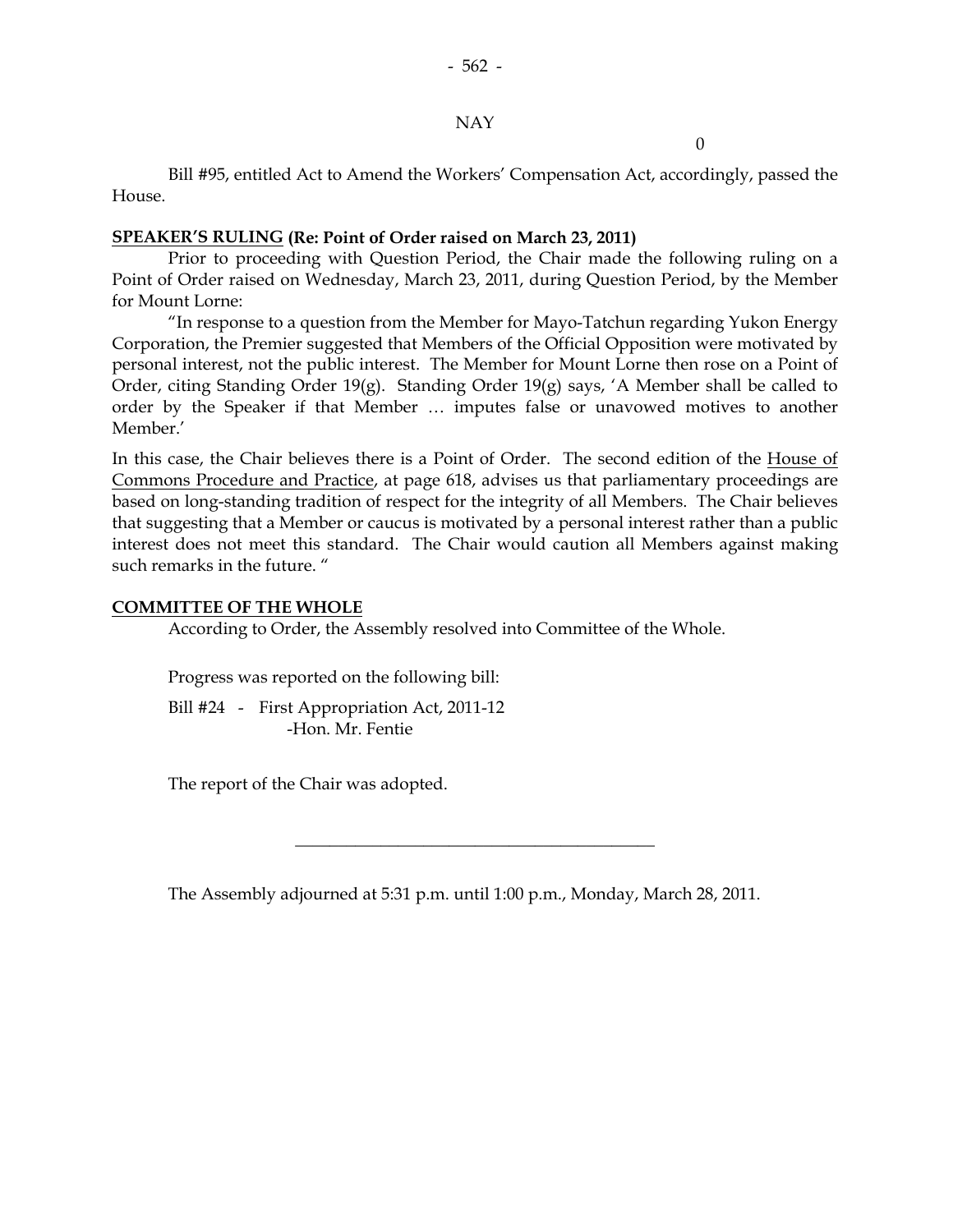## **VOTES AND PROCEEDINGS**

## **of the**

#### **YUKON LEGISLATIVE ASSEMBLY**

#### **32nd Legislative Assembly First Session**

#### Monday, March 28, 2011

The Speaker took the Chair at 1:00 p.m.

#### **TABLING RETURNS AND DOCUMENTS**

Hon. Mr. Lang, Minister of Highways and Public Works:

Access to Information and Protection of Privacy Act Report regarding section 27(3): Designation of Public Bodies Regulation (dated March 2011)

**(Sessional Paper #214)** 

Hon. Ms. Horne, Minister responsible for the Women's Directorate

- Yukon Advisory Council on Women's Issues 2010-2011 Annual Report

**(Sessional Paper #215)**

#### **PETITIONS (Response to Petition #15)**

 The Hon. Mr. Kenyon, Minister responsible for the Yukon Housing Corporation, gave an oral response to Petition #15 (received by the House on March 15, 2011) with regard to Supportive Housing.

#### **COMMITTEE OF THE WHOLE**

According to Order, the Assembly resolved into Committee of the Whole.

The Committee resumed consideration of the following bill:

Bill #24 - First Appropriation Act, 2011-12 -Hon. Mr. Fentie

#### **Termination of Sitting as per Standing Order 76(1)**

The Chair made the following statement:

"Order please. The time has reached  $5:00$  p.m. on this, the  $30<sup>th</sup>$  day of the  $2011$ Spring Sitting. Standing Order 76(1) states: 'On the sitting day that the Assembly has reached the maximum number of sitting days allocated for that Sitting pursuant to Standing Order 75, the Chair of the Committee of the Whole, if the Assembly is in Committee of the Whole at the time, shall interrupt proceedings at 5:00 p.m. and, with respect to each Government Bill before Committee that the Government House Leader directs to be called, shall: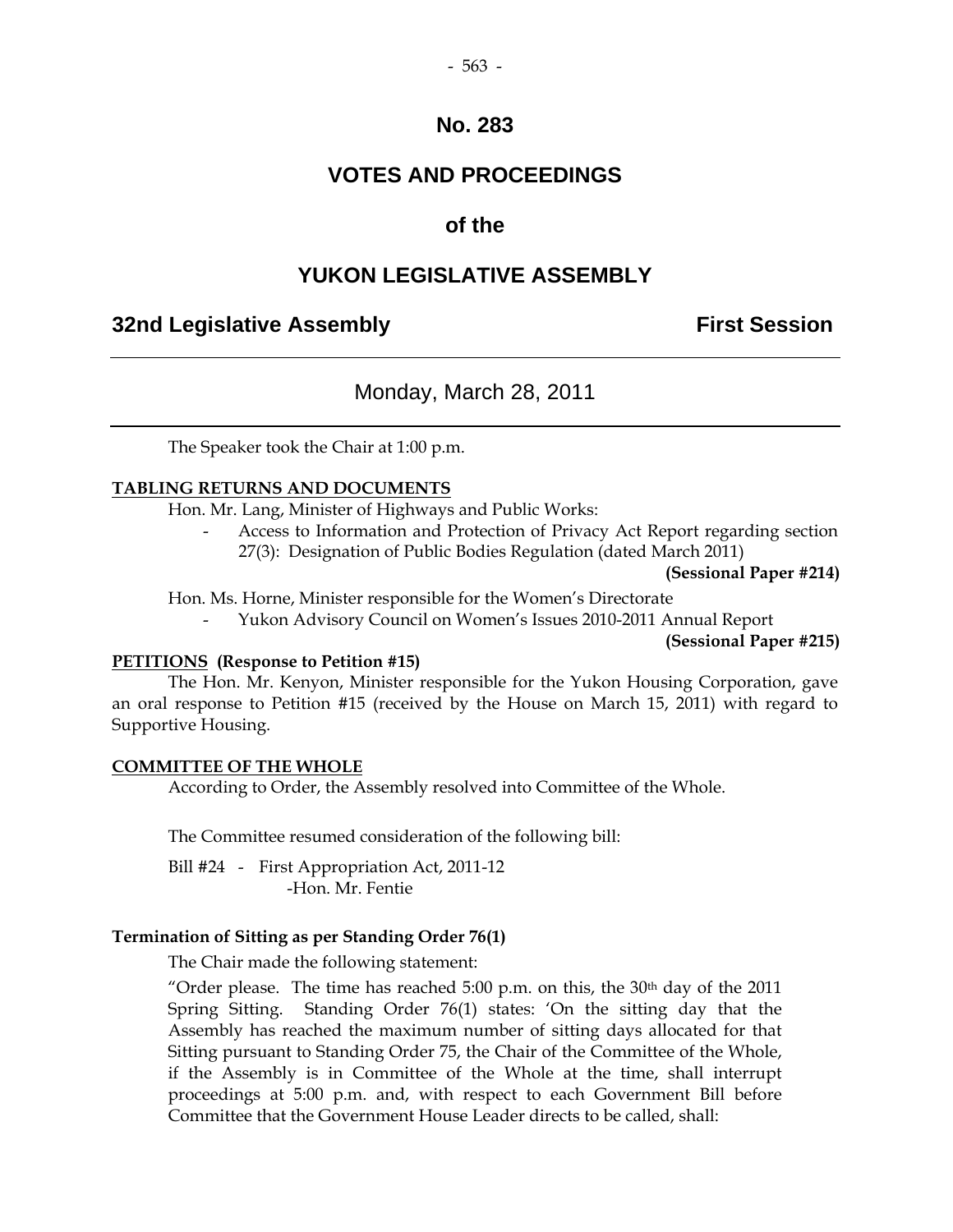- (a) put the question on any amendment then before the Committee;
- (b) put the question, without debate or amendment, on a motion moved by a Minister that the bill, including all clauses, schedules, title and preamble, be deemed to be read and carried;
- (c ) put the question on a motion moved by a Minister that the bill be reported to the Assembly; and
- (d) when all bills have been dealt with, recall the Speaker to the Chair to report on the proceedings of the Committee. '

It is the duty of the Chair to now conduct the business of Committee of the Whole in the manner directed by Standing Order 76(1).

The Chair would now ask the Government House Leader to indicate the Government Bills now before the Committee of the Whole, which should be called."

The Hon. Ms. Taylor, Government House Leader, directed that Bills No. 24 and 94, be called.

The Committee agreed to report the following bills without amendment:

- Bill #24 First Appropriation Act, 2011-12 -Hon. Mr. Fentie
- Bill #94 Act to Amend the Judicature Act (Trade Orders) -Hon. Ms. Horne

The report of the Chair was adopted.

## **SPEAKER'S STATEMENT**

## **THIRD READING OF BILLS AS PER STANDING ORDER 76(2)**

"Standing Order 76(2) states: 'On the sitting day that the Assembly has reached the maximum number of sitting days allocated for that Sitting pursuant to Standing Order 75, the Speaker of the Assembly, when recalled to the Chair after the House has been in the Committee of the Whole, shall:

- (d) with respect to each Government Bill standing on the Order Paper for Third Reading and designated to be called by the Government House Leader,
	- (i) receive a motion for Third Reading and passage of the bill, and
	- (ii) put the question, without debate or amendment, on that motion.'

I shall, therefore, ask the Government House Leader to identify which of the bills now standing at Third Reading that the Government wishes to be called."

The Hon. Ms. Taylor, Government House Leader, directed that Bills No. 23, 24, and 94 be called at this time.

## **GOVERNMENT BILLS (Third Reading)**

The following bill was called for Third Reading:

 Bill #23 - Third Appropriation Act, 2010-11 -Hon. Mr. Fentie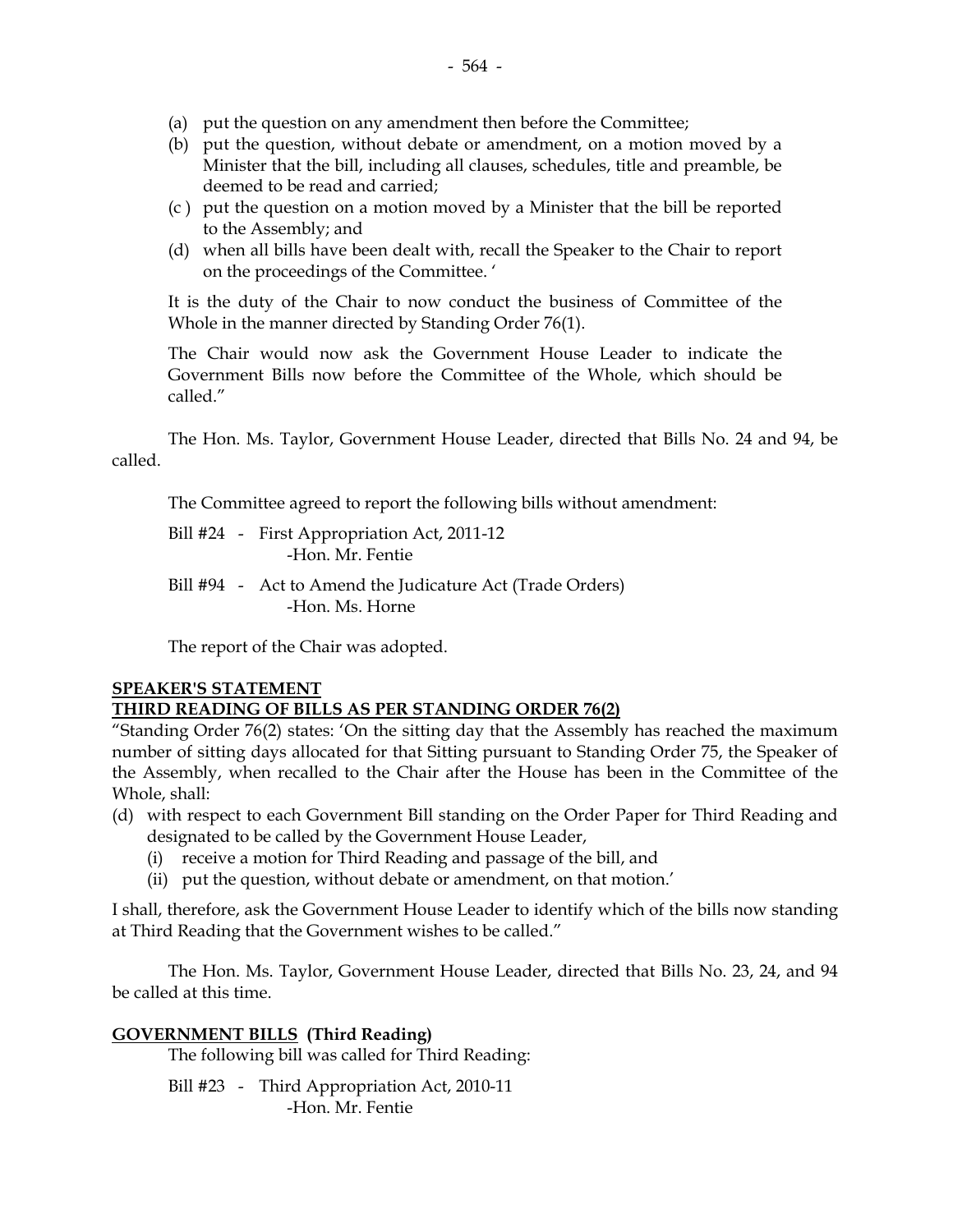|          | YEA        |         |    |
|----------|------------|---------|----|
| Fentie   | Rouble     | Edzerza |    |
| Taylor   | Lang       | Nordick | 10 |
| Hart     | Horne      | Cathers |    |
| Kenyon   |            |         |    |
|          | <b>NAY</b> |         |    |
| Mitchell | Fairclough | Hanson  |    |
| McRobb   | Inverarity | Cardiff | 7  |
| Elias    |            |         |    |

The question being put on the motion for Third Reading of Bill #23, it was agreed to on the following recorded Division:

Bill #23, entitled Third Appropriation Act, 2010-11, accordingly, passed the House.

 The following bill was called for Third Reading: Bill #24 - First Appropriation Act, 2011-12 -Hon. Mr. Fentie

 The question being put on the motion for Third Reading of Bill #24, it was agreed to on the following recorded Division:

|          | YEA        |         |    |
|----------|------------|---------|----|
| Fentie   | Rouble     | Edzerza |    |
| Taylor   | Lang       | Nordick | 10 |
| Hart     | Horne      | Cathers |    |
| Kenyon   |            |         |    |
|          | <b>NAY</b> |         |    |
| Mitchell | Fairclough | Hanson  |    |
| McRobb   | Inverarity | Cardiff |    |
| Elias    |            |         |    |

Bill #24, entitled First Appropriation Act, 2011-12, accordingly, passed the House.

The following bill was called for Third Reading:

 Bill #94 - Act to Amend the Judicature Act (Trade Orders) -Hon. Ms. Horne

 The question being put on the motion for Third Reading of Bill #94, it was agreed to on the following recorded Division: YEA

| Fentie | Horne           | Fairclough |    |
|--------|-----------------|------------|----|
| Taylor | Edzerza         | Inverarity |    |
| Hart   | Nordick         | Hanson     | 17 |
| Kenyon | <b>Mitchell</b> | Cardiff    |    |
| Rouble | McRobb          | Cathers    |    |
| Lang   | Elias           |            |    |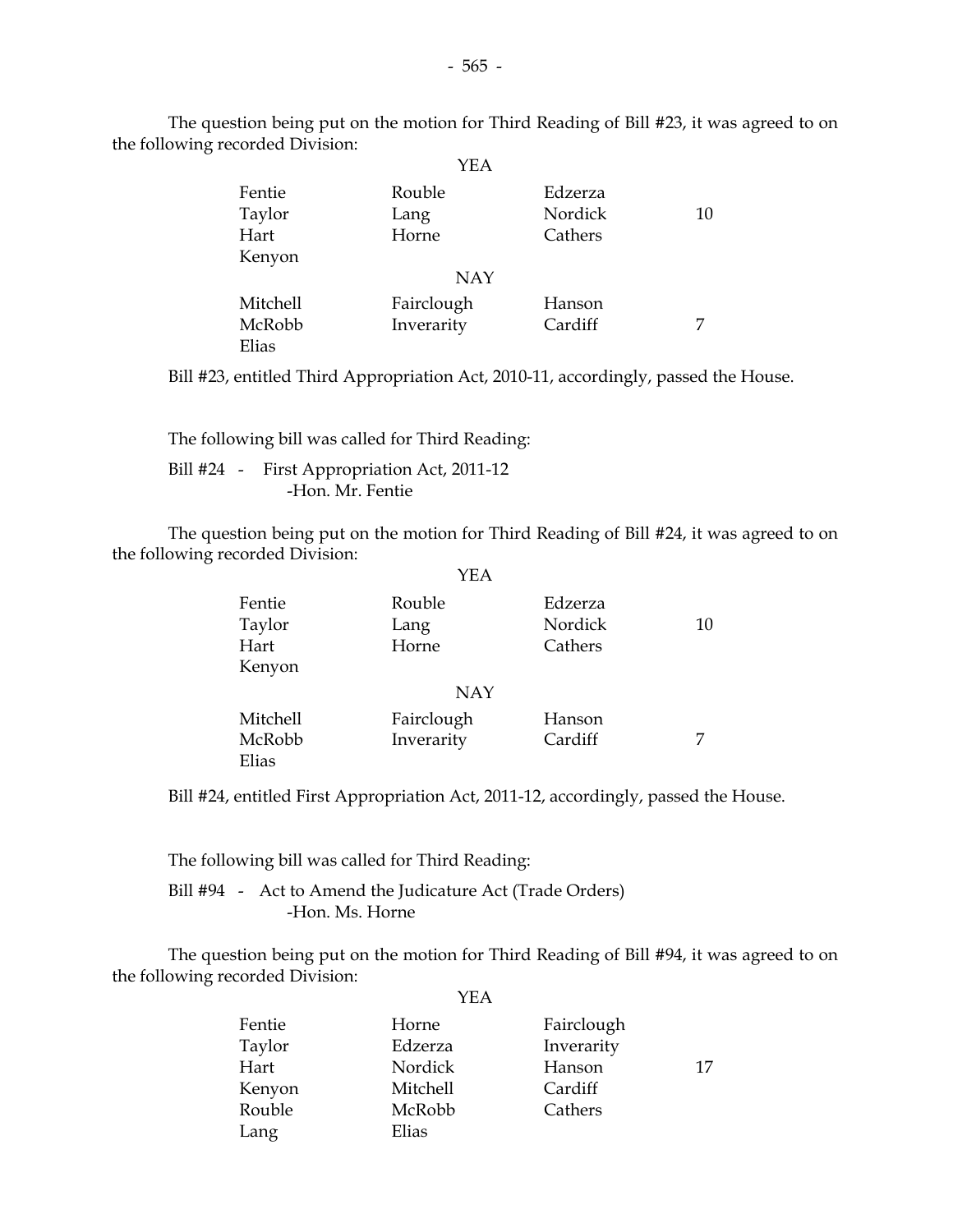#### NAY

 $\theta$ 

 Bill #94, entitled Act to Amend the Judicature Act (Trade Orders), accordingly, passed the House.

#### **ASSENT TO BILLS**

 The Assembly received the Commissioner, the Hon. Doug Phillips, in his capacity as Lieutenant-Governor, to give Assent to certain bills passed by the House.

The Commissioner, having entered the Chamber, took his seat in the Speaker's chair.

The Speaker, the Hon. Ted Staffen, addressed the Commissioner:

 "Mr. Commissioner, the Assembly has, at its present Session, passed certain bills to which, in the name and on behalf of the Assembly, I respectfully request your Assent."

 The Clerk of the Assembly, Floyd McCormick, then read the titles of the bills which had been passed severally as follows:

> Third Appropriation Act, 2010-11 First Appropriation Act, 2011-12 Act to Amend the Judicature Act (Trade Orders) Act to Amend the Workers' Compensation Act

 The Commissioner assented to the bills: "I hereby Assent to the bills as enumerated by the Clerk."

#### **ADJOURNMENT OF THE SITTING**

The Speaker called the House to order and stated:

 "As the House has reached the maximum number of days permitted for the 2011 Spring Sitting, as established pursuant to Standing Order 75, and the House has completed consideration of the designated legislation, it is the duty of the Chair to declare that this House now stands adjourned."

\_\_\_\_\_\_\_\_\_\_\_\_\_\_\_\_\_\_\_\_\_\_\_\_\_\_\_\_\_\_\_\_\_\_\_\_\_\_\_\_\_\_

The Assembly adjourned at 5:18 p.m.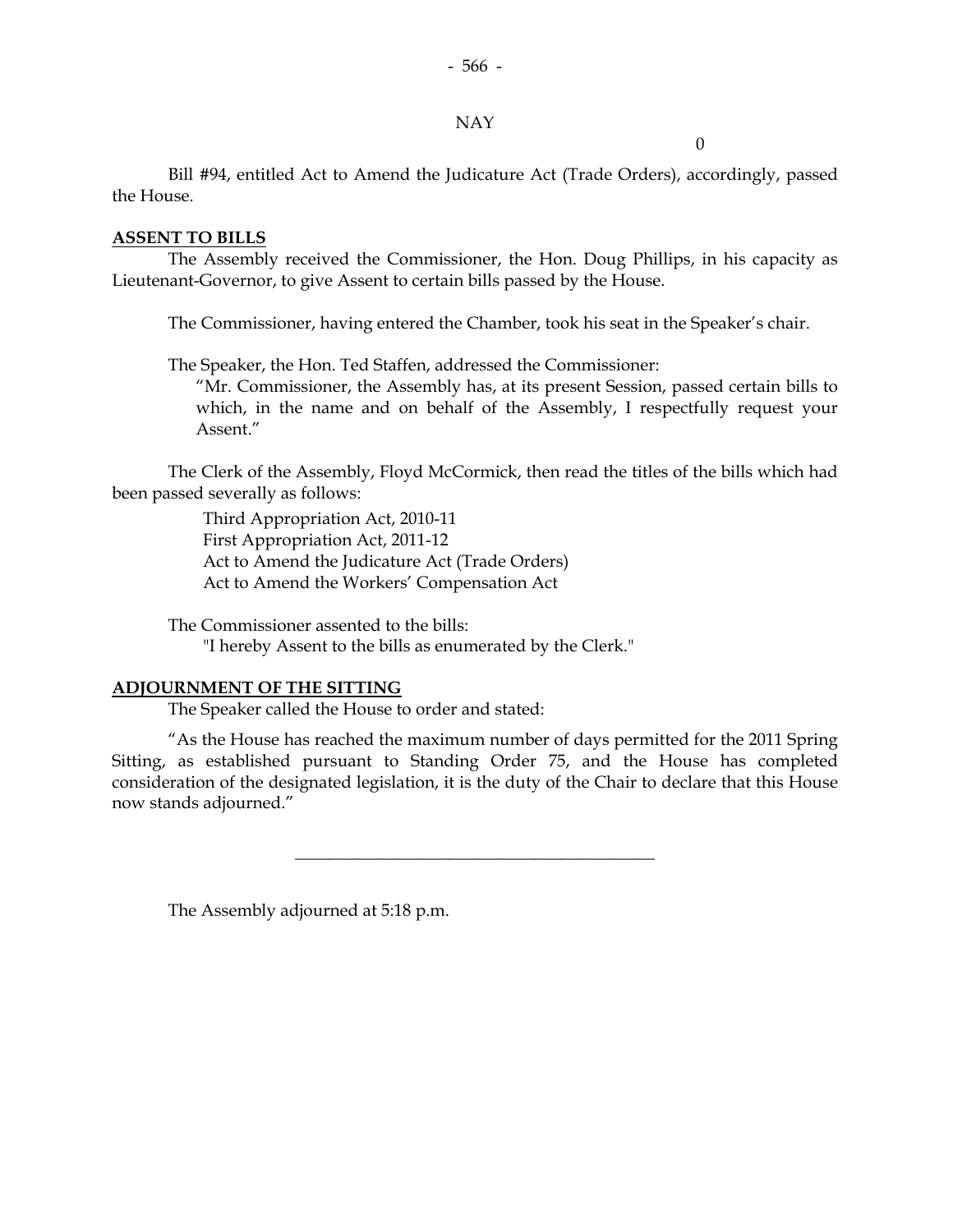## **INDEX TO JOURNALS**

## **First Session Contract Session Contract Session Contract Contract Contract Contract Contract Contract Contract Contract Contract Contract Contract Contract Contract Contract Contract Contract Contract Contract Contract Co**

#### **February 3, 2011 – March 28, 2011**

## **YUKON LEGISLATIVE ASSEMBLY**

|                                           |                                               | A                                                        | <b>PAGE</b> |  |
|-------------------------------------------|-----------------------------------------------|----------------------------------------------------------|-------------|--|
| <b>ADJOURNMENT OF THE SITTING</b>         |                                               |                                                          | 566         |  |
| <b>ASSENT TO BILLS</b>                    |                                               |                                                          | 566         |  |
|                                           |                                               | B                                                        |             |  |
| <u>BILLS</u>                              | (For Progress of Bills chart, see Appendix A) |                                                          |             |  |
|                                           |                                               | <b>Abbreviations</b>                                     |             |  |
| <b>1R</b> - First Reading of Bill         |                                               | <b>C/W</b> - (Reported out of)<br>Committee of the Whole | P - Passed  |  |
| 2R - Second Reading<br>3R - Third Reading |                                               |                                                          | A - Assent  |  |

#### **Bills, Government**

| Bill # | <b>Title</b>                                       | 1 <sub>R</sub> | 2R             | C/W      | 3R&P           | A        |
|--------|----------------------------------------------------|----------------|----------------|----------|----------------|----------|
| 82     | Civil Forfeiture Act                               | 10-03-29       | $10 - 04 - 15$ |          |                |          |
| 23     | Third Appropriation Act, 2010-11                   | $11 - 02 - 03$ | $11 - 02 - 15$ | 11-02-28 | $11 - 03 - 28$ | 11-03-28 |
| 24     | First Appropriation Act, 2011-12                   | $11 - 02 - 03$ | $11 - 02 - 10$ | 11-03-28 | 11-03-28       | 11-03-28 |
| 94     | Judicature Act (Trade Orders), Act<br>to Amend the | $11 - 02 - 03$ | $11 - 02 - 28$ | 11-03-28 | 11-03-28       | 11-03-28 |
| 95     | Workers' Compensation Act, Act to<br>Amend the     | $11 - 03 - 24$ | $11 - 03 - 24$ | 11-03-24 | $11 - 03 - 24$ | 11-03-28 |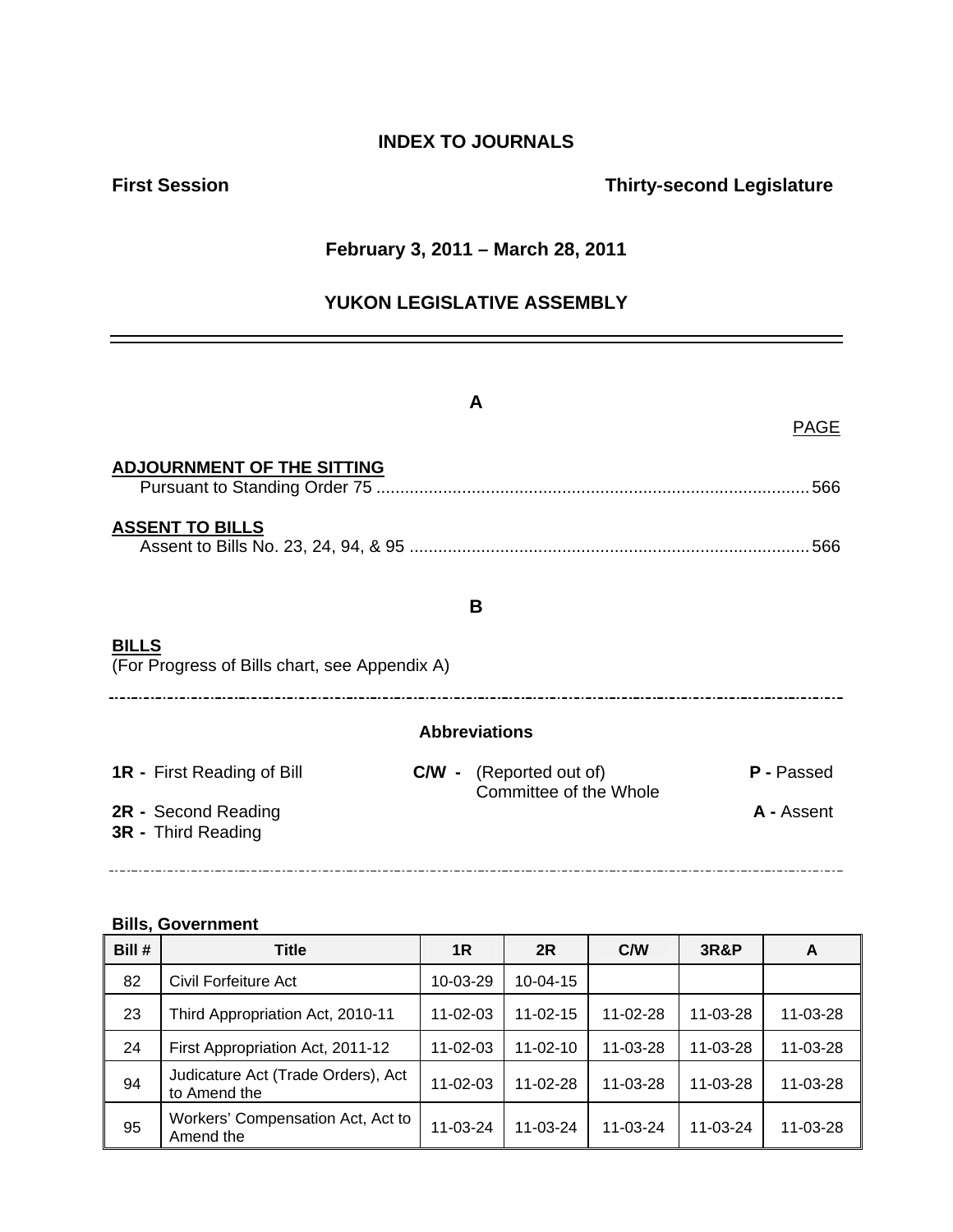#### **Bills, Other Than Government**

| Bill # | <b>Title</b>                                                    | 1R         | 2R                            | C/W | <b>3R&amp;P</b> | A |
|--------|-----------------------------------------------------------------|------------|-------------------------------|-----|-----------------|---|
| 101    | Act to Perpetuate a Certain<br><b>Ancient Right</b>             | 06-11-23   |                               |     |                 |   |
| 105    | Cooperation in Governance Act,<br>An Act to Amend the           | 07-10-31   |                               |     |                 |   |
| 108    | Legislative Renewal Act                                         | $07-11-29$ |                               |     |                 |   |
| 109    | Young Worker Protection Act                                     | 08-10-30   |                               |     |                 |   |
| 110    | <b>Yukon Energy Corporation</b><br><b>Protection Act</b>        | 09-11-03   |                               |     |                 |   |
| 111    | Elections Act, Act to Amend the                                 | 10-10-26   |                               |     |                 |   |
| 112    | Disclosure Protection Act                                       | 11-02-08   |                               |     |                 |   |
| 113    | <b>Acutely Intoxicated Persons (Care</b><br>and Protection) Act | $11-02-10$ |                               |     |                 |   |
| 114    | Housing Corporation Act, Act to<br>Amend the                    | $11-02-14$ | $11 - 02 - 16$<br>(negatived) |     |                 |   |

**C** 

## **CHAIR, COMMITTEE OF THE WHOLE**

| <b>Statements</b> |
|-------------------|
|-------------------|

| Re: Recesses Committee due to power outage (March 22, 2011) 558              |     |
|------------------------------------------------------------------------------|-----|
| Re: Termination of Committee Proceedings as per Standing Order 76(1) 563-564 |     |
| <b>CHANGES TO THE ORDER PAPER</b>                                            |     |
| Motions No. 241, 835, 995, 996, 998, 1003, 1019, 1039, 1093, 1094, 1100,     |     |
|                                                                              |     |
| Motions No. 671, and 692 removed as the action requested had been fulfilled  |     |
|                                                                              |     |
| Motions No. 1077, 1141, 1214, and 1327 removed as the action requested had   |     |
|                                                                              |     |
| Motion for the Production of Papers #57 removed as it was outdated531        |     |
|                                                                              |     |
| <b>CLERK OF THE LEGISLATIVE ASSEMBLY (Floyd McCormick)</b>                   |     |
|                                                                              |     |
|                                                                              |     |
|                                                                              |     |
| <b>COMMISSIONER (Hon. Doug Phillips)</b>                                     |     |
|                                                                              |     |
|                                                                              |     |
| <b>COMMITTEES, SELECT</b>                                                    |     |
| Bill #108, Legislative Renewal Act, Select Committee on the: letter naming   |     |
|                                                                              |     |
| Safe Operation and Use of Off-road Vehicles, Select Committee on the:        |     |
|                                                                              | 560 |
|                                                                              |     |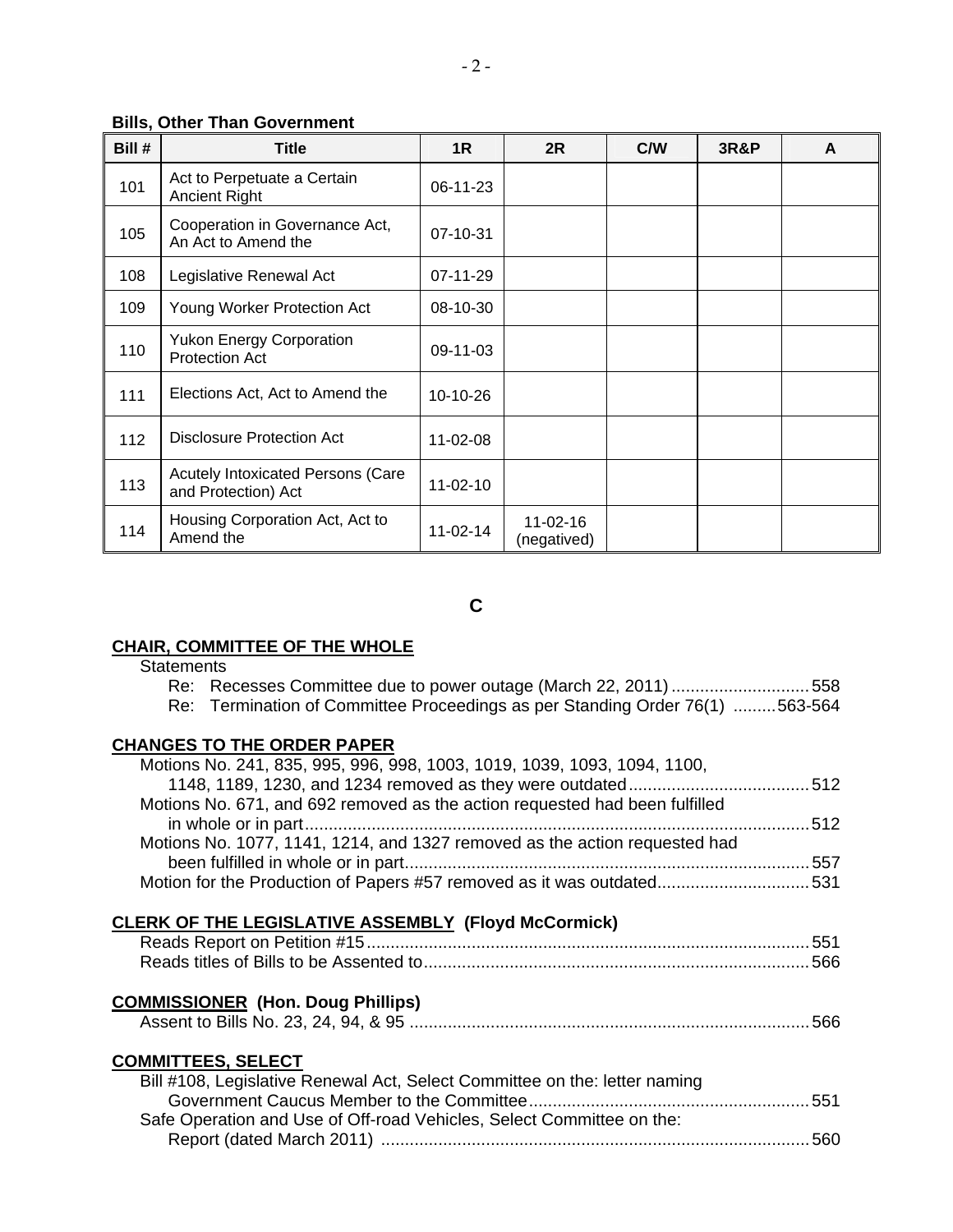## **COMMITTEES, STANDING**

| Appointments to Major Government Boards and Committees      |  |
|-------------------------------------------------------------|--|
|                                                             |  |
| Members' Services Board                                     |  |
| Motion #1290 re rescinding appointment of Steve Cardiff and |  |
|                                                             |  |
| <b>Public Accounts Committee</b>                            |  |
| Motion #1291 re rescinding appointment of Steve Cardiff and |  |
|                                                             |  |

## $\mathbf D$

# DEBATE<br>Adjouri

| AIC                                                                               |  |
|-----------------------------------------------------------------------------------|--|
| djourned:                                                                         |  |
|                                                                                   |  |
|                                                                                   |  |
|                                                                                   |  |
| Bill #23 (2 <sup>nd</sup> Reading) - pursuant to Standing Order 2(2) (Fentie) 523 |  |
|                                                                                   |  |
|                                                                                   |  |
|                                                                                   |  |
|                                                                                   |  |
| Motion #1340 as amended - pursuant to Standing Order 2(2) (Cardiff) 547           |  |
|                                                                                   |  |
|                                                                                   |  |

## **DIVISION**

| Bill #24 (3 <sup>rd</sup> Reading) ……………………………………………………………………………………………565 |          |
|---------------------------------------------------------------------------|----------|
|                                                                           |          |
|                                                                           |          |
| Bill #95 (2 <sup>nd</sup> Reading) ……………………………………………………………………………………………561 |          |
|                                                                           |          |
|                                                                           |          |
|                                                                           |          |
|                                                                           |          |
|                                                                           |          |
|                                                                           |          |
|                                                                           |          |
|                                                                           |          |
|                                                                           | .534-535 |
| Motion #1310 (Division called by Speaker pursuant to Conflict of Interest |          |
|                                                                           |          |
|                                                                           | 541      |
|                                                                           |          |
|                                                                           |          |
|                                                                           |          |
|                                                                           |          |
|                                                                           |          |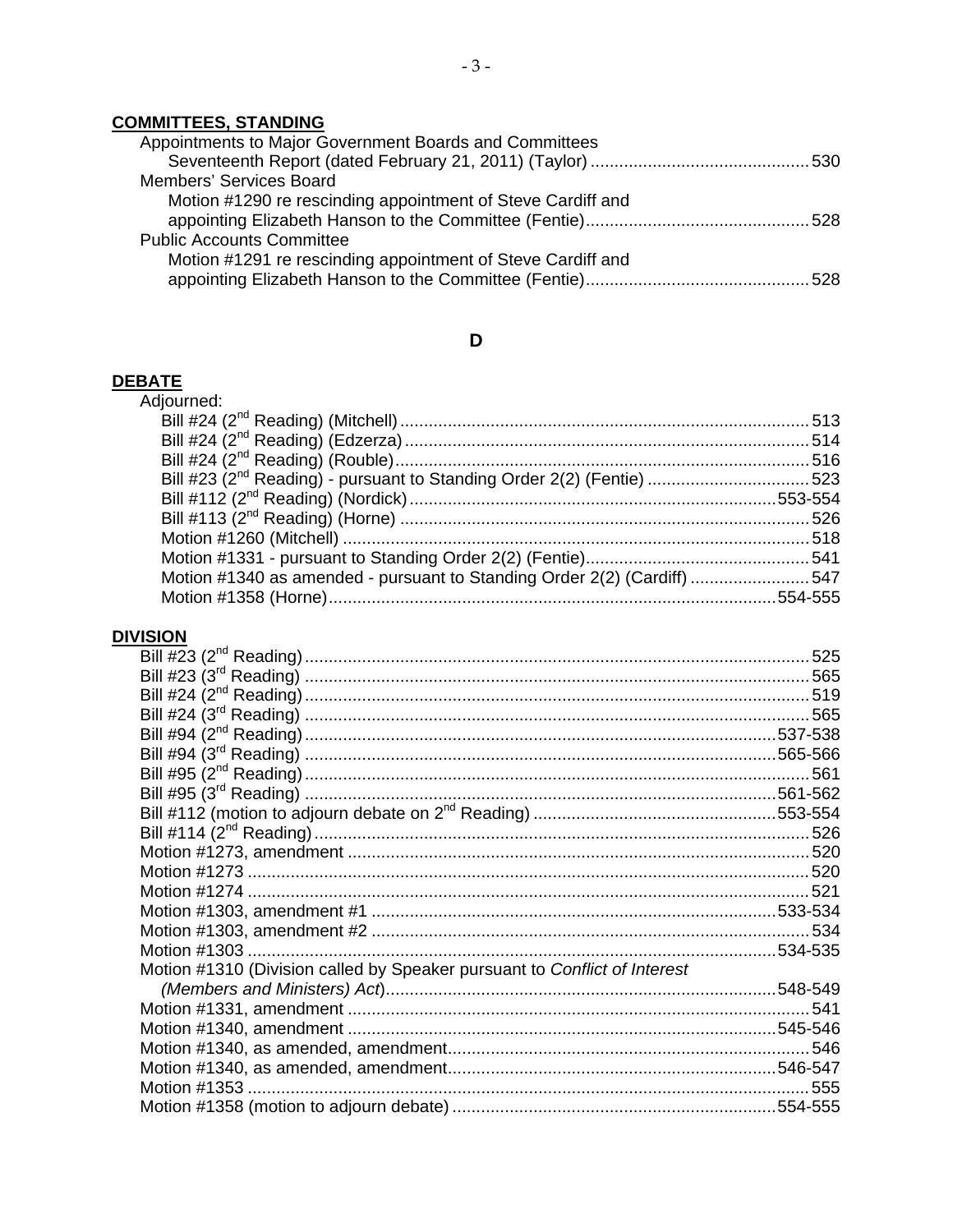#### **FILED DOCUMENTS**

| Department of Education Strategic Plan 2011-2016: Our Commitment to<br>New Horizons (English and French versions) (11-1-171) (Rouble)548                                                                                                                                                 |     |
|------------------------------------------------------------------------------------------------------------------------------------------------------------------------------------------------------------------------------------------------------------------------------------------|-----|
| Department of Education Strategic Plan 2011-2016 and New Horizons:<br>Implementing the Education Reform Project Recommendations                                                                                                                                                          | 548 |
| Old Crow Drinking Water Improvement; project status report: letter<br>(dated December 17, 2010) to Darius Elias, MLA, Vuntut Gwitchin,<br>from Hon. Archie Lang, Minister of Community Services (11-1-168) (Elias) 517                                                                   |     |
| Travel during school breaks for Old Crow students attending school in<br>Whitehorse: letter (dated October 12, 2010) to Darius Elias, MLA,<br>Vuntut Gwitchin from Hon. Patrick Rouble, Minister of Education                                                                            |     |
| Yukon Development Corporation (YDC) Funding Assistance: Letter<br>dated December 1, 2009) from Hon. Dennis Fentie, minister responsible<br>for the Yukon Development Corporation, to Ray Hayes, chair of the Yukon<br>Development Corporation Board of Directors (11-1-170) (McRobb) 531 |     |
| Yukon Film & Sound Incentive Program Annual Report (April 1, 2009 to                                                                                                                                                                                                                     |     |
| Yukon Minerals Advisory Board 2010 Annual Report (11-1-174) (Rouble) ……………………558                                                                                                                                                                                                         |     |

#### **G**

#### **GOVERNOR GENERAL, RT. HON. DAVID JOHNSTON**

|--|--|

#### **I**

#### **INTRODUCTIONS**

#### **L**

#### **LEGISLATIVE ASSEMBLY**

**Sessional Summary** Bills Other than Government Bills introduced this sitting  $-3$  Passed - 0 Divisions - 23 Filed Documents - 7 Government Bills introduced this sitting - 4 Government Bills Passed - 4 Legislative Returns – 0

(continued)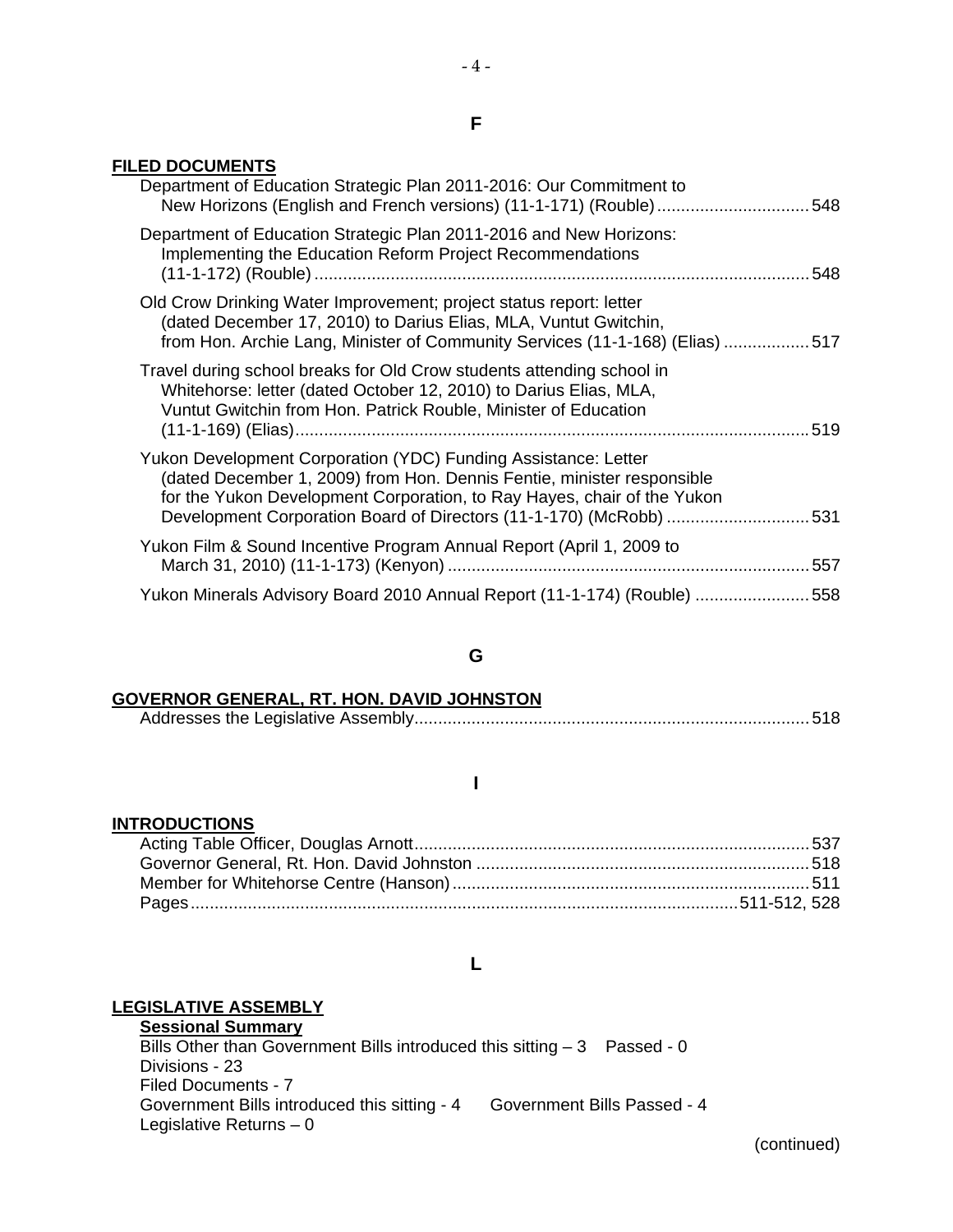#### **LEGISLATIVE ASSEMBLY**

#### **Sessional Summary (continued)**

 Motions Debated, Government - 7 Motions Passed, Government - 7 Motions Debated, Other than Government - 5 Motions Passed, Other than Government - 1 Petitions - 1 Sessional Papers - 19 Sitting Days - 30 Written Questions - 0

#### **LENGTH OF SITTING**

Acting Government House Leader's Report pursuant to Standing Order 75(4)..................524

#### **M**

#### **MINISTERIAL STATEMENTS**

 **Hon. Mr. Rouble (Education)** 

| I LUULaliVIII           |  |
|-------------------------|--|
| ∟abour Market Framework |  |

#### **MONEY MESSAGE**

| <b>MOTIONS - GOVERNMENT</b>                                                                                                                                                          | <b>Member</b> | <u>Page</u>    | <b>Amendment</b> | <b>Disposition</b> |
|--------------------------------------------------------------------------------------------------------------------------------------------------------------------------------------|---------------|----------------|------------------|--------------------|
| Chair, CEO and Chief Financial Officer of the<br>Yukon Hospital Corporation to appear as<br>witnesses on February 15, 2011 (#1273)                                                   | Taylor        | 520            | 520<br>negatived | Carried            |
| Chair of the Yukon Development Corporation<br>Board of Directors, Chair of the Yukon Energy<br>Corporation and CEO of YDC/YEC to appear<br>as witnesses on February 17, 2011 (#1274) | Taylor        | $520 -$<br>521 |                  | Carried            |
| Members' Services Board membership:<br>rescind appointment of Steve Cardiff and<br>appoint Elizabeth Hanson (#1290)                                                                  | Fentie        | 528            |                  | Carried            |
| Proposed legislation, An Act to Amend the<br>Workers' Compensation Act: grant unanimous<br>consent to deal with the legislation if required<br>(#1353)                               | Fentie        | 555            |                  | Carried            |
| Public Accounts, Standing Committee on,<br>membership: rescind appointment of Steve<br>Cardiff and appoint Elizabeth Hanson (#1291)                                                  | Fentie        | 528            |                  | Carried            |
| Reappointment of David Phillip Jones, Q.C. as<br>a member of the Conflict of Interest<br>Commission for a three-year period (#1310)                                                  | Fentie        | 548-<br>549    |                  | Carried            |
| Recess House to receive an address from the<br>Governor General of Canada on February 9,<br>2011 (#1255)                                                                             | Taylor        | 515            |                  | Carried            |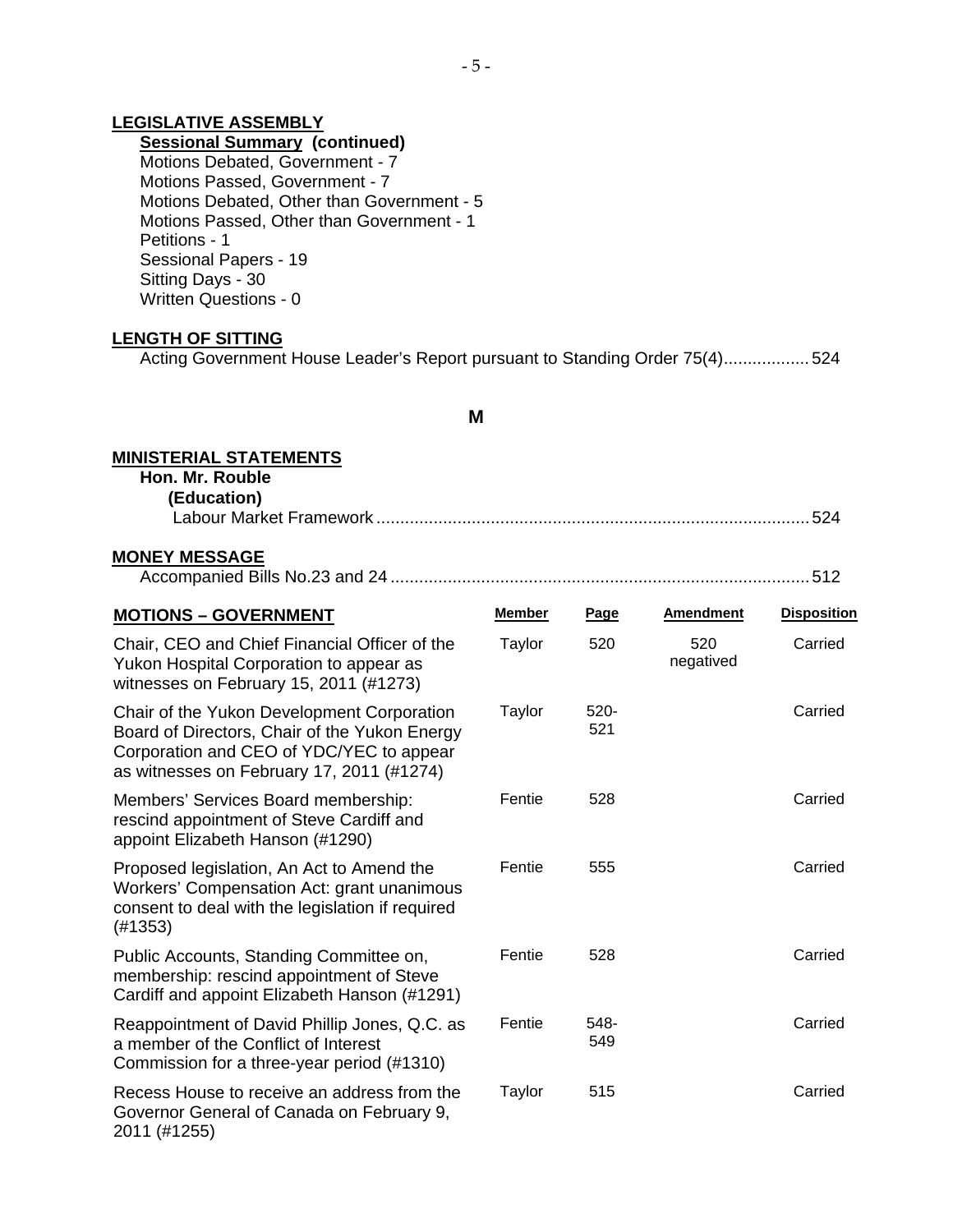| <b>MOTIONS - OTHER THAN GOVERNMENT</b>                                                       | <b>Member</b>  | <b>Page</b>    | <b>Amendment</b>        | <b>Disposition</b>  |
|----------------------------------------------------------------------------------------------|----------------|----------------|-------------------------|---------------------|
| Democratic reform (#1331)                                                                    | Hanson         | 540-<br>541    | 540-541<br>negatived    | Adjourned<br>debate |
| Health Care standards in Yukon (#1340)                                                       | <b>Nordick</b> | 545-<br>547    | #1 545-546<br>carried   | Adjourned<br>debate |
|                                                                                              |                |                | #2 546<br>carried       |                     |
|                                                                                              |                |                | #3 546-547<br>negatived |                     |
| Private sector contractors reviewing<br>Government's multi-year Capital Plan (#1260)         | Nordick        | $517 -$<br>518 |                         | Adjourned<br>debate |
| <b>Yukon Northern Affairs Program Devolution</b><br>Transfer Agreement to be amended (#1303) | <b>Nordick</b> | 533-<br>535    | #1 533-534<br>negatived | Carried             |
|                                                                                              |                |                | #2 534<br>negatived     |                     |
| Youth Criminal Justice Legislation (federal)<br>(H1358)                                      | Cardiff        | 554-<br>555    |                         | Adjourned<br>debate |
| N                                                                                            |                |                |                         |                     |
| <u>NEW MEMBER – WHITEHORSE CENTRE</u>                                                        |                |                |                         |                     |
| NOTICE OF GOVERNMENT PRIVATE MEMBERS' BUSINESS                                               |                |                |                         |                     |
|                                                                                              |                |                |                         |                     |
| NOTICE OF OPPOSITION PRIVATE MEMBERS' BUSINESS                                               |                |                |                         |                     |
| Ρ                                                                                            |                |                |                         |                     |
| <b>PAGES</b>                                                                                 |                |                |                         |                     |
| <b>PETITIONS</b><br>Takhini Hot Springs Road Zoning (#14)                                    |                |                |                         |                     |
| Supportive Housing (#15)                                                                     |                |                |                         |                     |
|                                                                                              |                |                |                         |                     |
|                                                                                              |                |                |                         |                     |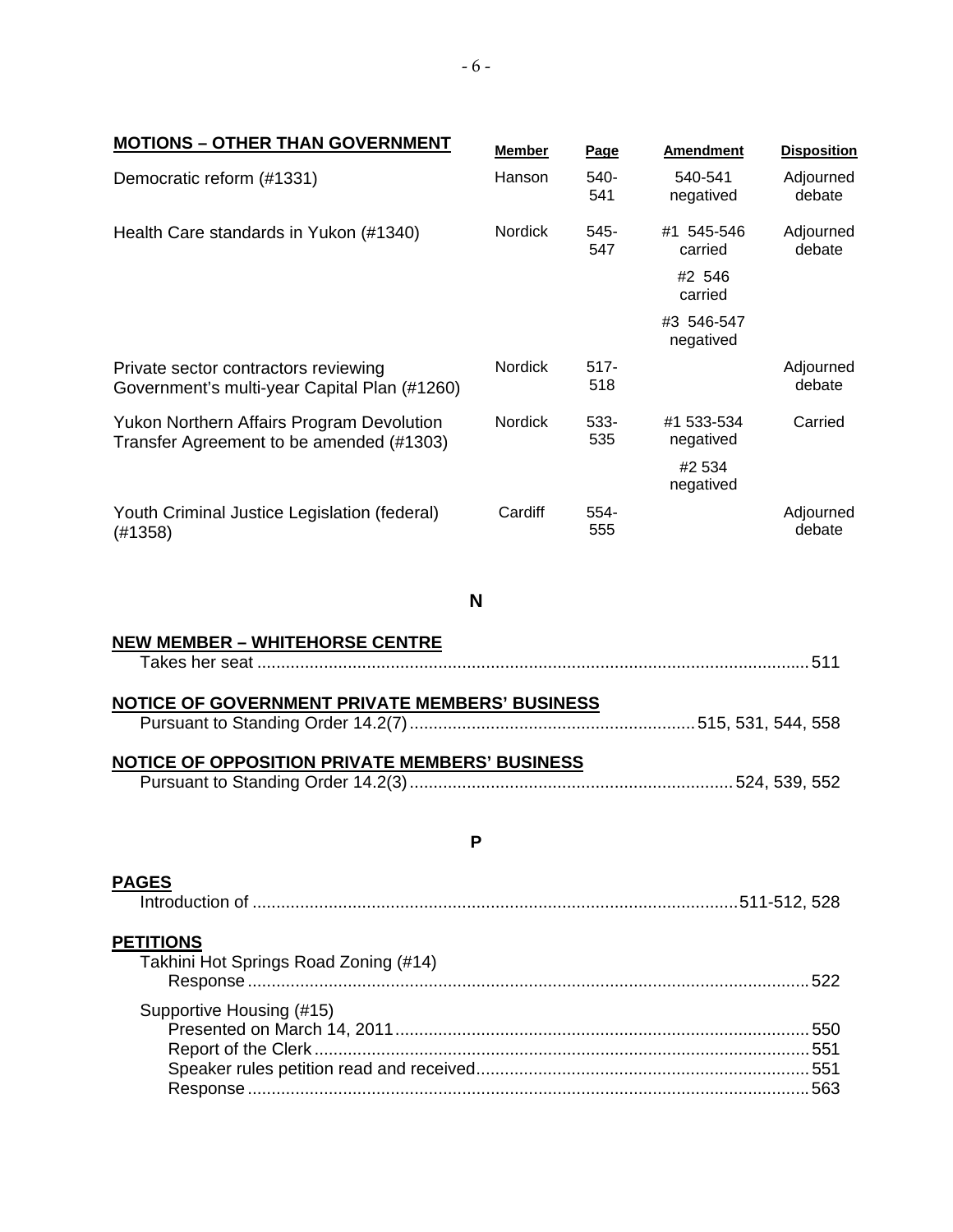## **POINT OF PERSONAL PRIVILEGE**

| February 24, 2011 (Hart) re clarification of a response made on February 23, |  |
|------------------------------------------------------------------------------|--|
|                                                                              |  |

## **Q**

# **QUESTION OF PRIVILEGE**<br>February 9, 2011 (Elias).

## **R**

#### **RECESS**

| To receive an address by the Governor General, the Rt. Hon. David Johnston |
|----------------------------------------------------------------------------|
|                                                                            |

## **S**

#### **SESSIONAL PAPERS**

| Absence of Members from Sittings of the Legislative Assembly and its<br>Committees: Report of the Clerk of the Yukon Legislative Assembly                                                   |     |
|---------------------------------------------------------------------------------------------------------------------------------------------------------------------------------------------|-----|
| Access to Information and Protection of Privacy Act Report regarding<br>section 27(3): Designation of Public Bodies Regulation (dated                                                       |     |
| Appointments to Major Government Boards and Committees, Standing<br>Committee on: Seventeenth Report (dated February 21, 2011)<br>(11-1-202) (Taylor) …………………………………………………………………………………………530 |     |
| Auditor General of Canada, Office of the: Yukon Health Services and<br>Programs – 2011, Department of Health and Social Services (dated                                                     |     |
| By-election in the Electoral District of Whitehorse Centre, December 13, 2010:<br>Report of the Chief Electoral Officer of Yukon (11-1-203) (Speaker Staffen) 536                           |     |
| Election of Elizabeth Hanson as Member for Whitehorse Centre, letter<br>(dated December 20, 2010) from Jo-Ann Waugh, Chief Electoral Officer                                                |     |
| Mayo B and Carmacks-Stewart Transmission Line Memorandum of<br>Understanding (dated March 10, 2011) between the Yukon Development                                                           |     |
| Safe Operation and Use of Off-road Vehicles, Select Committee on the:                                                                                                                       | 560 |
|                                                                                                                                                                                             |     |

(continued)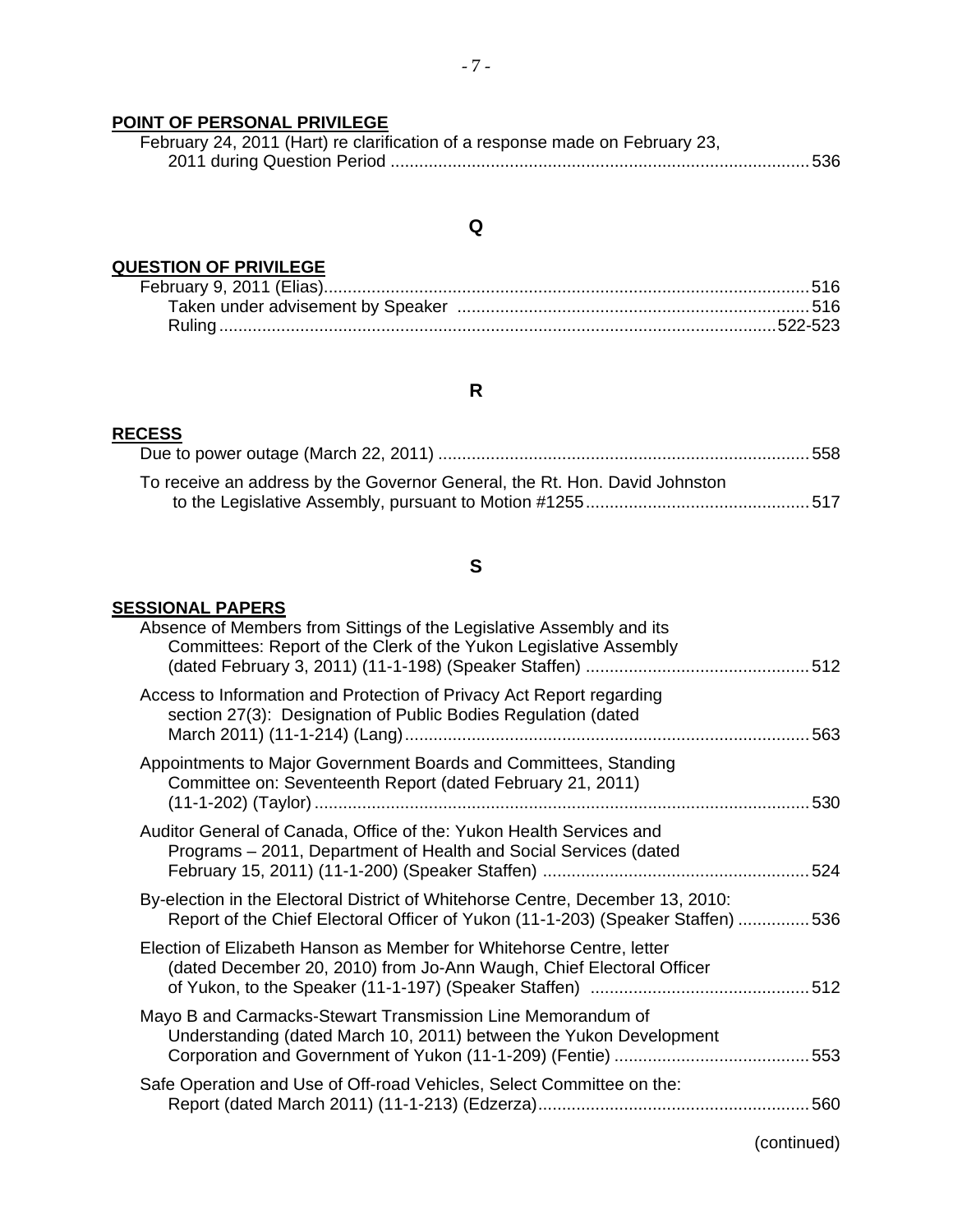## **SESSIONAL PAPERS (continued)**

| Select Committee on Bill #108, Legislative Renewal Act: letter naming<br>Government Caucus member to the Committee (dated March 15, 2011)<br>from Dennis Fentie, Premier, to Floyd McCormick, Clerk of the |  |
|------------------------------------------------------------------------------------------------------------------------------------------------------------------------------------------------------------|--|
| Social Inclusion and Exclusion in Yukon 2010; Dimensions of: Report from<br>the Department of Health and Social Services pursuant to the Health                                                            |  |
| Yukon Advisory Council on Women's Issues 2010-2011 Annual Report<br>(11-1-215) (Horne) ……………………………………………………………………………………………563                                                                              |  |
|                                                                                                                                                                                                            |  |
| Yukon College Audited Financial Statements (dated October 22, 2010)<br>prepared by the Office of the Auditor General of Canada (11-1-212) (Rouble) 560                                                     |  |
| Yukon Development Corporation: Protocol re Government of Yukon's                                                                                                                                           |  |
| Yukon Development Corporation: Shareholder letter of expectations 2010-<br>2012 between the corporation and the Minister responsible (11-1-208) (Fentie) 553                                               |  |
| Yukon Housing Corporation Annual Report for the year ended                                                                                                                                                 |  |
|                                                                                                                                                                                                            |  |
| Yukon Law Foundation (dated November 1, 2009 to October 31, 2010)                                                                                                                                          |  |
| Yukon State of the Environment Report 2008 (11-1-210) (Edzerza) 557                                                                                                                                        |  |
|                                                                                                                                                                                                            |  |
| <b>SPEAKER (Hon. Ted Staffen)</b>                                                                                                                                                                          |  |
| Calls for Recorded Division - reappointment of Conflict of Interest                                                                                                                                        |  |
|                                                                                                                                                                                                            |  |
|                                                                                                                                                                                                            |  |
|                                                                                                                                                                                                            |  |
|                                                                                                                                                                                                            |  |
|                                                                                                                                                                                                            |  |
| Question of Privilege (February 9, 2011) (Elias)                                                                                                                                                           |  |
|                                                                                                                                                                                                            |  |
| Reads letter from the Chief Electoral Officer re by-election result in                                                                                                                                     |  |
|                                                                                                                                                                                                            |  |
| Recesses House for the Governor General to address the Legislative                                                                                                                                         |  |
|                                                                                                                                                                                                            |  |
| Rulings:                                                                                                                                                                                                   |  |
| Re: Point of Order raised on March 2, 2011 during Opposition Private                                                                                                                                       |  |
|                                                                                                                                                                                                            |  |
| Re: Points of Order raised on March 23, 2011 during Question Period 562                                                                                                                                    |  |
|                                                                                                                                                                                                            |  |
| Statements:                                                                                                                                                                                                |  |
| Re: Changes to the Order Paper (withdrawal of Motions)512, 531, 557                                                                                                                                        |  |
|                                                                                                                                                                                                            |  |
|                                                                                                                                                                                                            |  |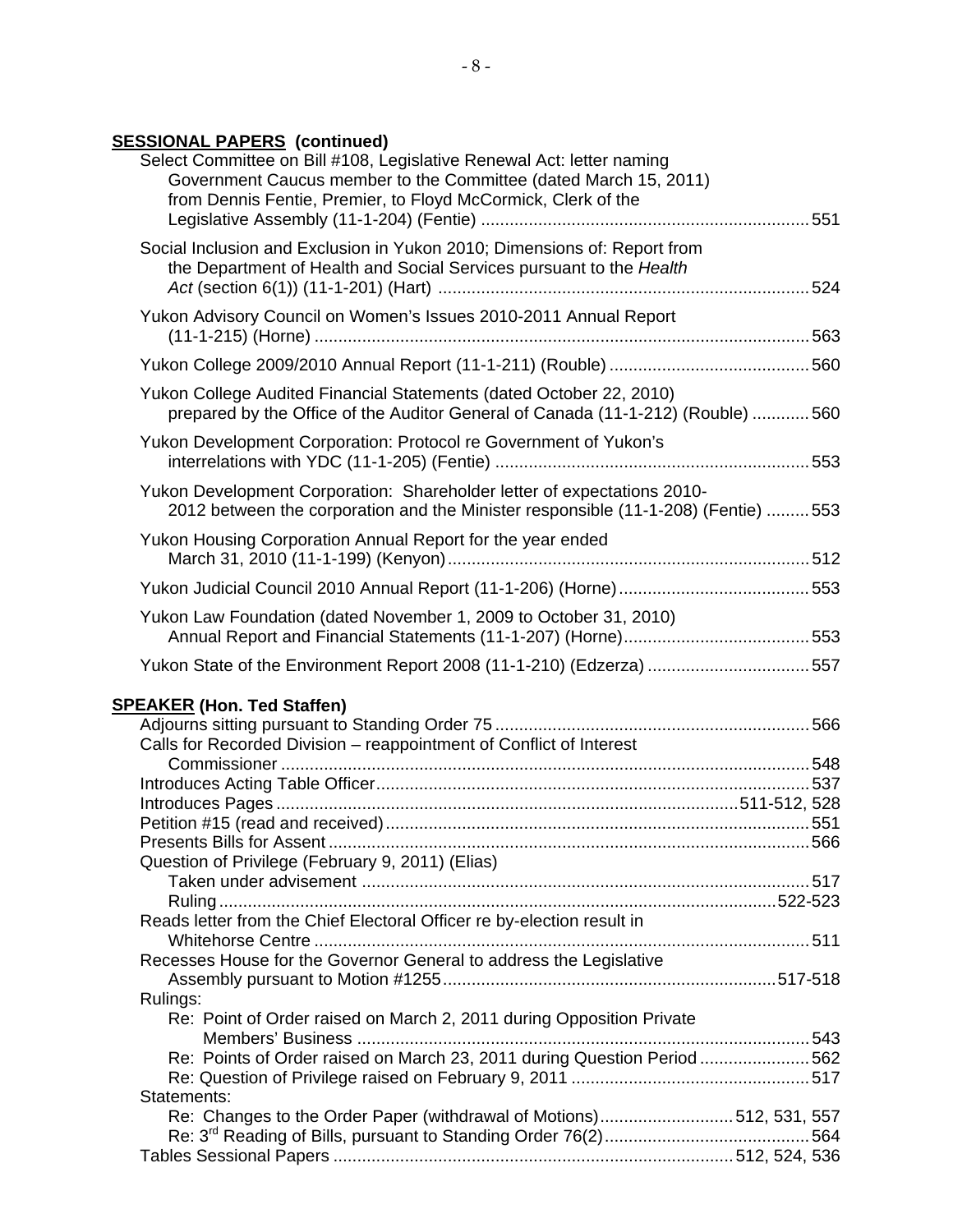#### **T**

#### **TERMINATION OF SITTING (Standing Order 76)**

#### **U**

#### **UNANIMOUS CONSENT**

| Bill #95: to proceed with Introduction and First Reading (requested by Hart)<br>$(granted)$ 560 |  |
|-------------------------------------------------------------------------------------------------|--|
| Bill #95: to proceed to Orders of the Day to proceed with Second Reading                        |  |
| and then revert to the Daily Routine (requested by McRobb) (granted)560                         |  |
| Bill #95: to proceed with Committee of the Whole and with Third Reading                         |  |
|                                                                                                 |  |
|                                                                                                 |  |

#### **W**

#### **WITHDRAWAL OF MOTIONS**

| Motions No. 241, 835, 995, 996, 998, 1003, 1019, 1039, 1093, 1094, 1100,                                                                                                                                                                                                                                    |  |
|-------------------------------------------------------------------------------------------------------------------------------------------------------------------------------------------------------------------------------------------------------------------------------------------------------------|--|
| Motions No. 671, and 692 removed as the action requested had been fulfilled                                                                                                                                                                                                                                 |  |
| Motions No. 1077, 1141, 1214, and 1327 removed as the action requested had                                                                                                                                                                                                                                  |  |
| WITHDRAWAL OF MOTION FOR THE PRODUCTION OF PAPERS<br>Motion for the Production of Papers #57 removed as it was outdated531                                                                                                                                                                                  |  |
| <b>WITNESSES</b><br>Chair of the Yukon Hospital Corporation, Chief Executive Officer and Chief<br>Financial Officer of the Yukon Hospital Corporation appeared as witnesses                                                                                                                                 |  |
| Chair of the Yukon Development Corporation Board of Directors, Chair of the<br>Yukon Energy Corporation and the Chief Executive Officer of the Yukon<br>Development Corporation and Chief Executive Officer of the Yukon Energy<br>Corporation appeared as witnesses on February 17, 2011 (Motion #1274)529 |  |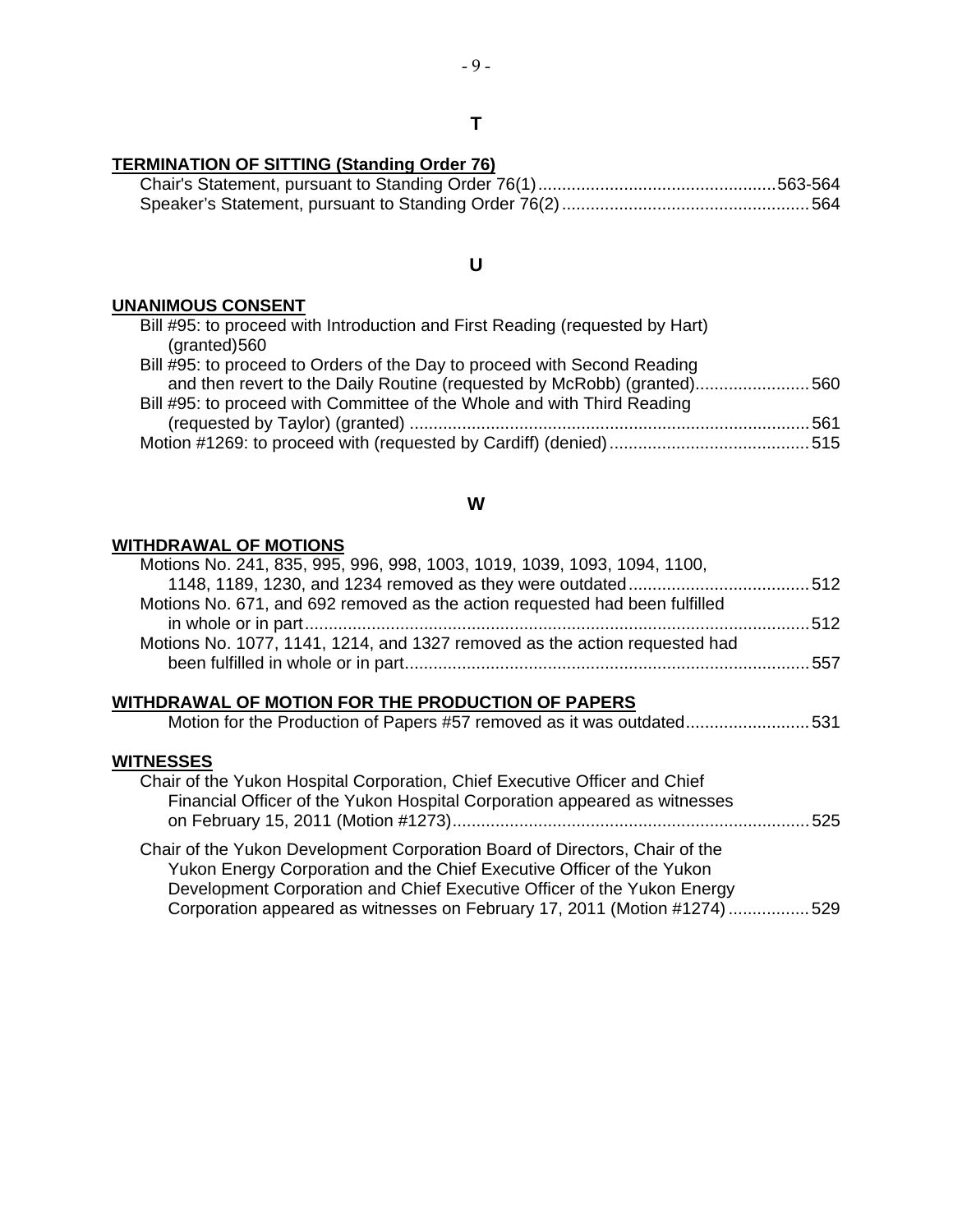## **YUKON LEGISLATIVE ASSEMBLY**

Motions adopted during the First Session of the 32nd Legislative Assembly

February 3, 2011 – March 28, 2011

 Note: The following is an unofficial consolidation of the substantive motions adopted during the time period noted above. If motions were amended before adoption, the amendment is incorporated in the text and a notation made that the motion was amended.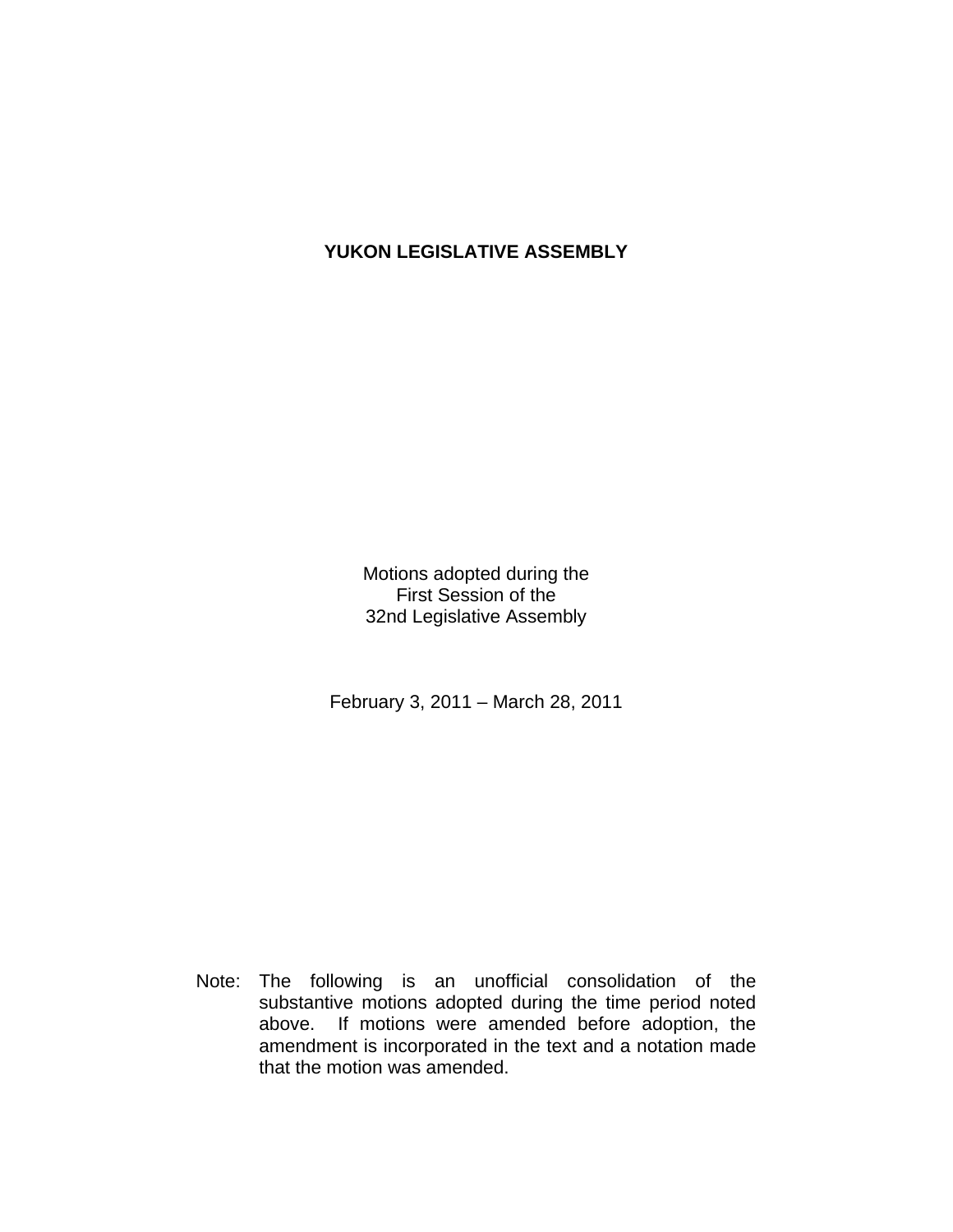**Consolidation of Motions adopted during the First Session of the 32nd Legislative Assembly** 

February 3, 2011 – March 28, 2011

## **TABLE OF CONTENTS**

|    | <b>SUBSTANTIVE MOTIONS</b> (listed in numberical order)                                                                                 | Page |
|----|-----------------------------------------------------------------------------------------------------------------------------------------|------|
|    | <b>Subject Matter</b>                                                                                                                   |      |
| 1. | Recess House to receive an address from the Governor General of                                                                         |      |
| 2. | Chair, CEO and Chief Financial Officer of the Yukon Hospital Corporation                                                                |      |
| 3. | Chair of the Yukon Development Corporation Board of Directors, Chair of<br>the Yukon Energy Corporation and CEO of YDC/YEC to appear as |      |
| 4. | Members' Services Board membership: rescind appoint of Steve Cardiff                                                                    |      |
| 5. | Standing Committee on Public Accounts, membership: rescind appointment                                                                  |      |
| 6. | Yukon Northern Affairs Program Devolution Transfer Agreement to be                                                                      |      |
| 7. | Reappointment of David Phillip Jones, Q.C. as a member of the Conflict                                                                  |      |
| 8. | Granting unanimous consent to deal with An Act to Amend the Workers'                                                                    |      |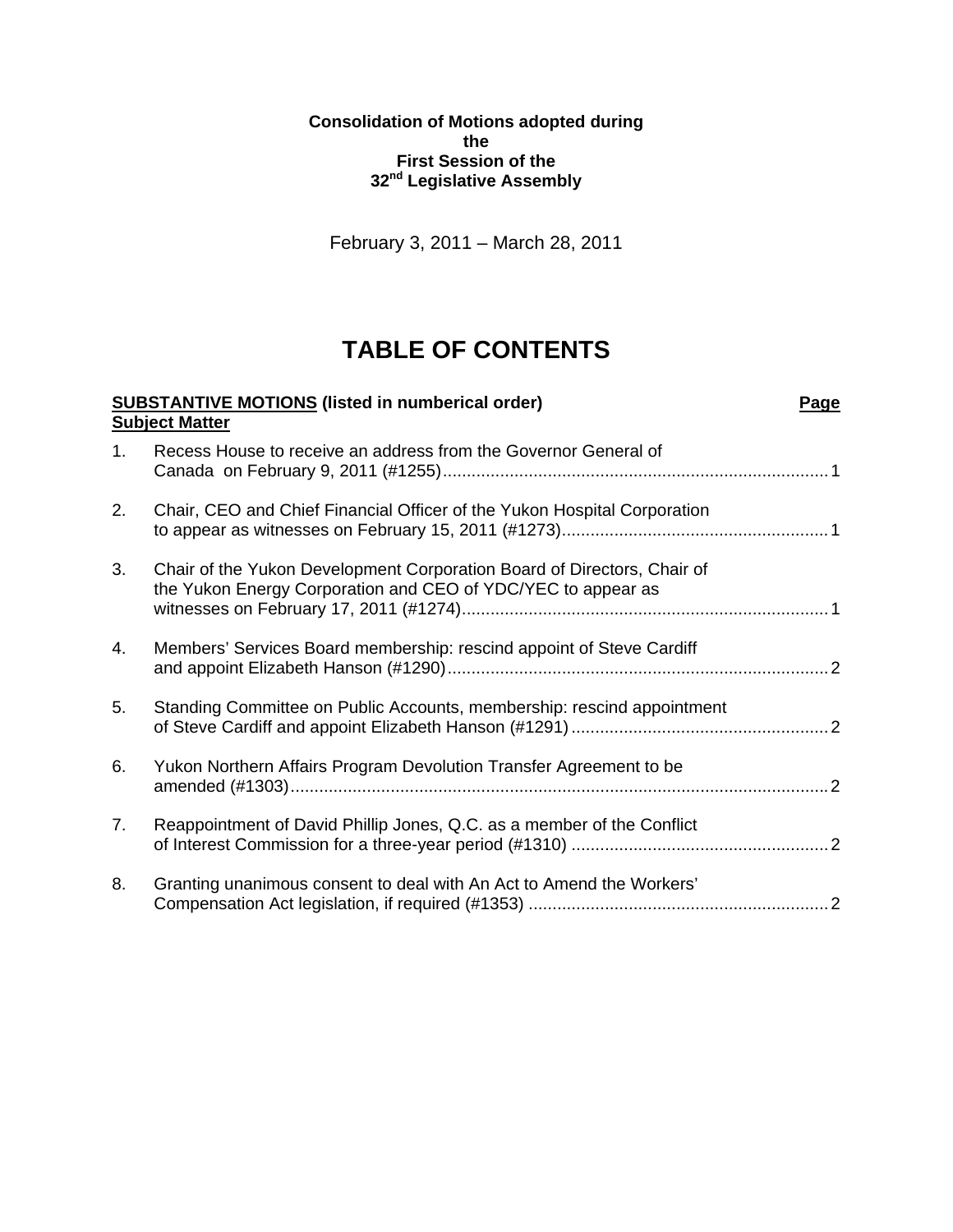#### **YUKON LEGISLATIVE ASSEMBLY**

Motions adopted during the First Session of the 32nd Legislative Assembly

February 3, 2011 – March 28, 2011

#### **Substantive Motions**

1. Motion #1255 – Hon. Ms. Taylor, Government House Leader Debated February 8, 2011 Carried February 8, 2011

 THAT, notwithstanding any Standing Order or usual practices of this House, on Wednesday, February 9, 2011, the House shall recess at the appropriate hour, in order to receive an Address from the Governor General of Canada, the Rt. Hon. David Johnston, together with all introductory and related remarks,

 THAT, upon completion of the Address the House shall continue with the business before it,

 THAT, the Address and introductory and related remarks shall be printed in Hansard for that day and form part of the records of this House; and

 THAT the media recording and transmission of such Address, introductory and related remarks be authorized pursuant to established guidelines for such occasions.

2. Motion #1273 – Hon. Ms. Taylor, Government House Leader Debated February 10, 2011 Carried February 10, 2011

 THAT, Craig Tuton, Chair of the Yukon Hospital Corporation, Joe MacGillivray, Chief Executive Officer of the Yukon Hospital Corporation, and Kelly Steele, Chief Financial Officer of the Yukon Hospital Corporation, appear as witnesses before Committee of the Whole from 3:30 p.m. to 5:30 p.m. on Tuesday, February 15, 2011, to discuss matters relating to the Yukon Hospital Corporation.

3. Motion #1274 – Hon. Ms. Taylor, Government House Leader Debated February 10, 2011 Carried February 10, 2011

 THAT, Ray Hayes, Chair of the Yukon Development Corporation Board of Directors, Piers McDonald, Chair of the Yukon Energy Corporation, and Dave Morrison, Chief Executive Officer of the Yukon Development Corporation and President and Chief Executive Officer of the Yukon Energy Corporation, appear as witnesses before Committee of the Whole from 3:30 p.m. to 5:30 p.m. on Thursday, February 17, 2011, to discuss matters relating to the Yukon Development Corporation and the Yukon Energy Corporation.